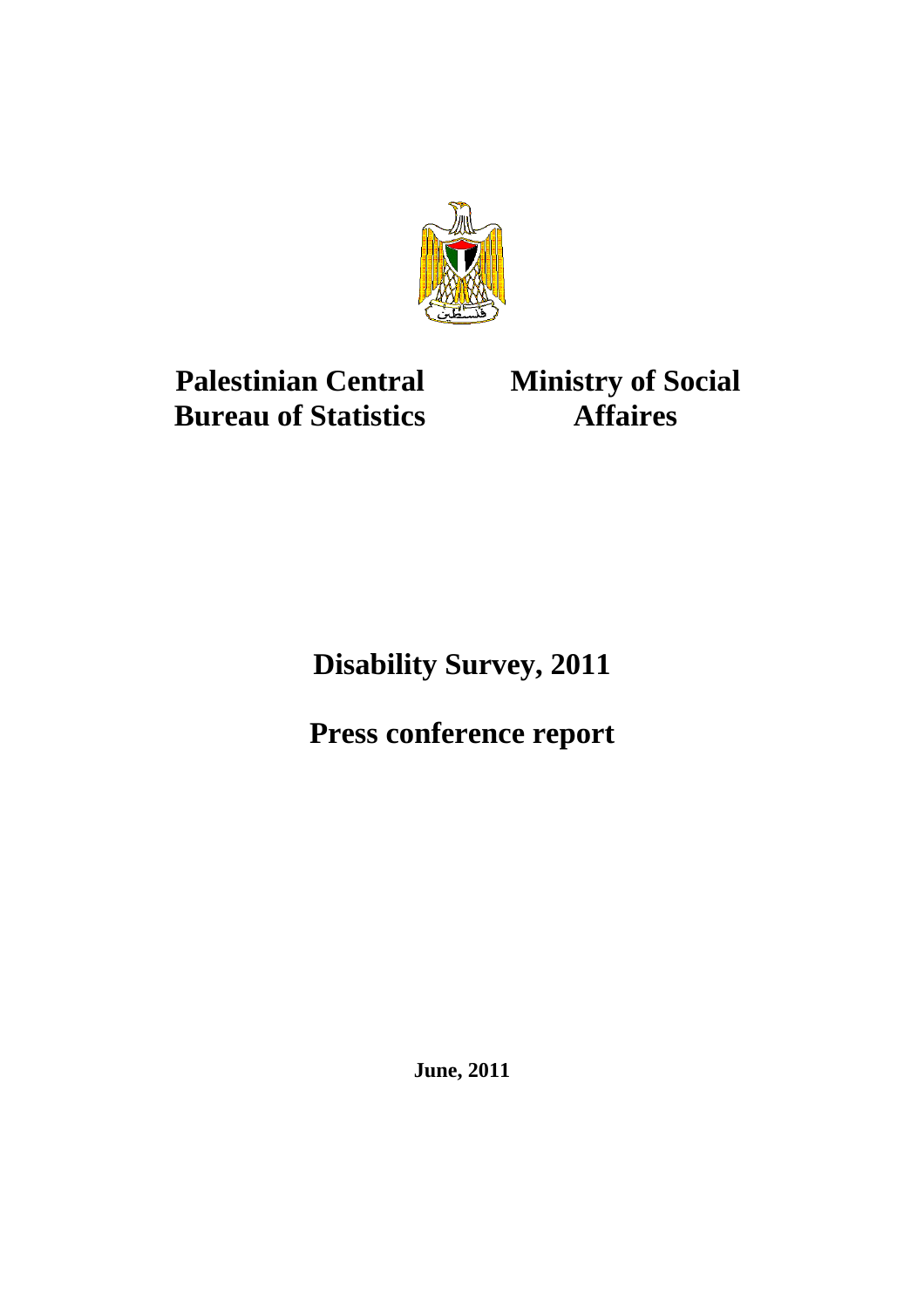This document is prepared in accordance with the standard procedures stated in the Code of Practice for Palestine Official Statistics 2006

© June, 2011 **All rights reserved.**

**Suggested Citation:** 

**Palestinian Central Bureau of Statistics and Ministry of Social Affairs, 2011**. *Press conference report, Disability Survey, 2011.* Ramallah - Palestine.

All correspondence should be directed to: **Palestinian Central Bureau of Statistics**  P.O.Box 1647, Ramallah, Palestine.

Tel: (972/970) 2 298 2700 Fax: (972/970) 2 298 2710 Toll Free: 1800 300 300 E-Mail :diwan@pcbs.gov.ps Web-Site: http://www.pcbs.gov.ps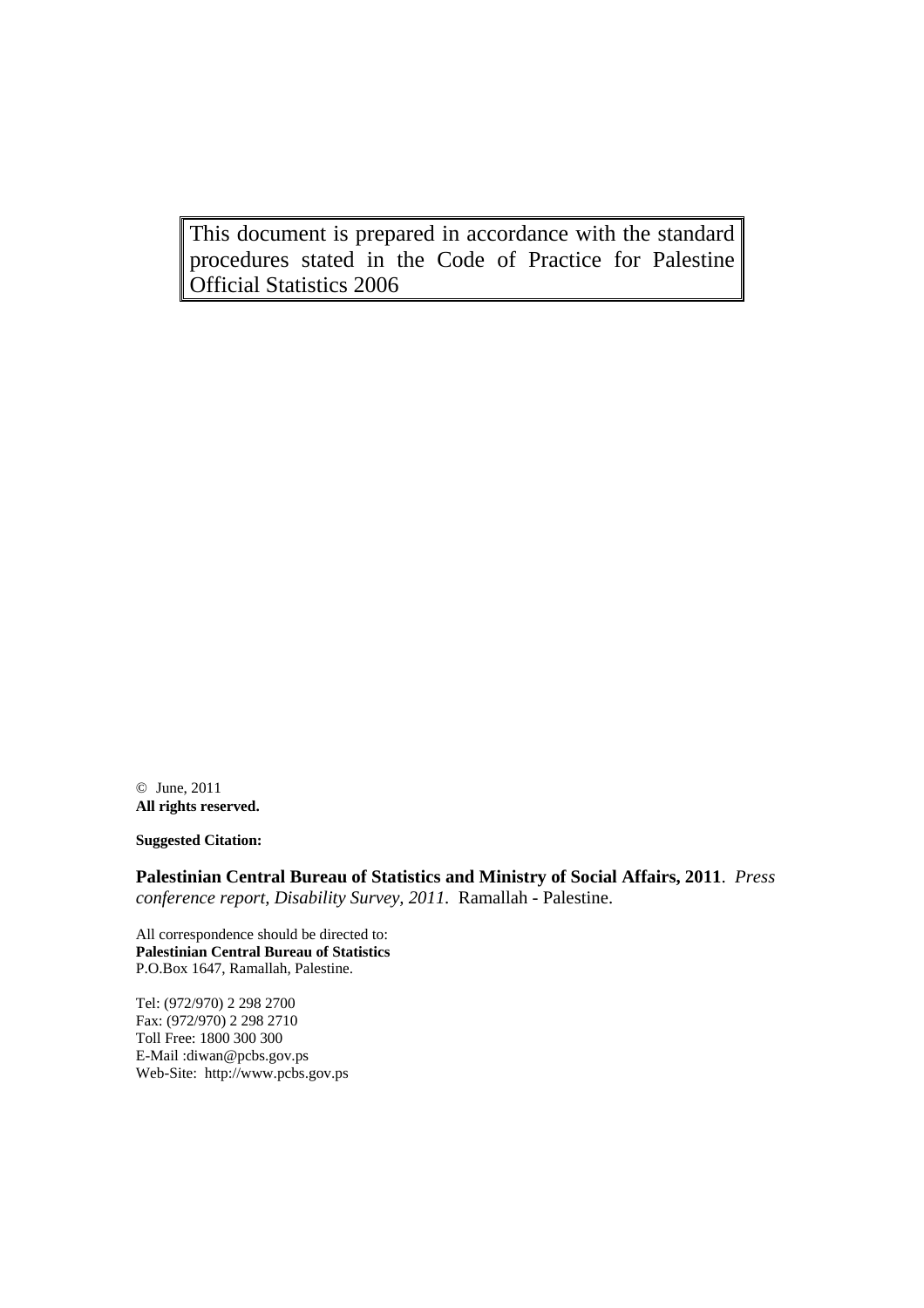# **Table of Contents**

| <b>Subject</b>                                                                                                 | page   |
|----------------------------------------------------------------------------------------------------------------|--------|
| First: Objectives, methodology and sampling                                                                    | [5]    |
| Objectives of the survey<br>1.                                                                                 | [5]    |
| 2. Methodology of the survey                                                                                   | [5]    |
| Data collection<br>3.                                                                                          | [8]    |
| Sampling frame<br>4.                                                                                           | [8]    |
| Data Processing<br>5.                                                                                          | [9]    |
| <b>Second: Main results</b>                                                                                    | $[11]$ |
| 1. Prevalence of disability in the Palestinian Territory                                                       | [9]    |
| Characteristics of disabled people<br>2.                                                                       | $[13]$ |
| 3. Causes of disability                                                                                        | $[13]$ |
| Unmet needs for disabled persons who are not<br>4.<br>using aiding tools/services                              | $[14]$ |
| Impact of disability on the life of disabled persons<br>5.<br>18 years and over                                | $[14]$ |
| 6. Urgent need for home adjustments/adaptations                                                                | $[15]$ |
| 7. Difficulties in performing daily activities outside<br>home                                                 | $[15]$ |
| 8. Adaptations needed by currently enrolled disabled<br>persons 0-17 years                                     | $[16]$ |
| 9. Adaptations needed by disabled persons 18 years and<br>over who currently do not work in order to find jobs | $[17]$ |
| <b>Concepts and Definitions</b>                                                                                | $[19]$ |
| Annex $(1)$ : Tables                                                                                           | 19     |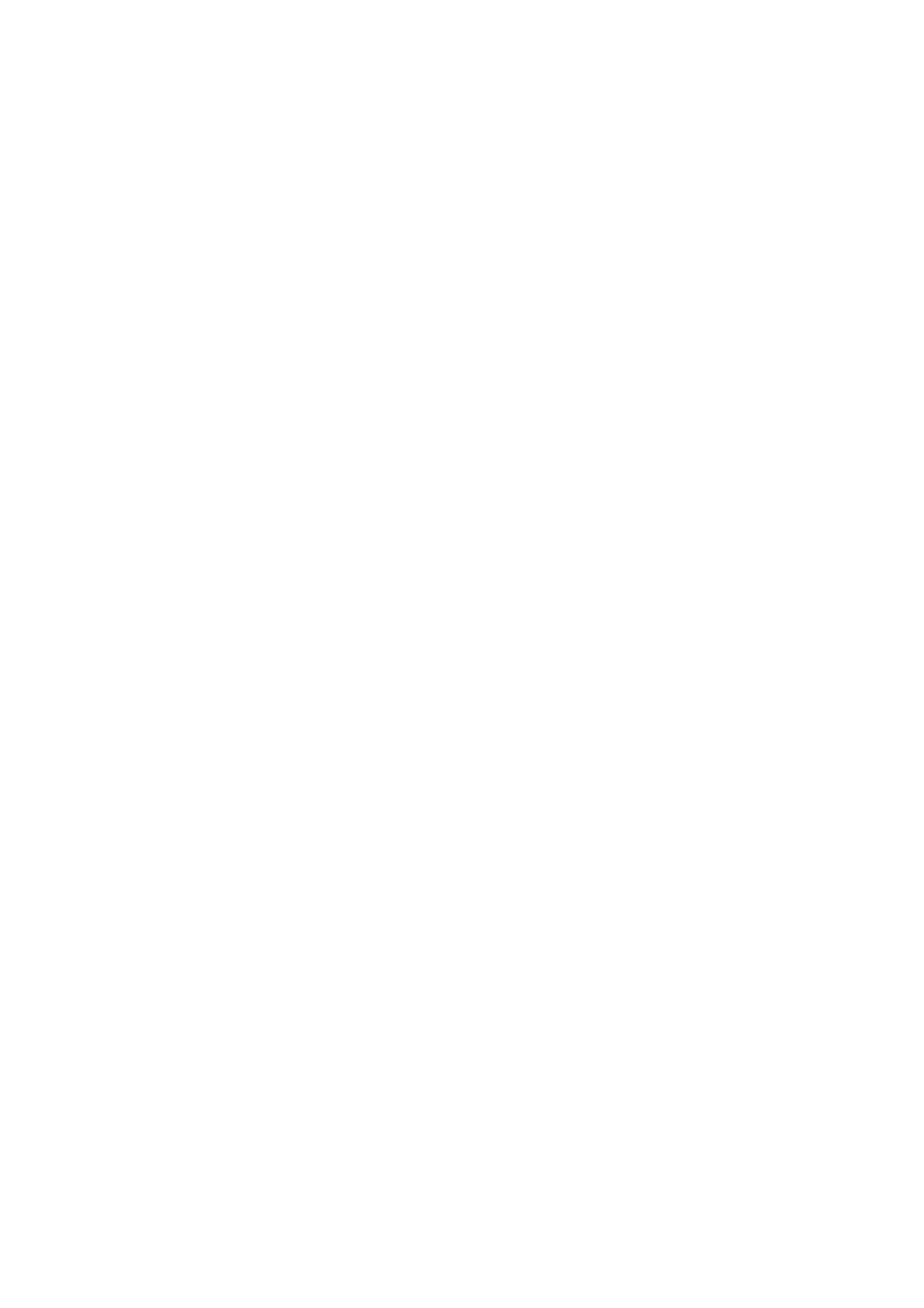## **First: Objectives, methodology and sampling**

The Palestinian Central Bureau of Statistics (PCBS) implemented the first specialized national disability survey in cooperation and coordination with the Ministry of Social Affairs. The sample size of the survey was 15,572 households in the Palestinian Territory. The survey was conducted during the first quarter of 2011 in technical and financial partnership with the Ministry of Social Affairs.

The survey aimed to provide information about the general characteristics of persons with disability or difficulty through a specialized questionnaire that was designed based on the needs of the Palestinian Territory, the recommendation of the World Health Organization (WHO) and the Washington Group for Disability Statistics.

#### **1. Objectives of the survey**

- 1. To measure the prevalence of different types of disabilities/difficulties among children and adults residing in the Palestinian Territory.
- 2. To measure the extent to which persons with disabilities/difficulties are able to cope with the current settings of the surrounding environment.
- 3. To identify the extent of the participation of persons with disability in labor force, education and social activities.
- 4. To identify the needs of this segment of the Palestinian Society.
- 5. To identify the gaps in the services provided to persons with disability
- 6. To utilize the scientific data derived from the survey to furnish the launching of the project "Card for person with disability"
- 7. To furnish researchers interested in disability-related policies that target projects for justice in provision of health services.
- 8. To contribute in the evaluation of health services provided to persons with disability or difficulties.

#### **2. Methodology of the survey**

#### **1.1 Preparation stage: It included the following activities**

- 1. Signing of agreement between PCBS and Ministry of Social Affairs including reaching consensus on the objectives of the survey
- 2. Implementation of a national workshop to consult with stakeholders on the indicators of the survey
- 3. Formation of a national committee that include as members parties in relation such as ministries, local NGOs working in the field of disability and academic as well as research institutions. The mandate of the national committee is to provide consultation during the implementation of the survey and to facilitate other relevant logistical issues.
- 4. Formation of a technical committee that include as members specialists from PCBS to supervise the survey technically and administratively.
- 5. A pilot study was implemented to test all survey tools and the methodology as well.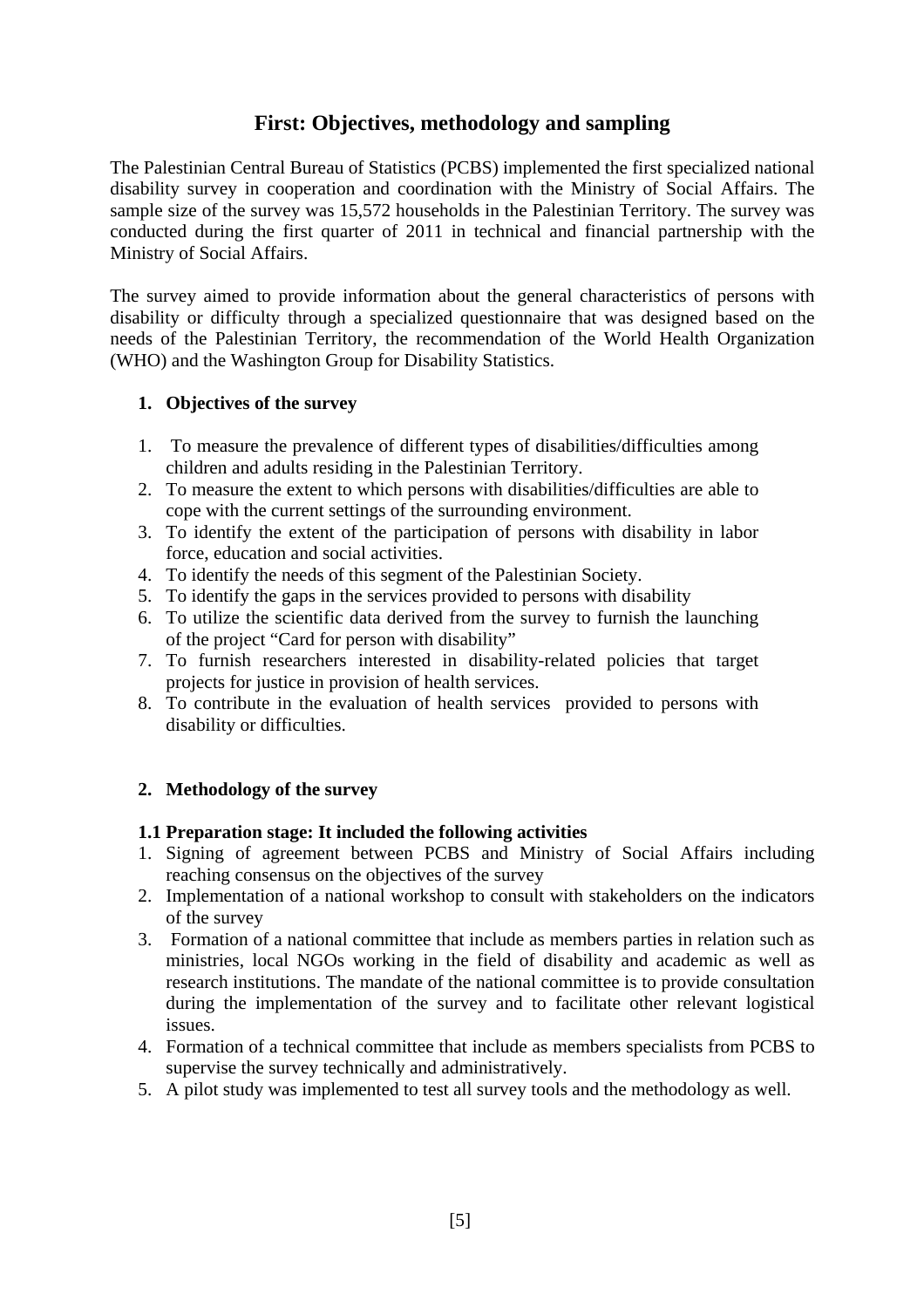#### **1.2 Design of survey's questionnaire**

- 1. The design of the survey's questionnaire took into consideration the special context of the Palestinian society and international recommendations pertaining to the subject of disability. PCBS reviewed relevant literature and other experiences in the field of disability surveys to identify components that fit with the needs and objectives of the Palestinian Disability Survey. In addition, feedback from specialized and experienced local experts to utilize local experiences for the benefits of this survey with the aim of better serving persons with disability.
- 2. The questionnaire includes standard questions recommended by the World Health Organization and used by the Washington Group for Disability Statistics. The questions include pivotal ones that were covered in the census and household surveys. Two questions were designed: The first targets persons aged 18 years and over and the second targets children aged 0-17 years.

#### **The survey's questionnaire covered a large list of indicators that aim to measure:**

- Prevalence of disability among individuals by type and cause
- Age at the beginning of disability
- Instruments used by persons with disability by type of disability
- Difficulties facing persons with disability during daily life practices
- Attitudes of people and society towards persons with disability
- Extent of engagement of persons with disability in society by their ability to use public and private transportation
- Extent of suitability of surrounding environment to persons with disability
- The practicing of social and sport activities
- Relation to labor, educational levels and other related indicators

The classification of disabilities of the World Health Organization and the Washington Group for Disability Statistics were used in the survey. The six pivotal questions that are recommended by the Washington Group were used in addition to other two questions for the long form that were also developed by the Washington Group. The used questions were as follows:

- Vision disability
- Hearing disability
- Communication disability
- Mobility disability, which covers disabilities or difficulties that people with disability face inside or outside homes. It also covers difficulties that people face during walking fro more than 15 minutes.
- Remembering and concentrating disability, which includes (remembering to do something important, people who suffer from lack of memorizing in continuous manner like difficulty remembering where things have been put in the house, as well as difficulty in concentrating on doing things for 10 minutes)
- Learning disability that includes Difficulty with intellectual functions due to a condition such as acquired brain injury, Down Syndrome, brain damage at birth, difficulty with interpersonal skills due to any condition such as autistic spectrum disorders, difficulty in learning everyday skills such as reading, writing, using simple tools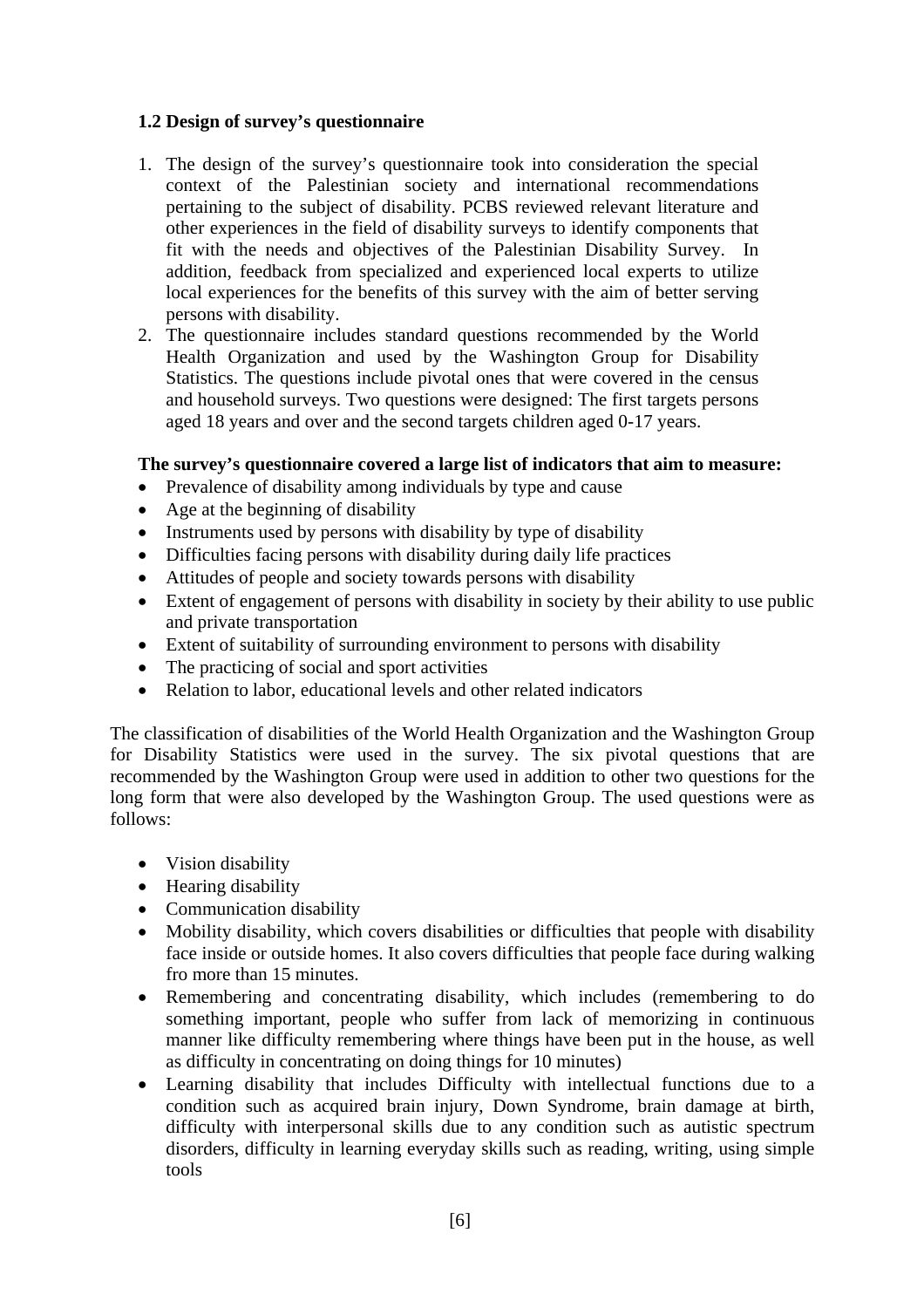• Mental health disability

### **The possible responses for all types of disabilities are:**

- No difficulty
- Some difficulty
- A lot of difficulties
- Cannot at all

## **1.3 Methodology**

- 1. Field sample was used in the pretest to select households in the field. The sample of the pretest was 162 households in four localities in Ramallah and Al Bireh governorate.
- 2. Two important issues related to the methodology of the survey were examined. The first issue is related to use of KISH table to interview members of the selected households for after the interview with the head of the household for collecting data on disabilities. The second issue the possibility to collect data directly from persons with disability and the appropriate age of respondents to provide such data.
- 3. Interviewing the head of the household or other qualified members who are able to provide data about the household. In case that the household includes a member with disability/difficulty, a personal interview is conducted with this person providing that the age of this person is 12 years and over. Otherwise, other qualified person is interviewed on behalf of the person with disability.
- 4. In case that no person with disability is reported according to the data provided by the respondent, KISH table is used to select a member whose age is 12 years and over excluding parents or the respondent who provided data about the household. The purpose is to validate the accuracy of the provided data and to ensure that there is actually no person with disability in the household.
- 5. In using KISH table, male member was selected from households with odd number and female member from households with even number.
- 6. Twelve households from same locality were identified as having members (less than 12 years old) with disabilities based on the sampling frame of the population Census 2007. The purpose was to verify that these persons with disabilities could be interviewed personally.
- 7. The pilot survey showed no variances in the data obtained from the head of the household and other members. This confirms that households do not hide disability cases. Consequently, there is no need to use KISH table in the main survey and interviewing the head of the household or other qualified persons would be sufficient.
- 8. Data provided from qualified members showed that interviewees have good knowledge about other members of the household.

Based on the results of the pilot, the main survey adopted interviewing the head of the household or other qualified member to collect data about all of the household members. In case that a member has disability/difficulty, the person is interviewed providing that the age of the person is 12 years and over. In case the person is less that 12 years, other qualified member is interviewed to provide data on behalf of the person with disability/difficulty.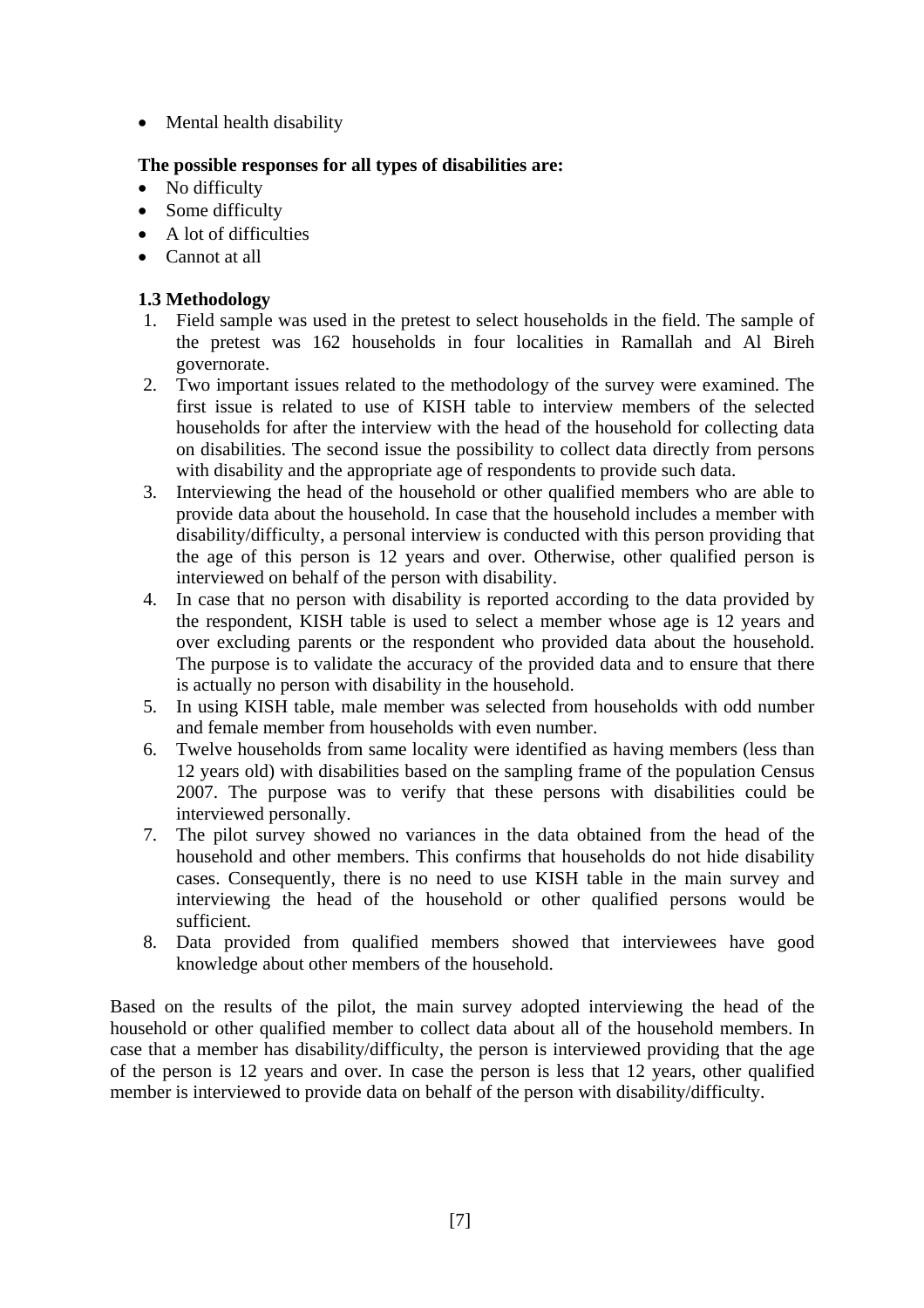## **1.4 Training**

- The training of fieldworkers lasted for 10 days during which 126 female trainees were trained in the West Bank in addition to 70 female trainees in Gaza Strip. The training for Gaza Strip was conducted through video conferencing. Two days of the training were allocated for the concept of disability from social perspectives and how to deal with persons who have disabilities, beliefs of society regarding persons with disabilities, the concept of disability from trainees' point of view, available opportunities for persons with disabilities, in addition to factors that influence attitudes towards person with disabilities. Experts who are members of the National Committee were involved in the training of the fieldworkers.
- The first six days of training were allocated for the use of maps to reach Enumeration Areas, sample selection in the field and interviewing.
- Practical exercises were applied during training on interviewing in addition to take home exercises. On the last day of training, all trainees were subjected to comprehensive test.

### **3. Data collection**

- Fieldwork team in the West Bank consisted of 87 females fieldworker, 16 supervisor and 10 editors. In addition, 40 female fieldworker, 9 supervisors and 6 editors were hired in Gaza Strip.
- Data collection was carried out during the period 19/01/2011 till 16/02/2011 in the West Bank; while the period in Gaza Strip extended from  $7/2/2011$  till  $1/3/2011$ .

### **3.1 Reaching targeted households**

The sampled units were reached using the following procedure:

- Reaching the locality in which the selected Enumeration Area is located
- **IDENTIFY** the selected Enumeration Area based on the maps
- Identify the beginning of the enumeration Area
- Start enumeration from the right and clock wise (same approach of Census 2007)
- Listing of all members of the household
- Complete the special form designated for persons with disability

#### **4. Sampling frame**

The sampling frame of the Disability Survey was based on the master sampling frame of Enumeration Areas of the Population, Housing and Establishment census 2007. The frame consists of Enumeration Areas (Each locality consists of Enumeration areas each of which contains about 120 housing unit).

#### **Sample design**

The sample design was a stratified two-stage random sample of two stages: First stage: 314 Enumeration Areas were selected covering 211 Enumeration Areas in the West Bank and 103 Enumeration Areas in the Gaza Strip.

Second stage: Selection of 50 households from each EA that was selected in the first stage.

#### **Strata:**

Governorate (16 governorate in the Palestinian Territory)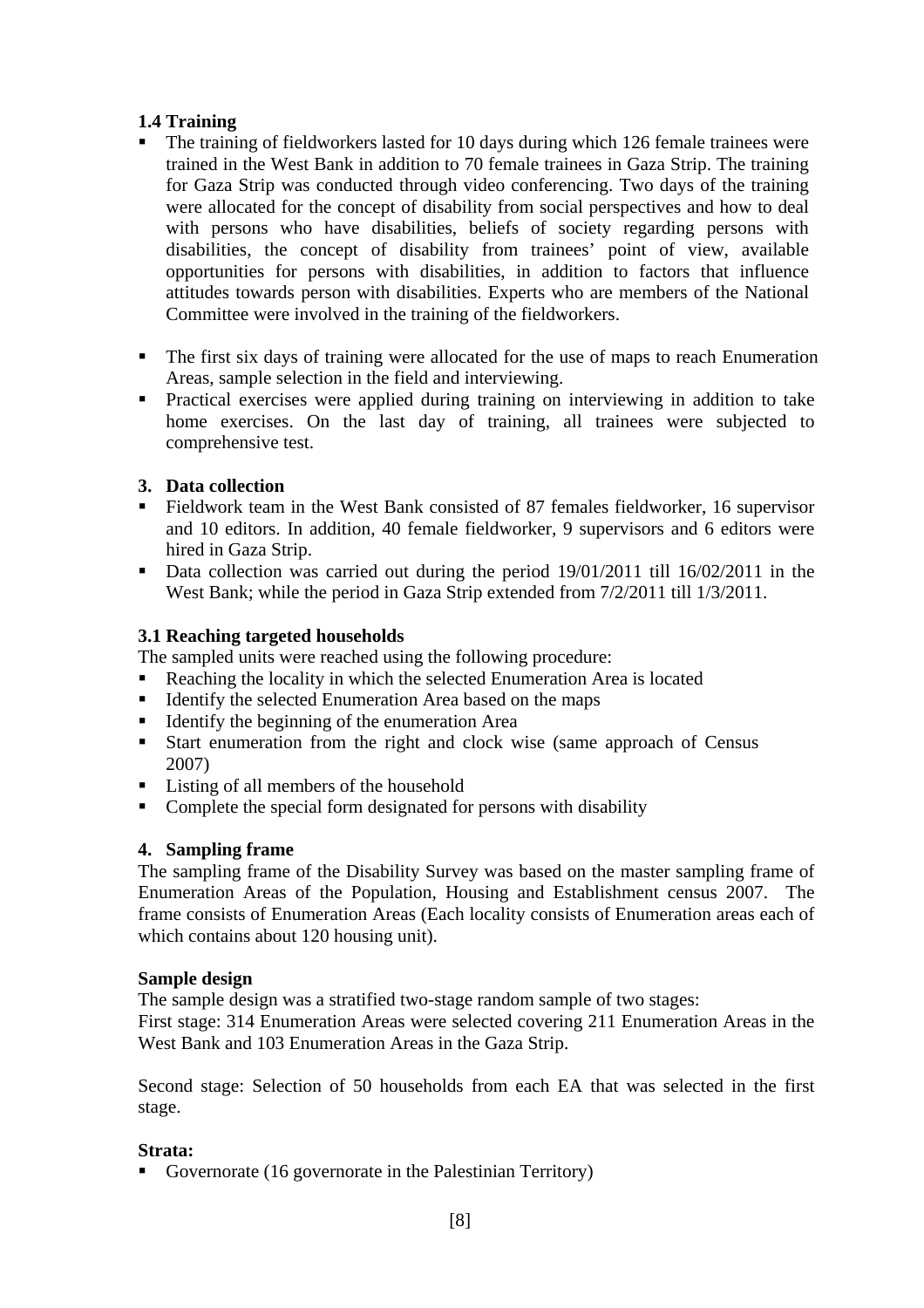■ Locality type (Urban, rural, camps)

#### **Sample size**

The number of households in the sample was 15,680 household distributed in all of the Palestinian Territory.

| Governorate           | Households |  |
|-----------------------|------------|--|
| Jenin                 | 1,000      |  |
| Tubas                 | 450        |  |
| Tulkarm               | 700        |  |
| $\rm Nablus$          | 1,400      |  |
| Qalqilya              | 400        |  |
| Salfit                | 400        |  |
| Ramallah and Al Bireh | 1,150      |  |
| Jericho and Al Aghwar | 400        |  |
| Jerusalem             | 1622       |  |
| Bethlehem             | 750        |  |
| Hebron                | 2,150      |  |
| <b>West Bank</b>      | 10,422     |  |
| North Gaza            | 950        |  |
| Gaza                  | 1,801      |  |
| Deir Al Balah         | 649        |  |
| Khan Yunis            | 1,100      |  |
| Rafah                 | 650        |  |
| <b>Gaza Strip</b>     | 5,150      |  |
| <b>Total</b>          | 15,572     |  |

#### **Distribution of survey's sample by governorate**

#### **Level of data dissemination**

Dissemination levels cover the 16 governorate and locality types (urban, rural and camps)

#### **5. Data Processing**

Fieldwork activities were carried out from January till first of March 2011. Data entry was carried out in parallel of data collection. Data processing ended in April 201. Data processing systems were designed using CSPRO.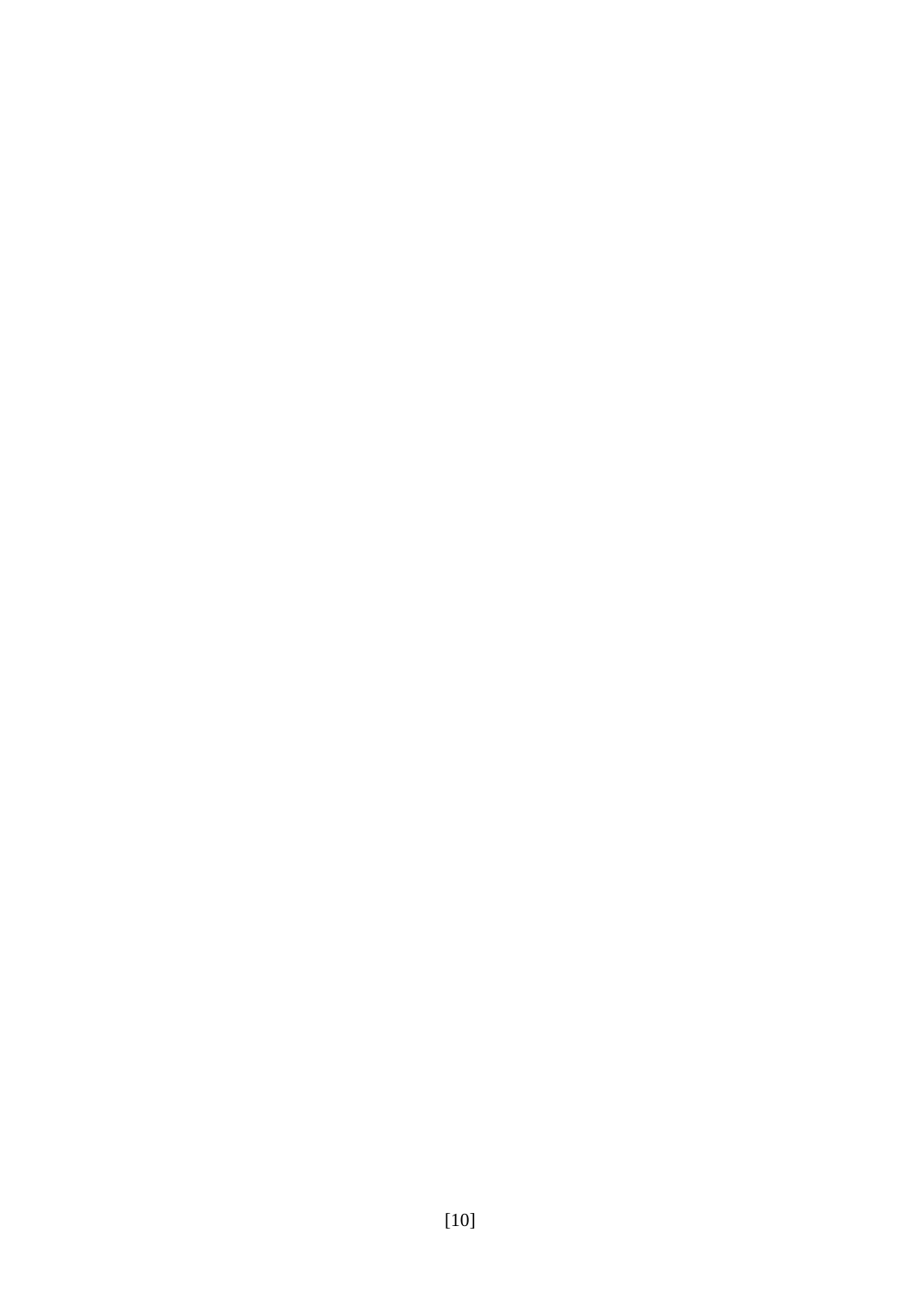#### **Second: Main results**

#### **1. Prevalence of disability in the Palestinian Territory**

According to the World Health Organization (WHO) and Washington Group for Disability Statistics, a unified concept and definition to measure impairment and disability in any society. The Washington Group for Disability Statistics proposed six pivotal questions to measure the prevalence of disability through population censuses; and each question includes for possible answers: No difficulty, Just a little, a lot of difficulties and Cannot at all. In the last meeting of the Washington Group for Disability Statistics held in November 2010, it was recommended to invite countries to measure the prevalence of disability through censuses and household surveys, considering that a person who suffers from a lot of difficulties or cannot at all as having a disability.

PCBS used the pivotal six questions that are proposed by the Washington Group for Disability Statistics in its disability survey that was conducted in cooperation with the Ministry of Social Affairs (Seeing disability, Hearing, Communication, Mobility disability, Remembering and concentration disability), in addition to learning disability and Mental health disability.

The Disability Survey provided details on the prevalence of disability in the Palestinian Society through the wide definition that PCBS uses in its household surveys and census of 2007. The wide definition of disability states that a person with disability suffers from some difficulty or a lot of difficulties or cannot at all. In addition, the Disability Survey measures disability in its narrow definition as recommended by the Washington Group for Disability Statistics: A person with disability suffers from a lot of difficulties or cannot at all.

According to the wide definition of disability, the prevalence of disability in the Palestinian Territory was about 7% with similar prevalence in each of the West Bank and Gaza Strip. While the prevalence of disability using the narrow definition was 2.7% in the Palestinian Territory distributed as 2.9% in the West Bank and 2.4% in Gaza Strip; while it was 2.9% for males and 2.5% for females.

|                                                    | Narrow Definition (A lot of difficulties, | Cannot at all)             |     | Wide Definition (Some difficulty, A lot of<br>difficulties, Cannot at all) |              |               |  |
|----------------------------------------------------|-------------------------------------------|----------------------------|-----|----------------------------------------------------------------------------|--------------|---------------|--|
| <b>Disability Type</b>                             | Palestinian<br>Territory                  | Gaza<br>West Bank<br>Strip |     | Palestinian<br>Territory                                                   | West<br>Bank | Gaza<br>Strip |  |
| <b>Total persons with</b><br>disability/difficulty | 2.7                                       | 2.9                        | 2.4 | 6.9                                                                        | 6.9          | 6.9           |  |
| Seeing                                             | 0.6                                       | 0.5                        | 0.6 | 2.4                                                                        | 2.5          | 2.4           |  |
| Hearing                                            | 0.4                                       | 0.5                        | 0.3 | 1.3                                                                        | 1.3          | 1.2           |  |
| Mobility                                           | 1.3                                       | 1.4                        | 1.1 | 2.9                                                                        | 3.0          | 2.7           |  |
| Remembering and<br>concentrating                   | 0.6                                       | 0.6                        | 0.6 | 1.5                                                                        | 1.5          | 1.6           |  |
| Communication                                      | 0.6                                       | 0.6                        | 0.5 | 1.1                                                                        | 1.2          | 1.0           |  |
| Learning                                           | 0.7                                       | 0.7                        | 0.6 | 1.1                                                                        | 1.1          | 1.2           |  |
| Mental health                                      | 0.4                                       | 0.4                        | 0.4 | 0.7                                                                        | 0.7          | 0.7           |  |

#### **Prevalence of Disabilities in the Palestinian Society According to Narrow and Wide Definition of Disability**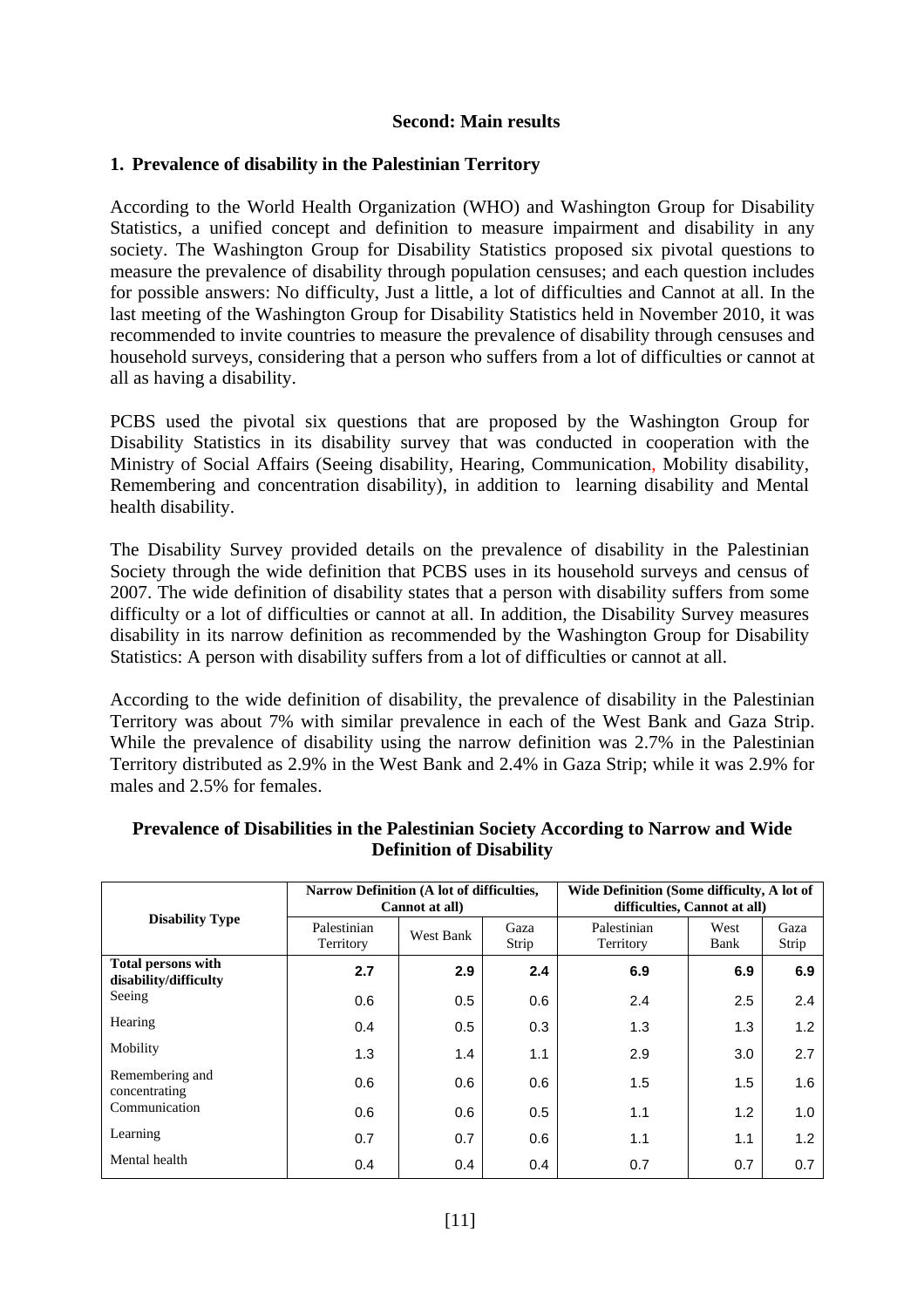#### **The results that will be presented hereafter are based on the narrow definition of the Disability.**

#### **Prevalence of Disability is Proportional to Age**

The prevalence of disability among children 0-17 years in the Palestinian Territory was 1.5%; 1.6% in the West Bank and 1.4% in the Gaza Strip; and 1.8% for males and 1.3% for females. The prevalence of disability among persons aged 18 years and over in the Palestinian Territory was 3.8% ; 4.0% in the West Bank and 3.4% in Gaza Strip; and 3.9% among males compared to 3.7% among females in the same age group.

#### **Highest Percentage of Disabilities in Jenin Governorate while the lowest in Jerusalem**

4.1% of total persons in Jenin governorate have disability, followed by Hebron governorate; 3.6% and Jerusalem ; 1.4%. Regarding Gaza Strip, the highest prevalence was reported in Gaza governorate ; 2.5% followed by North Gaza, Rafah and Deir Al Balah governorates; 2.4% each; while the lowest prevalence was recorded in Khan Yunis governorate at 2.2%.



#### **Prevalence of Disabilities by Governorate, 2011**

#### **Majority of disabilities are of Mobility Type**

The disability with highest prevalence is Mobility at 49% out of disabled persons in the Palestinian Territory; 49.5% in the West Bank compared to 47.2% in Gaza Strip. The disability of Learning comes second 24.7% ; 23.6% in the West Bank and 26.7% in Gaza Strip. Noting that each person may have more than one disability.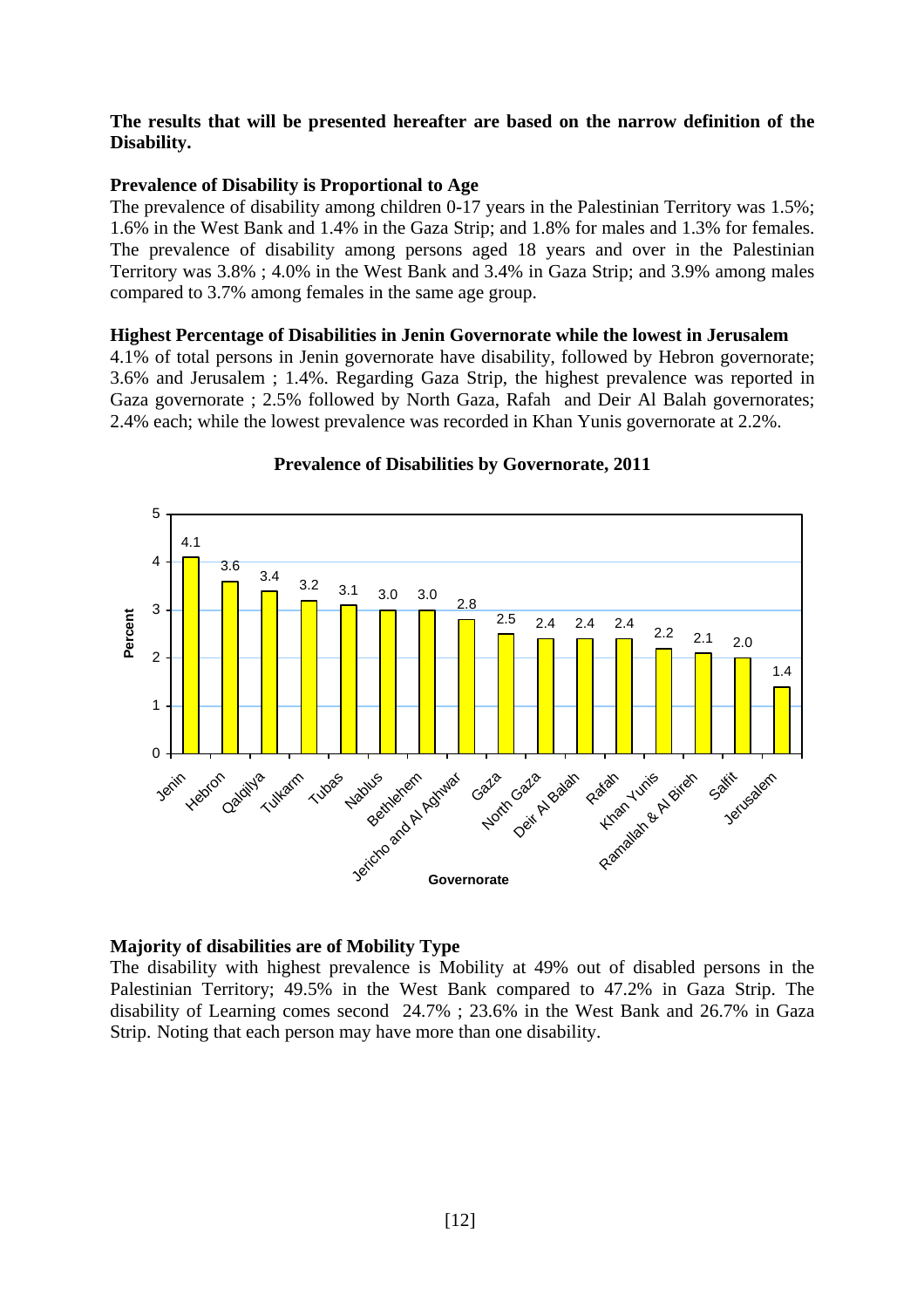

## **Prevalence of Disability by Type and Region**

#### **2. Characteristics of disabled persons**

#### **More than one third of disabled persons aged 15 years had never enrolled at school**

37.6% of total disabled persons aged 15 years and over in the Palestinian Territory had never enrolled at school; 35.5% in the West Bank and 42.2% in Gaza Strip. On the other hand, 33.8% of total disabled persons dropped out of school ; 37.0% in the West Bank and 27.1% in Gaza Strip. 53.1% of total disabled persons are illiterate; 51.5% in the West Bank and 56.3% in Gaza Strip.

#### **Majority of disabled persons do not work**

87.3% of total disabled persons in the Palestinian Territory do not work (during the implementation period of the survey); 85.6% in the West Bank and 90.9% in Gaza Strip.

#### **One of every three disabled persons is never married**

About one third of disabled persons in the Palestinian Territory are never married; 35.7% in the West bank and 30.7% in Gaza Strip. 44.5% of total disabled persons in the Palestinian Territory are married with similar percentage in each of the West Bank and Gaza Strip. The percentage of widowed persons (both sexes) was 18.2%; 15.9% in the West Bank and 23.1% in Gaza Strip. While 2.4% of total disabled persons are divorcees (both sexes); 2.8% in the West Bank and 1.6% in Gaza Strip.

#### **3. Causes of disability**

#### **Illness is main cause of disabilities**

Illness is the main cause of all disabilities that are covered in the survey. Illness was the main cause for 43.7% of Seeing disability compared to 29.1% for Hearing disability, 42.9% for Mobility disability, 28.7% for Remembering and Concentrating disability, 27.6% for Learning Disability in addition to 27.2% for Mental Health disability. While congenital causes was the main cause for Communication disability; 33.6%.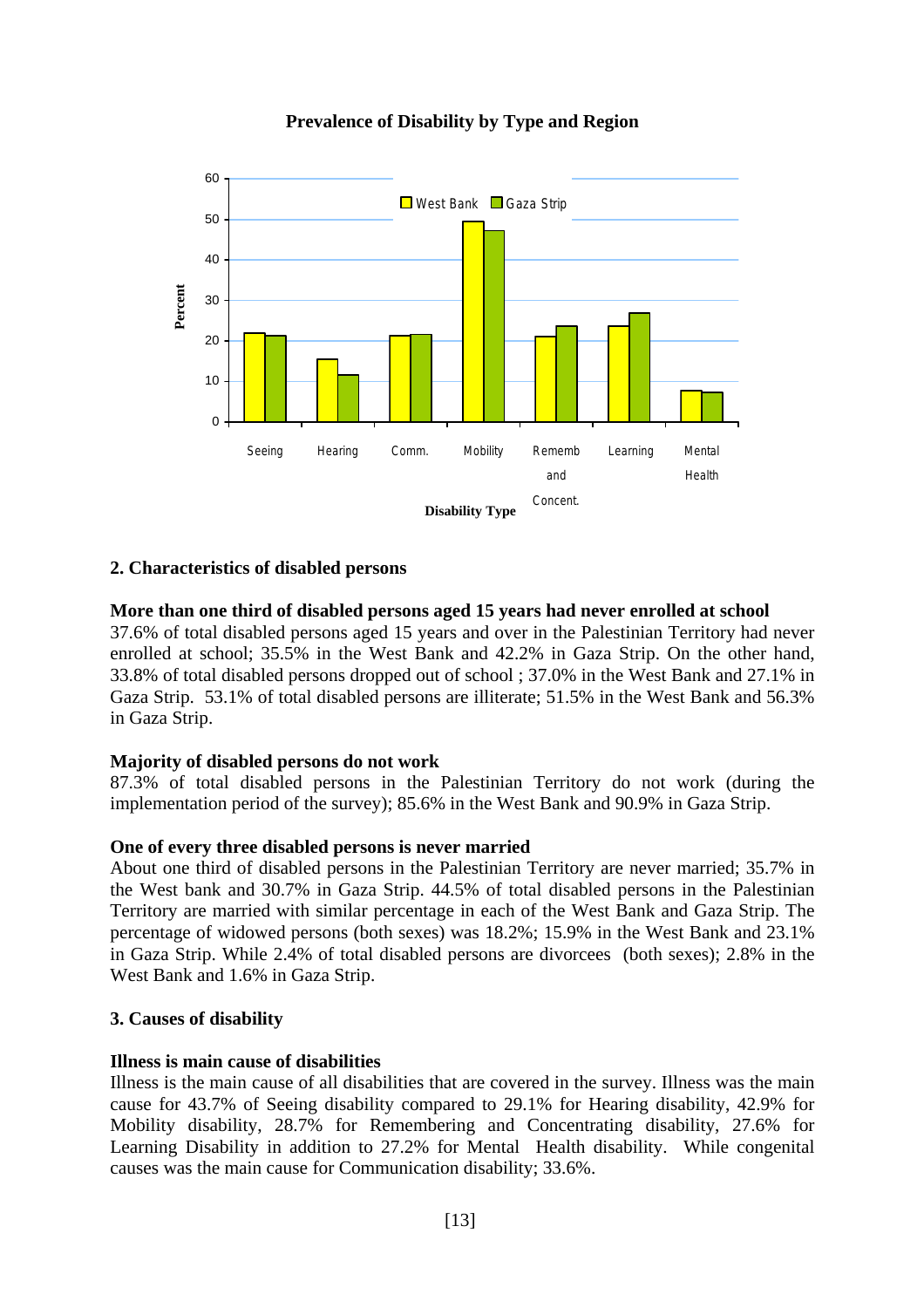#### **4. Unmet needs for disabled persons who are not using aiding tools/services**

#### **Seeing disabilities**

18.2% of total persons with Seeing disability are in need for magnifiers compared to 13.7% are in need for personal assistant/companion, 10.9% for screen reader and 10.1% are in need for a guidance cane.

#### **Hearing disabilities**

46.5% of total persons with Hearing disability are in need for hearing aid that is without T-Switch compared to 44.4% require hearing aid with T-Switch. Also, 16.1% require Amplifier compared to 14.3% require Cochlear implants and 12.5% require Visual or vibrating alerts or alarms.

#### **Mobility disabilities**

37.1% of total persons with Mobility disability are in need for physiotherapy while 24.0% require bathing aids, 23.5% are in need for electric wheel chair, 22.7% require occupational therapy and 21.0% require walking aids such as walking stick or walker.

#### **Communication disabilities**

38.8% of persons with Communication disabilities require speech and language therapy compared to 32.6% are in need for speech aids, 20.5% require computers, 13.7% require communication boards and 12.5% require sign language translators.

#### **Remembering and Concentrating Disabilities**

32.5% of persons with Remembering and Concentrating disabilities require medications, 20.4% require remembering aid (automated reminders), and 15.4% require communication aids such as Identification Card.

#### **Learning disabilities**

39.9% of persons with Learning disability require psychological support, 37.0% require specialized education program, 35.8% require occupational therapy, 31.1% require speech therapy and 28.5% are in need for physiotherapy.

#### **Mental health disabilities**

38.2% of persons with Mental Health disability require services of psychiatrist, 34.7% require support from specialized centers, 30.3% are in need for medications, 30.0% require medical services compared to 27.5% are in need for social services.

#### **5. Impact of disability on the life of disabled persons 18 years and over**

#### **Avoid engagement because of others' attitudes**

8.7% of disabled persons 18 years and over in the Palestinian Territory usually avoid performing any activities because of others' attitudes towards them; 9.5% in the West Bank and 7.7% in Gaza Strip.

#### **Inability to use public transportation**

76.4% of disabled persons 18 years and over in the Palestinian Territory do not use public transportation due to absence of necessary adaptation in the infrastructure; 75.5% in the West Bank and 78.1% in Gaza Strip.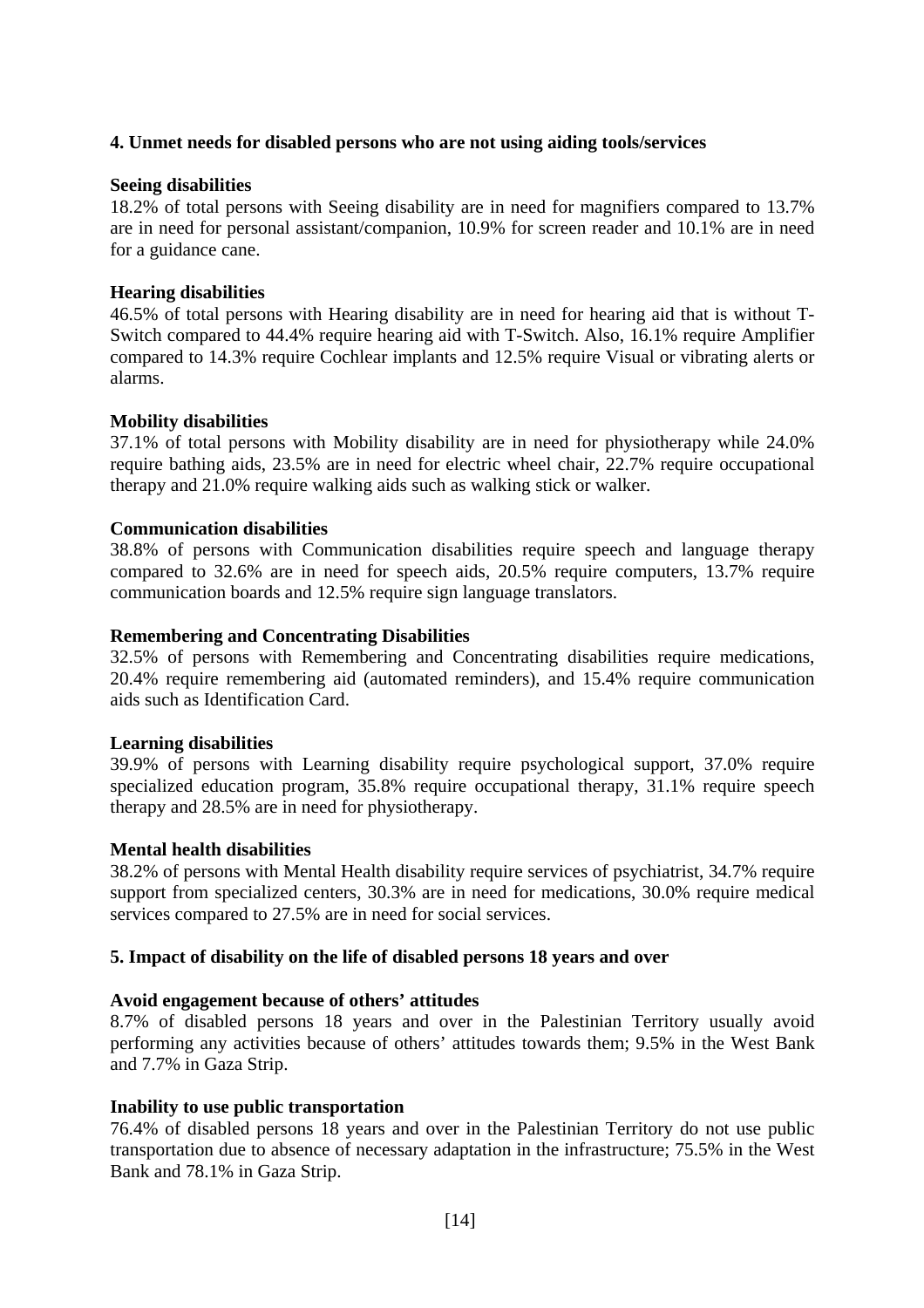#### **Completed difficulties in practicing daily activities at home**

34.2% of disabled persons 18 years and over in the Palestinian Territory stated that they couldn't perform daily activities outside their homes due to their disability, 32.1% in the West Bank and 38.4% in Gaza Strip.

#### **More than fifth of the disabled persons dropped out of school due to their disabilities**

22.2% of disabled persons 18 years and over in the Palestinian Territory dropped out of school due to their disability; 23.2% in the West Bank and 19.4% in Gaza Strip, 21.7% are males and 22.9% females.

#### **6. Urgent need for home adjustments/adaptations**

#### **Ramps at home**

24.6% of disabled persons in the Palestinian Territory stated that ramps are badly need at home to assist their mobility, 28.3% in the West Bank and 16.2% in Gaza Strip.

#### **Bathroom adaptations**

33.7% of disabled persons in the Palestinian Territory stated that bathing adaptations are badly needed at home; 35.8% in the West Bank and 28.8% in Gaza Strip.

#### **Kitchen adaptations**

16.9% of disabled persons in the Palestinian Territory stated that kitchen adaptations are badly needed at home, 21.4% in the West Bank and 15.4% in Gaza Strip.

#### **Electrical Elevator**

15.0% of disabled persons in the Palestinian Territory stated that elevators are badly needed at home, 14.7% in the West Bank and 15.5% in Gaza Strip.

#### **Visual alert system**

7.8% of disabled persons in the Palestinian Territory stated that visual alerts or alarms are badly needed at home, 7.3% in the West Bank and 9.3% in Gaza Strip.

#### **7. Difficulties in performing daily activities outside home**

#### **Visiting family and friends**

About 84% of persons with Mobility disability face difficulties in visiting family and friends, followed by 61.5% for persons with Mental Health disability, 59.5% for persons with Seeing disability, 58.6% for persons with Remembering and Concentrating disability, 58.2% with earning disability, 57.8% with Communication disability and 45.1% of Hearing disability.

#### **Social occasions**

About 85% of persons with Mobility disability face difficulties in participating in social occasions, followed by 67.1% for persons with Slow Learning disability, two thirds of persons with Mental Health and Remembering and Concentrating disability, 63.5% for Communication disability, 60.8% for Seeing disability and 51.2% for Hearing disability.

#### **Mobility in surrounding environment**

85.3% of persons with Mobility disability face difficulties in moving in their local environment, followed by 61.8% for persons with Seeing disability, 59.4% for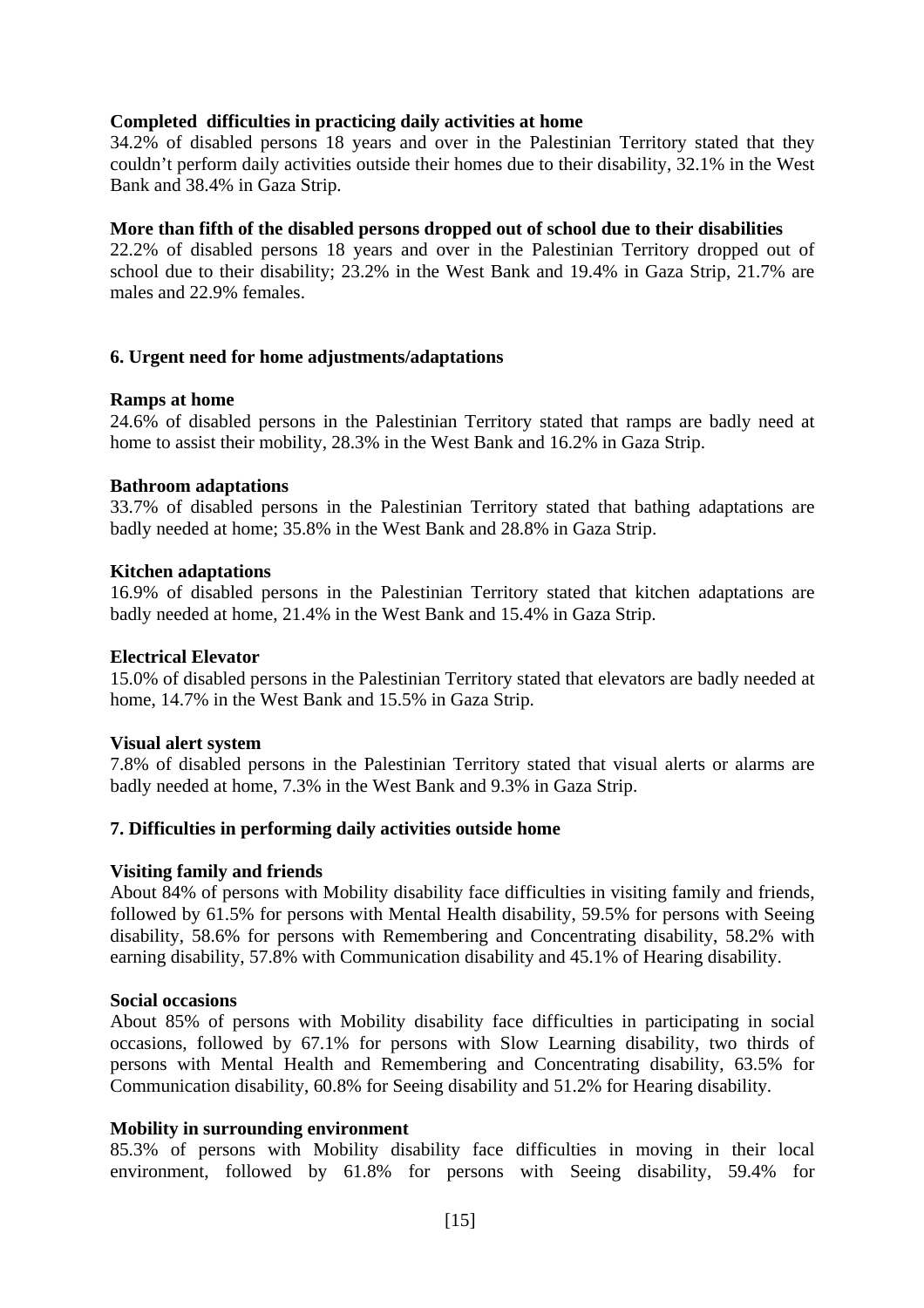Communication disability, 58.8% for Slow Learning disability, 58.0% for Remembering and Concentrating disability, 56.9% for Mental Health disability and 50.0% for persons with Hearing disability.

#### **Access to public services**

It is obvious that persons with Mobility disability are the most who suffer in utilizing public services followed by persons with Communication disability at 74.4% and 67.2% respectively. Bank services comes second at 26.9% for persons with Mobility disability and 25.0% for persons with Communication disability compared to Health services at 79.4% and 65.6% respectively.

#### **Access to place of work**

Persons with Seeing disability are the most who suffer from reaching place of work;13.0% followed by Hearing disability; 9.7%.

#### **8. Adaptations needed by currently enrolled disabled persons 0-17 years**

#### **Seeing disabilities**

About quarter of persons with Seeing disability require transportation adaptations to continue their education; one quarter as well require adaptations in school buildings, 38.5% require adaptations in classrooms, while 11.5% require adaptations in toilets.

#### **Hearing disabilities**

15.2% of persons with Hearing disability require transportation adaptations to continue their education; 12.5% require adaptations in school buildings, 24.2% require adaptations in classrooms, while 3.1% require adaptations in toilets.

#### **Communication disabilities**

12.5% of persons with Communication disability require transportation adaptations to continue their education; 6.3% require adaptations in school buildings, 12.5% require adaptations in classrooms, while 12.5% as well require adaptations in toilets.

#### **Mobility disabilities**

Half of persons with Mobility disability require transportation adaptations to continue their education; 46.3% require adaptations in school buildings, half of persons require adaptations in classrooms, while 52.8% of persons require adaptations in toilets.

#### **Remembering and Concentrating disability**

Quarter of persons with Remembering and Concentrating disability require transportation adaptations to continue their education; fifth of persons with this disability require adaptations in school buildings, and about fifth of persons require adaptations in classrooms, while 10.5% of persons require adaptations in toilets.

#### **Learning disabilities**

About 4% of persons with Learning disability require transportation adaptations to continue their education; 2% of persons with this disability require adaptations in school buildings, and 6% of persons require adaptations in classrooms, while 2% of persons require adaptations in toilets.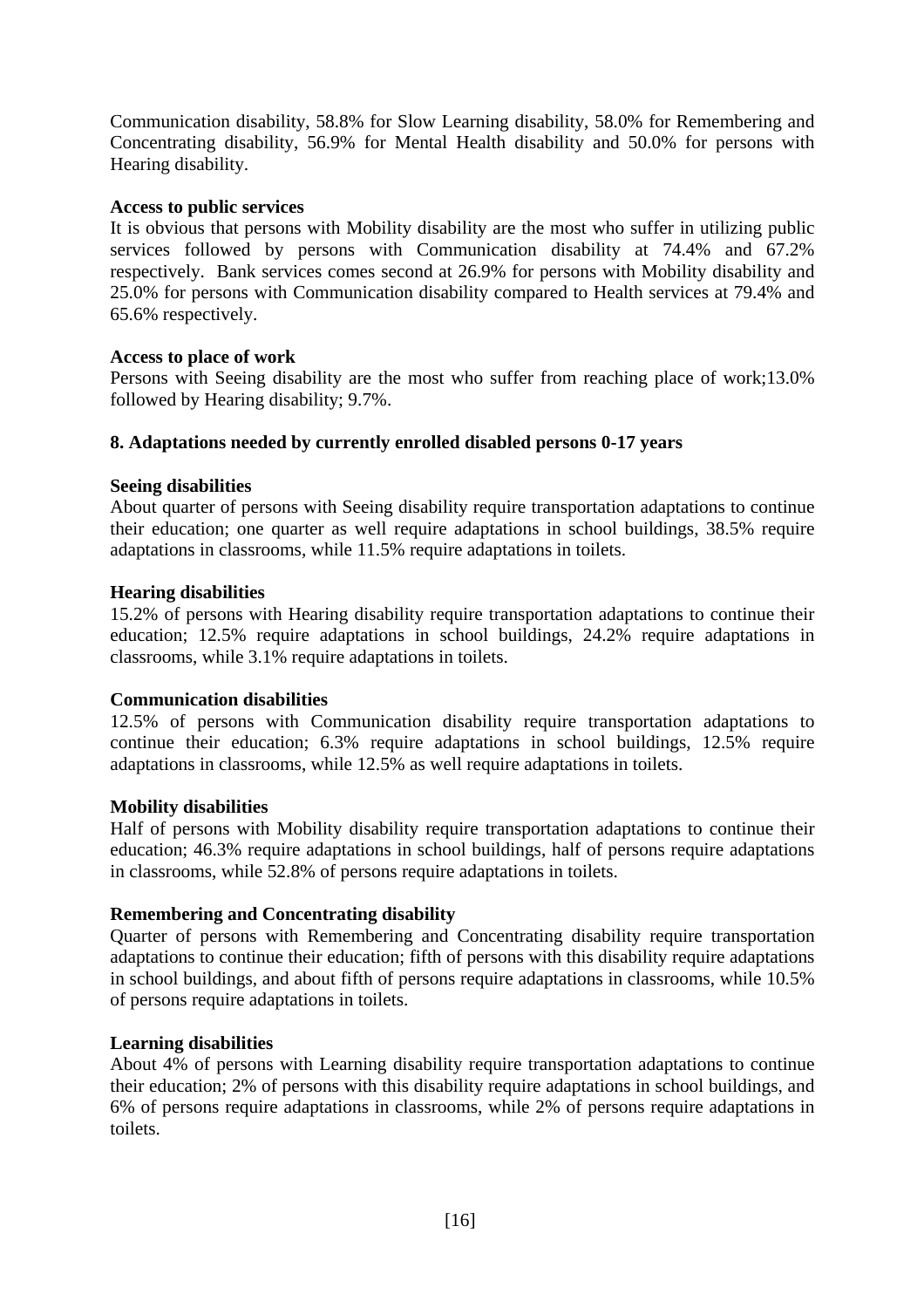### **9. Adaptations needed by disabled persons 18 years and over who currently do not work in order to find jobs**

#### **Transportation**

34.7% of persons with Mobility disability stated that they are in need for transportation adaptations to reach work compared to 31.7% for persons with Seeing disability, 20.0% for mental Health disability, 17.6% for Hearing disability and 12.5% for persons with Communication disability.

#### **Easy to use toilets**

26.4% of persons with Mobility disability stated that they are in need for toilet adaptations to work compared to 16.1% for persons with Seeing disability, 9.1% for Remembering and Concentrating disability and 8.8% for Hearing disability.

#### **Technological tools, talky sets and laptops to take notes**

44.4% of persons with Communication disability stated that they are in need for such Technological Aids to work compared to 26.5% for persons with Seeing disability, 22.6% for Hearing disability and 1.4% for Mobility disability.

#### **Adaptations to work offices**

36.4% of persons with Learning disability stated that they are in need for such Adaptations to work compared to 28.8% for persons with Mobility disability, 25.8% for Seeing disability, 20.6% for Hearing disability and 16.7% for persons with Mental Health disability.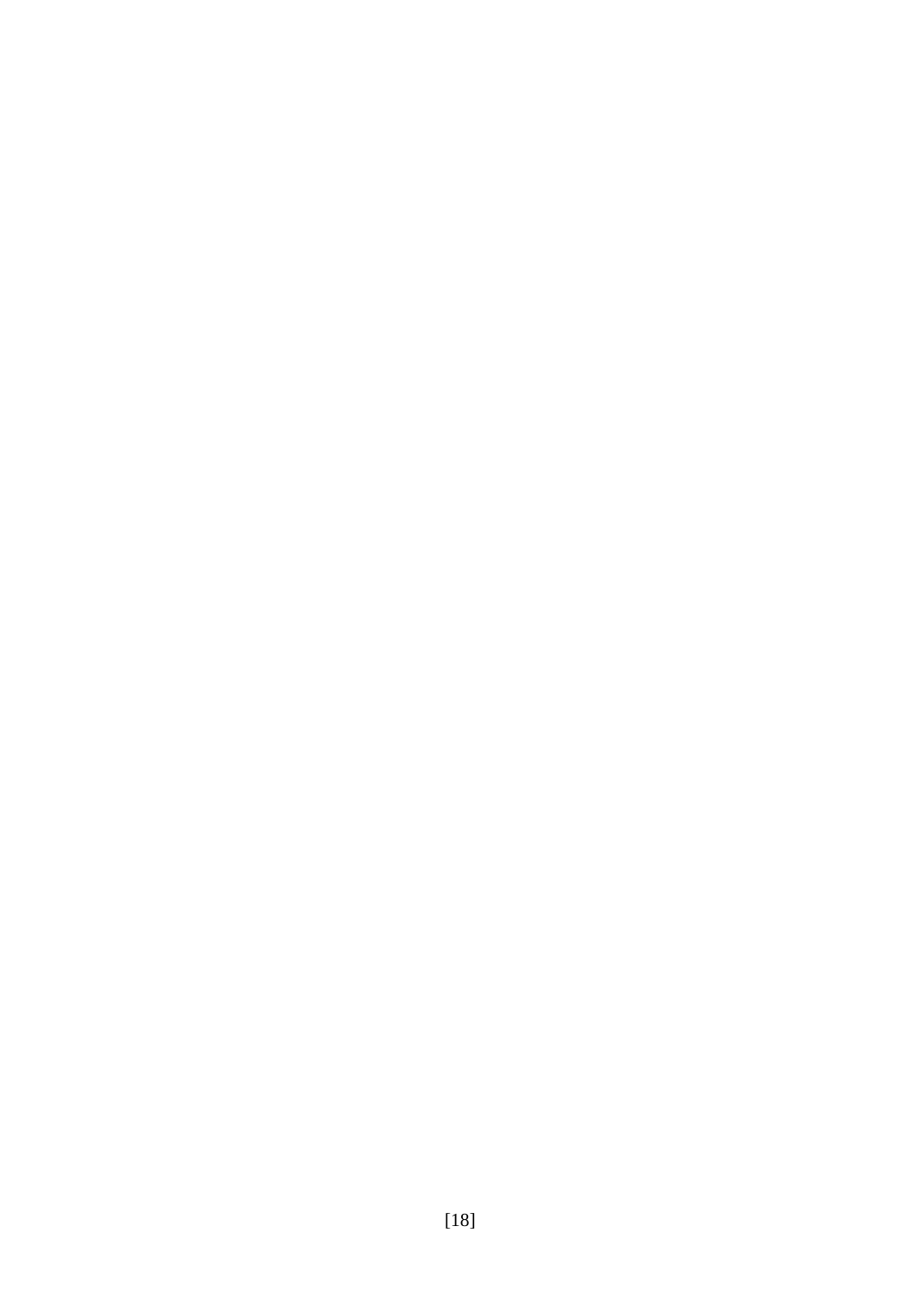# **Concepts and Definitions**

#### **Household:**

It refers to one person or group of persons (with or without a family relationship) who live in the same dwelling unit, who share meals and make joint provisions for food and other essentials of living.

#### **Household Membership:**

Persons staying in the dwelling unit are considered members of the household if the dwelling unit is their usual or only place of residence.

#### **Age in completed years:**

The completed age in years of the person enumerated, which is the difference between the date of birth and the survey reference period.

#### **Refugee Status:**

This status relates to the Palestinians who were forced to leave their land in the Palestinian Territory occupied by Israel in 1948. It applies to their male sons and grandchildren.

#### **Registered Refugees:**

It applies to registered refugees holding refugee registration cards issued by UNRWA.

#### **Non-Registered Refugees:**

It applies to unregistered refugees who do not hold refugee registration cards issued by UNRWA.

#### **Non-Refugee:**

It applies to any Palestinian not categorized under any of the two aforementioned statuses.

#### **Work:**

All activities performed by persons in order to gain profit or wage either monthly wage, weekly, daily, on piece for profit or family gain, in cash or in kind. One hour or more of such activity constitutes work. Work also includes unpaid activity on a family farm or business.

#### **Educational attainment:**

It refers to the highest successfully completed educational attainment level. The educational level for persons aged 10 years and over.

#### **Disability**:

Persons with disabilities include those who have long-term physical, mental, intellectual or sensory impairments which in interaction with various barriers may hinder their full and effective participation in society on an equal basis with others.

#### **Seeing disability:**

Persons who have some difficulties in the vision that limit their ability to perform their daily duties, for example, may not be able to read, such as reading the signs in the street while driving a car, may not be able seeing with one eye well, or may not be able seeing only what is in front of him and not on the sides, in the sense that any problem in the vision they see as difficult to be identified and accounted for. It asks for all individuals whether the individual is wearing glasses or not, and must be reminded of wearing glasses or contact lenses if you suffer from difficulties in vision.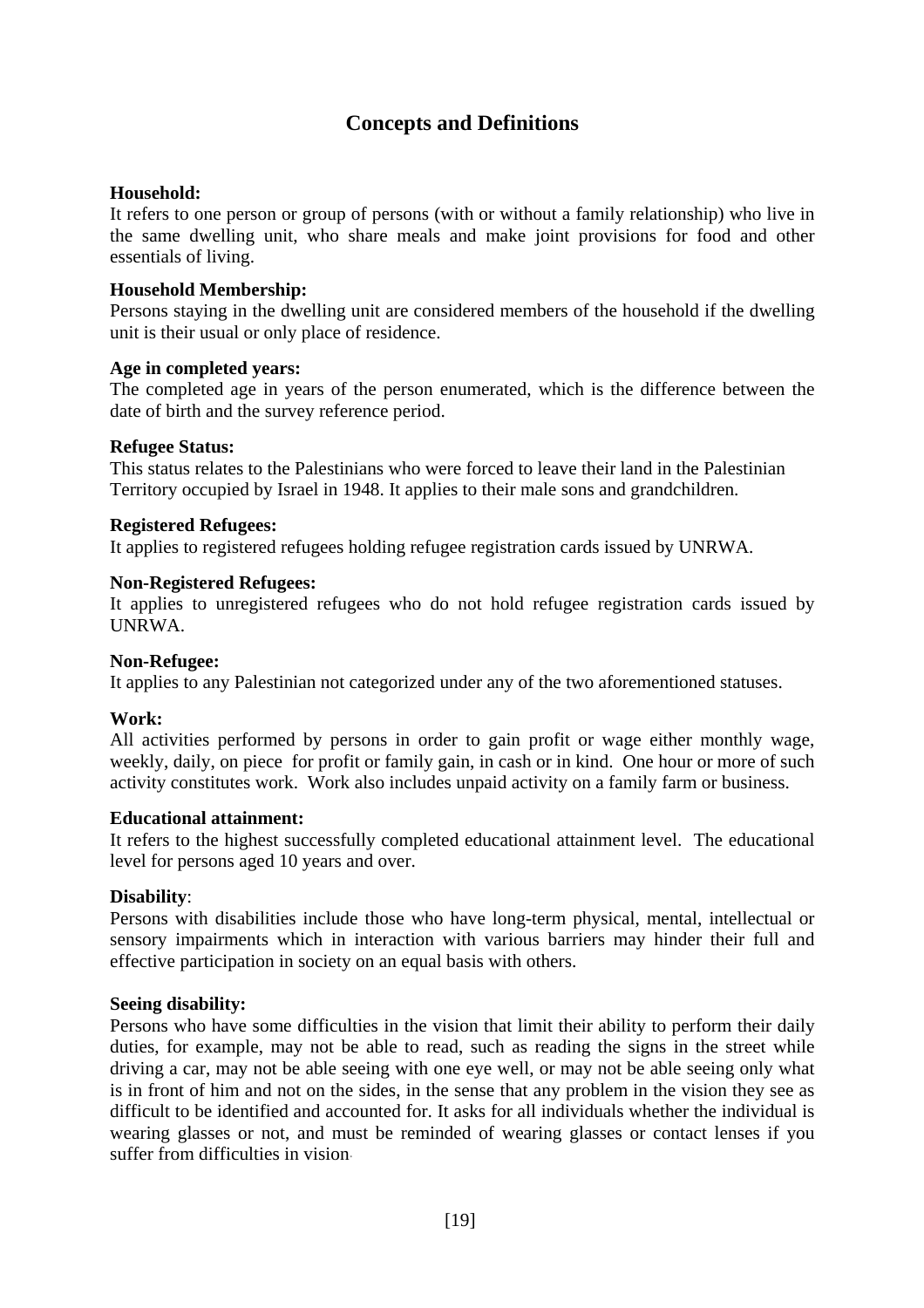#### **Hearing disability:**

The question determines persons who have some hearing difficulties, which contribute to the reduction of their ability to perform any part and aspect of their day, such as difficulty hearing someone talking in a busy place and the noise, or can not hear someone speak with him directly and speak normally (without screaming , or high volume), and determine who is not able to hear with one ear or both.

#### **Mobility disability:**

Persons who have some difficulties to navigate and walk on foot, which may limit or not limit the performance of daily activities, for example, may find it difficult to walk a short distance, or a problem with the ups and downs on the stairs and the stairs and uneven terrain, and can not walk any distance without a break or stop, or can not walk without relying on a stick or crutch or walking devices, or can not stand on its feet for more than a minute and needs a chair on wheels for movement from one place to another. It covers disabilities or difficulties that people with disability face inside or outside homes. It also covers difficulties that people face during walking fro more than 15 minutes.

#### **Communication disability:**

Inability to exchange information and ideas with others and deal with them through the use of speech, or the signs, or write to the information they want to share with others. This may be due to the result of a deficit in hearing or speech, or lack the intellectual capacity to the interpretation and understanding what the other signs and words.

#### **Mental health disability:**

Persons who suffer from stress, anxiety and uncertainty and excess neurons, as well as to have difficulties in performing daily activities because of drug abuse and addiction and alcohol

#### **Learning disability:**

Inability to understand things or dealing with others. It includes difficulty with intellectual functions due to a condition such as acquired brain injury, Down Syndrome, brain damage at birth, difficulty with interpersonal skills due to any condition such as autistic spectrum disorders, difficulty in learning everyday skills such as reading, writing, using simple tools

#### **Remembering and concentrating disability:**

Include the difficulty in the following: memory, concentration, decision-making, understand speech, read something written, identify the persons, to infer the regions and use the map, calculations, reading and thinking, such as persons who have difficulty in understanding and recognition for their daily activities, for example, finds it difficult to inference on the house and places in the ocean, can not focus on work, or forget where it is or remember the month or the one before it, not understanding what someone, forget about taking medications or not eating, lack of understanding and knowledge of what is going on around him. It also includes the person's inability to understand things or dealing with others. It includes (remembering to do something important, people who suffer from lack of memorizing in continuous manner like difficulty remembering where things have been put in the house, as well as difficulty in concentrating on doing things for 10 minutes).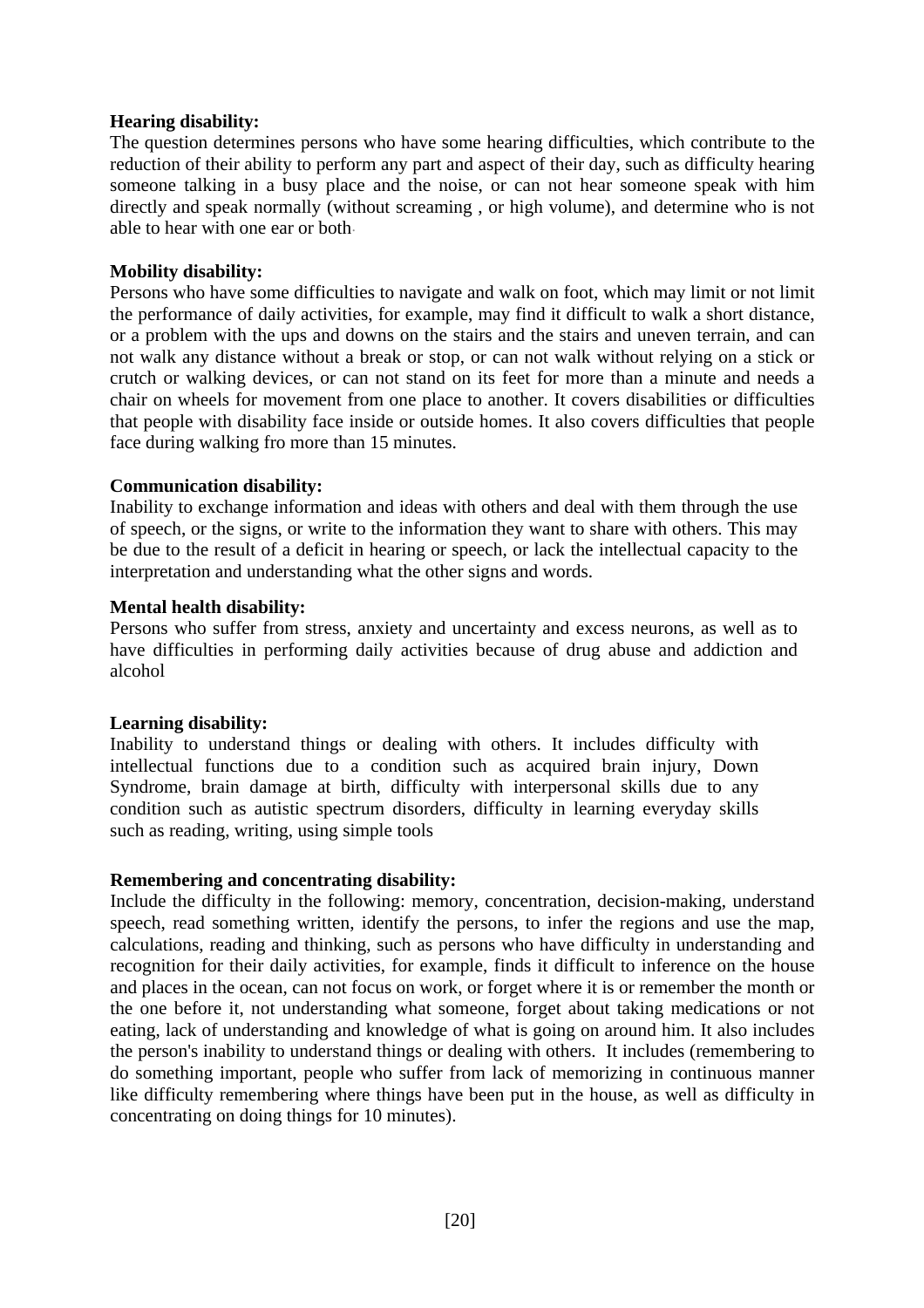# **ملحق (1): الجداول**

# **Annex(1): Tables**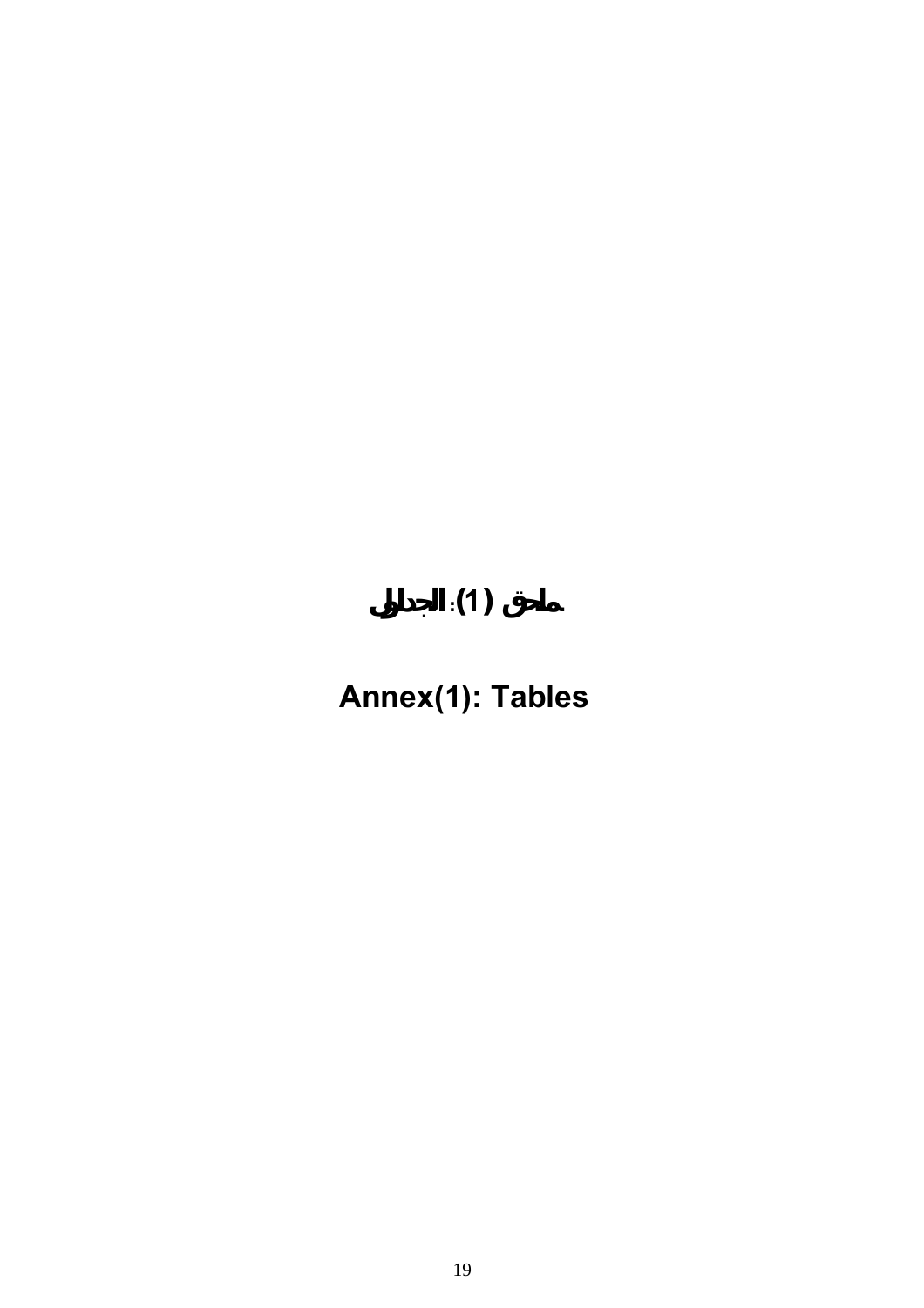**جدول :1 نسبة الإعاقة بين الأفراد حسب الجنس والمحافظة، 2011** 

# **Table 1: Percentage of disability among individuals by sex and governorate, 2011**

|                              |              | <b>Sex</b> |      |  |
|------------------------------|--------------|------------|------|--|
| Governorate                  | <b>Total</b> | Female     | Male |  |
| <b>Palestinian Territory</b> | 2.7          | 2.5        | 2.9  |  |
| <b>West Bank</b>             | 2.9          | 2.7        | 3.1  |  |
| Jenin                        | 4.1          | 4.2        | 4.0  |  |
| Tubas                        | 3.1          | 3.3        | 2.8  |  |
| Tulkarm                      | 3.2          | 2.7        | 3.7  |  |
| Nablus                       | 3.0          | 2.9        | 3.1  |  |
| Qalqiliya                    | 3.4          | 3.3        | 3.4  |  |
| Salfit                       | 2.0          | 1.9        | 2.2  |  |
| Ramallah & Al-Bireh          | 2.1          | 1.7        | 2.4  |  |
| Jericho and Al Aghwar        | 2.8          | 2.5        | 3.1  |  |
| Jerusalem                    | 1.4          | 1.0        | 1.9  |  |
| Bethlehem                    | 3.0          | 2.8        | 3.1  |  |
| Hebron                       | 3.6          | 3.2        | 3.9  |  |
| <b>Gaza Strip</b>            | 2.4          | 2.4        | 2.4  |  |
| North Gaza                   | 2.4          | 2.4        | 2.4  |  |
| Gaza                         | 2.5          | 2.5        | 2.5  |  |
| Deir El-Balah                | 2.4          | 2.9        | 1.9  |  |
| Khan Yunis                   | 2.2          | 2.0        | 2.3  |  |
| Rafah                        | 2.4          | 2.0        | 2.7  |  |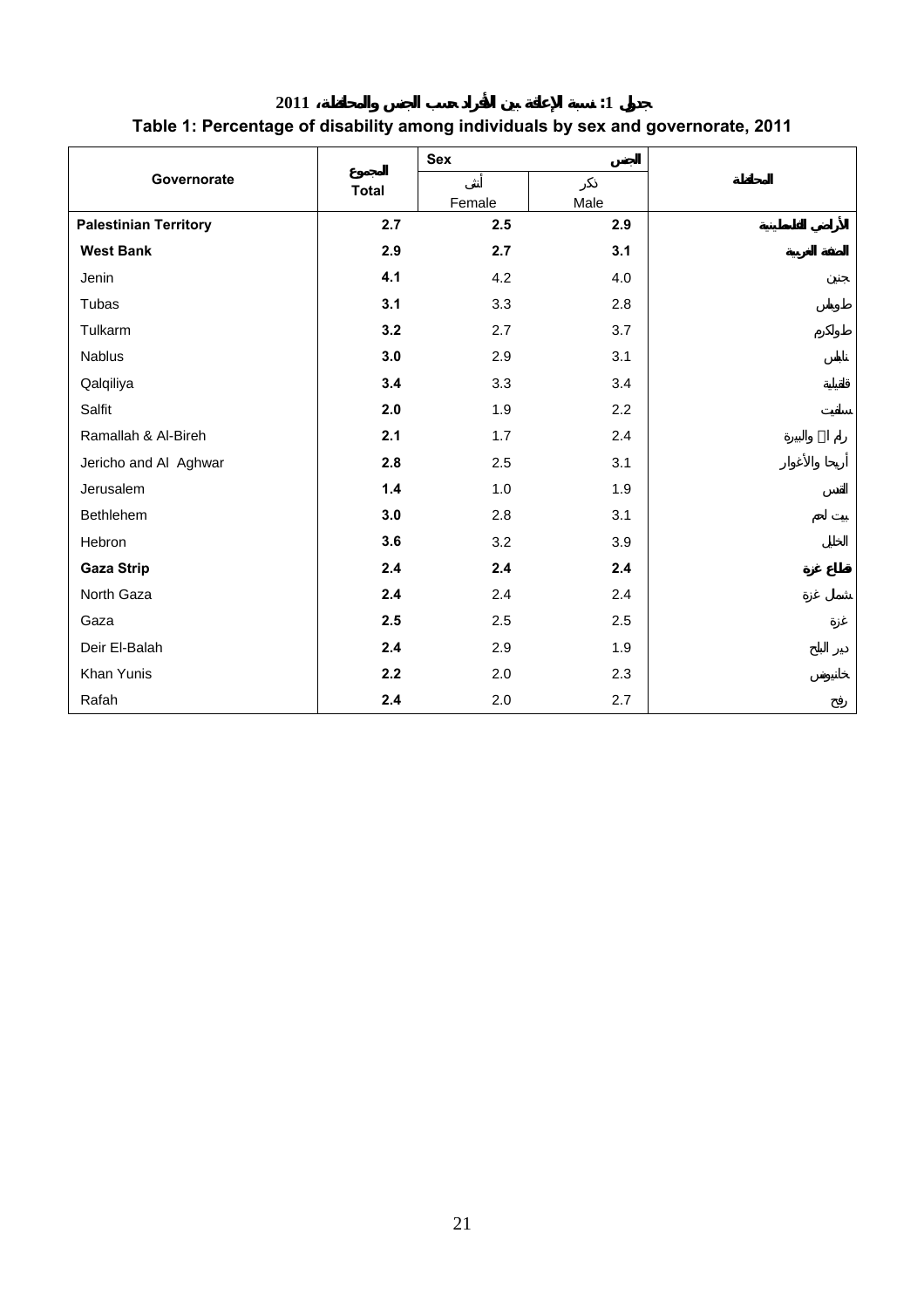| 2011                                                                              |  |
|-----------------------------------------------------------------------------------|--|
| Table 2: Percentage of disability among individuals by age, sex, and region, 2011 |  |

|                              |              | العمر<br>Age |          |  |
|------------------------------|--------------|--------------|----------|--|
| <b>Variables</b>             | <b>Total</b> | $+18$        | $17 - 0$ |  |
| <b>Palestinian Territory</b> | 2.7          | 3.8          | 1.5      |  |
| West Bank                    | 2.9          | 4.0          | 1.6      |  |
| Gaza Strip                   | $2.4\,$      | 3.4          | 1.4      |  |
| <b>Sex</b>                   |              |              |          |  |
| Male                         | 2.9          | 3.9          | 1.8      |  |
| Female                       | 2.5          | 3.7          | 1.3      |  |
| Governorate                  |              |              |          |  |
| Jenin                        | 4.1          | 5.9          | 1.7      |  |
| Tubas                        | 3.1          | 4.0          | 1.9      |  |
| Tulkarm                      | 3.2          | 5.3          | 0.7      |  |
| Nablus                       | 3.0          | 4.3          | 1.3      |  |
| Qalqiliya                    | 3.4          | 3.6          | 3.0      |  |
| Salfit                       | 2.0          | 2.8          | 1.4      |  |
| Ramallah & Al-Bireh          | 2.1          | 2.6          | 1.4      |  |
| Jericho and Al Aghwar        | 2.8          | 3.7          | 1.8      |  |
| Jerusalem                    | $1.4$        | 1.8          | 1.0      |  |
| Bethlehem                    | 3.0          | 4.3          | 1.2      |  |
| Hebron                       | 3.6          | 4.8          | 2.3      |  |
| North Gaza                   | 2.4          | 3.6          | 1.3      |  |
| Gaza                         | 2.5          | 3.4          | 1.6      |  |
| Deir El-Balah                | 2.4          | 3.3          | 1.4      |  |
| Khan Yunis                   | 2.2          | 3.5          | 1.0      |  |
| Rafah                        | 2.4          | 3.3          | $1.4$    |  |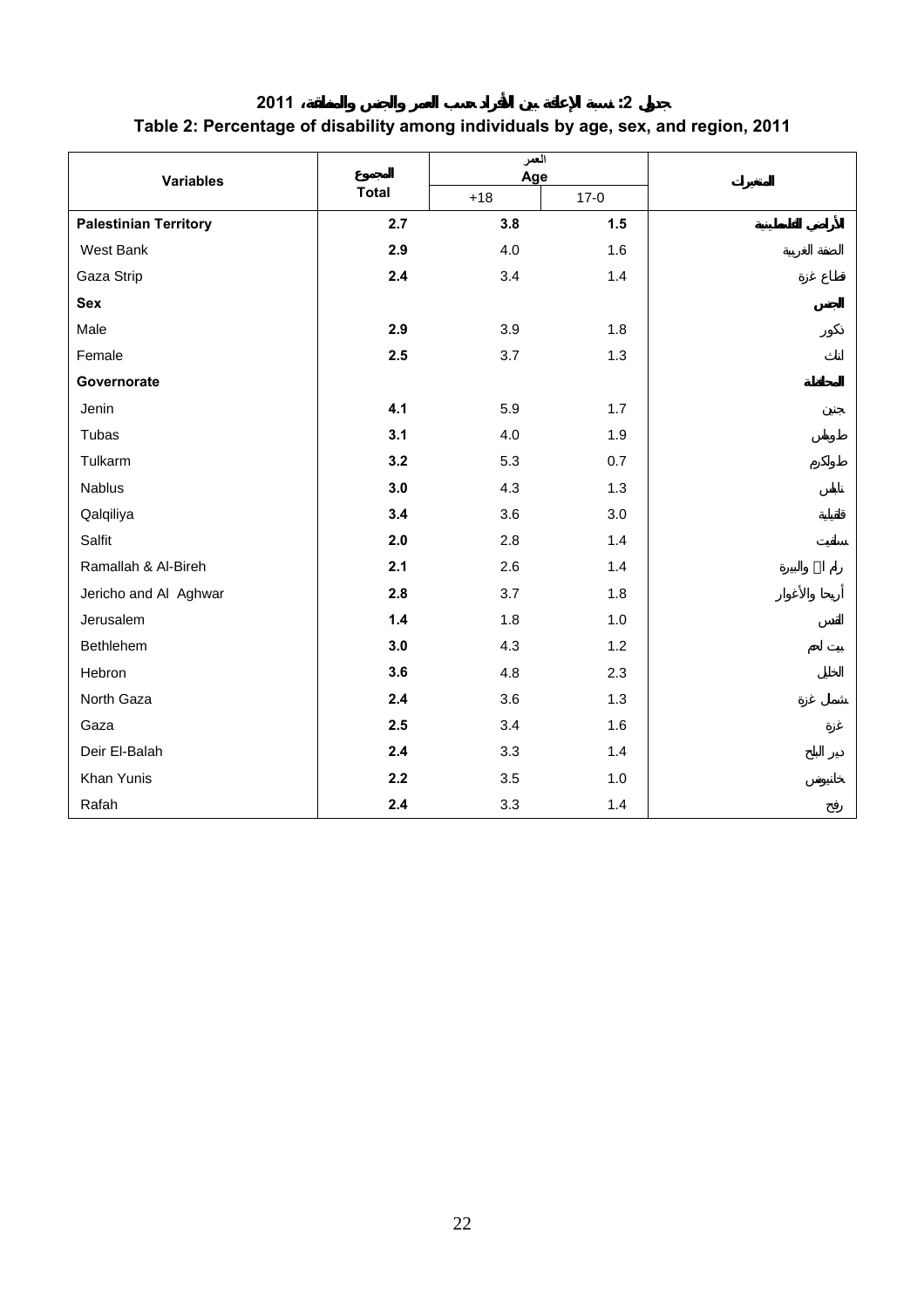## **جدول :3 نسبة الإعاقة بين الأفراد حسب نوع الإعاقة والمنطقة 2011 Table 3: Percentage of disability among individuals by type of disability and region, 2011**

|                                  |                              |        | Region |            |        |      |           |        |      |
|----------------------------------|------------------------------|--------|--------|------------|--------|------|-----------|--------|------|
|                                  | <b>Palestinian Territory</b> |        |        | Gaza Strip |        |      | West Bank |        |      |
| <b>Type of Disability</b>        |                              |        |        |            |        |      |           |        |      |
|                                  | Total                        | Female | Male   | Total      | Female | Male | Total     | Female | Male |
| Vision                           | 0.6                          | 0.5    | 0.6    | 0.5        | 0.5    | 0.5  | 0.6       | 0.5    | 0.7  |
| Hearing                          | 0.4                          | 0.4    | 0.4    | 0.3        | 0.3    | 0.3  | 0.5       | 0.5    | 0.4  |
| Communication                    | 0.6                          | 0.5    | 0.7    | 0.5        | 0.4    | 0.6  | 0.6       | 0.5    | 0.7  |
| Mobility                         | 1.3                          | 1.4    | 1.3    | 1.1        | 1.3    | 0.9  | 1.4       | 1.4    | 1.5  |
| Remembering and<br>concentration | 0.6                          | 0.5    | 0.6    | 0.6        | 0.6    | 0.6  | 0.6       | 0.5    | 0.7  |
| Learning                         | 0.7                          | 0.5    | 0.8    | 0.6        | 0.6    | 0.7  | 0.7       | 0.5    | 0.8  |
| Mental health                    | 0.4                          | 0.3    | 0.5    | 0.4        | 0.3    | 0.4  | 0.4       | 0.3    | 0.5  |

# **جدول :<sup>4</sup> التوزيع النسبي للأفراد ذوي الإعاقة البصرية حسب السبب والمنطقة، <sup>2011</sup> Table 4: Percentage distribution of persons with vision disability by reason and region, 2011**

|                                   |                                 | Region     |           |  |
|-----------------------------------|---------------------------------|------------|-----------|--|
| <b>Reason of disability</b>       | Palestinian<br><b>Territory</b> | Gaza Strip | West Bank |  |
| Congenital                        | 15.0                            | 14.0       | 15.5      |  |
| <b>Illness</b>                    | 43.7                            | 49.4       | 41.0      |  |
| Aging                             | 8.1                             | 7.0        | 8.6       |  |
| Accidents                         | 8.4                             | $7.5$      | 8.8       |  |
| Hereditary                        | 7.9                             | $[3.5]$    | 10.0      |  |
| Birth related                     | $[2.4]$                         | $[2.9]$    | $[2.2]$   |  |
| Work injury                       | $[3.0]$                         | [1.7]      | $[3.6]$   |  |
| Israeli measures                  | $[2.4]$                         | $[4.1]$    | [1.7]     |  |
| <b>Stress</b>                     | $[5.4]$                         | $[5.2]$    | $[5.5]$   |  |
| Other                             | [3.7]                           | $[4.7]$    | [3.1]     |  |
| <b>Total</b>                      | 100                             | 100        | 100       |  |
| Vision Disability out of disabled | 21.7                            | 21.3       | 21.9      |  |

 $\mathbb{C}$  ):  $\mathbb{C}$  behavior in the interval set of the interval  $\mathbb{C}$ 

Figures in parentheses [ ] indicate percentages based on small numbers and are therefore subject to a large marginal error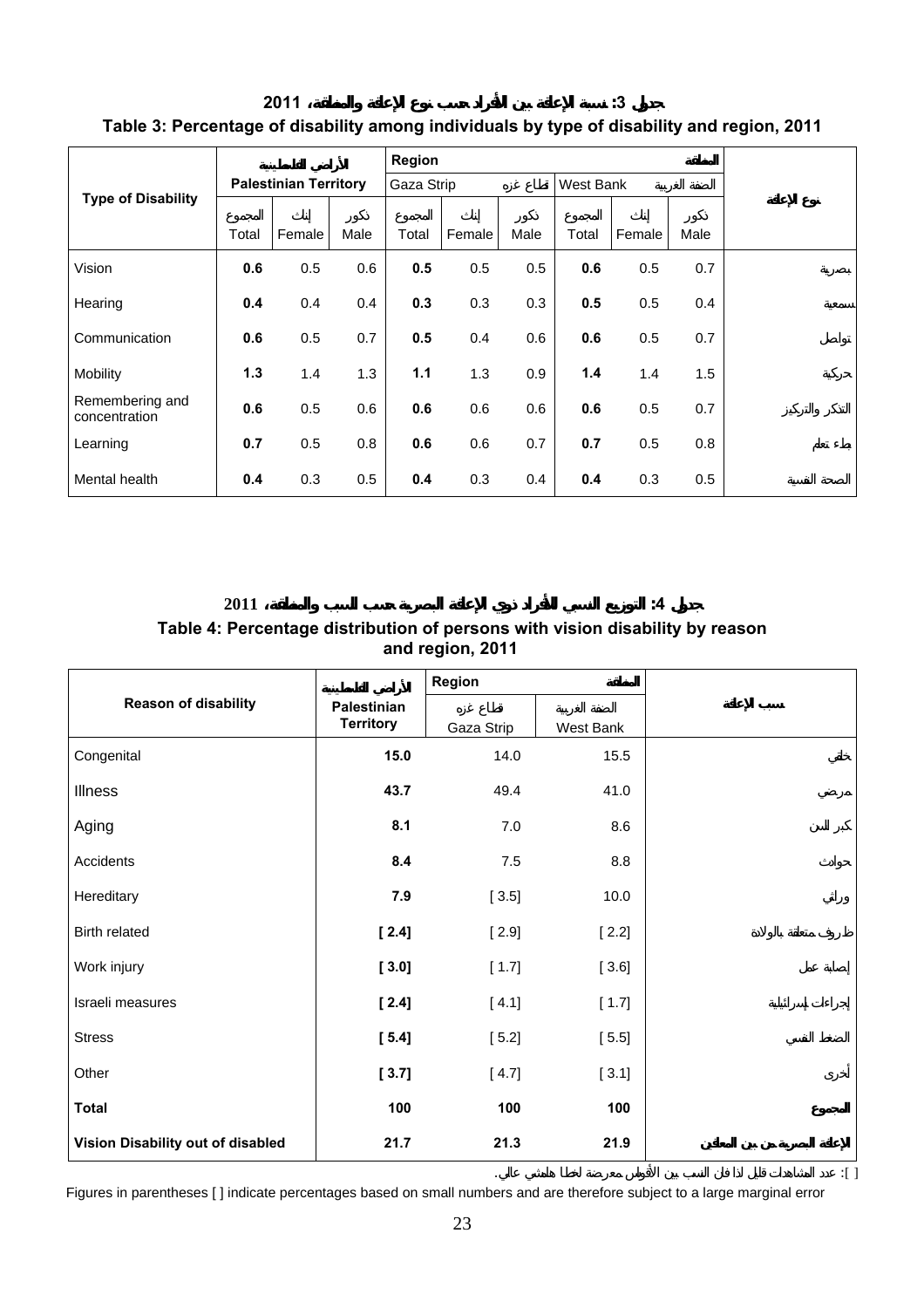**جدول :5 التوزيع النسبي للأفراد ذوي الإعاقة السمعية حسب السبب والمنطقة، 2011** 

#### **Table 5: Percentage distribution of persons with hearing disability by reason and region, 2011**

|                                    |                                        | Region     |           |  |
|------------------------------------|----------------------------------------|------------|-----------|--|
| <b>Reason of Disability</b>        | <b>Palestinian</b><br><b>Territory</b> | Gaza Strip | West Bank |  |
| Congenital                         | 17.1                                   | 28.1       | 12.9      |  |
| Illness                            | 29.1                                   | 25.0       | 30.6      |  |
| Aging                              | 21.1                                   | [14.6]     | 23.5      |  |
| Hereditary                         | $[8.5]$                                | [10.4]     | [7.8]     |  |
| Accidents                          | $[5.4]$                                | [1.0]      | [7.1]     |  |
| <b>Birth related</b>               | [4.8]                                  | [2.1]      | [5.9]     |  |
| Work injury                        | $[2.8]$                                | [2.1]      | [3.1]     |  |
| Israeli measures                   | [1.4]                                  | [2.1]      | [1.2]     |  |
| Other                              | [9.8]                                  | [14.6]     | [7.9]     |  |
| <b>Total</b>                       | 100                                    | 100        | 100       |  |
| Hearing disability out of disabled | 14.2                                   | 11.5       | 15.5      |  |

Figures in parentheses [ ] indicate percentages based on small numbers and are therefore subject to a large marginal error

 $\mathbb{C}$  ):  $\mathbb{C}$  behavior for the internal system of  $\mathbb{C}$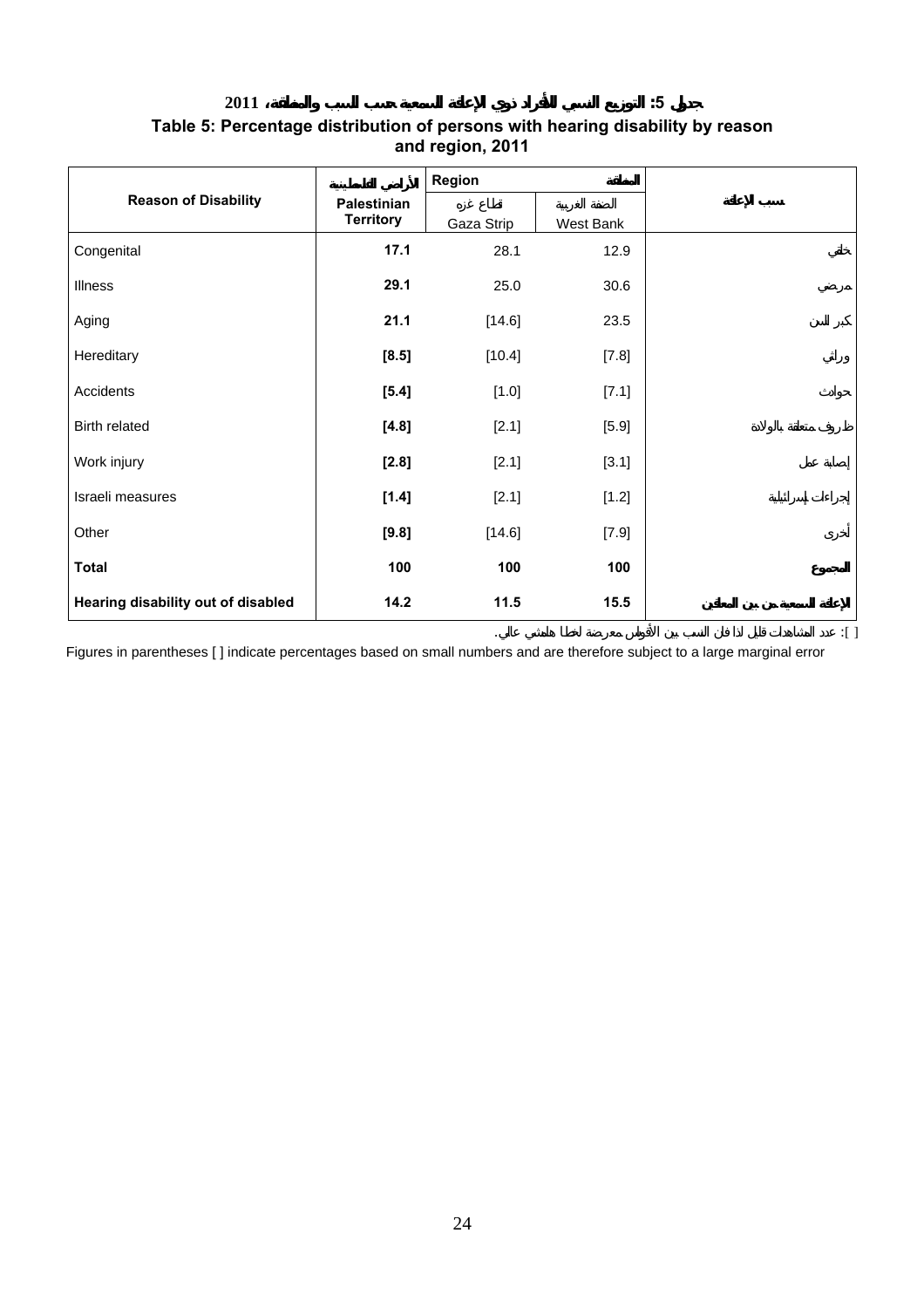**جدول :6 التوزيع النسبي للأفراد وي إعاقة التواصل حسب السبب والمنطقة، 2011** 

#### **Table 6: Percentage distribution of persons with communication disability by reason and region, 2011**

|                                             |                                        | <b>Region</b> |           |  |
|---------------------------------------------|----------------------------------------|---------------|-----------|--|
| <b>Reason of Disability</b>                 | <b>Palestinian</b><br><b>Territory</b> | Gaza Strip    | West Bank |  |
| Congenital                                  | 33.6                                   | 35.3          | 32.7      |  |
| <b>Birth related</b>                        | 12.2                                   | [14.5]        | 11.1      |  |
| Illness                                     | 26.6                                   | 22.0          | 28.9      |  |
| Aging                                       | $[2.9]$                                | [1.7]         | [3.5]     |  |
| Physical and Psychological Abuse            | 6.8                                    | $[6.9]$       | [6.7]     |  |
| Hereditary                                  | 7.2                                    | [9.8]         | [5.8]     |  |
| Accidents                                   | [4.1]                                  | [2.3]         | $[5.0]$   |  |
| Work injury                                 | [1.2]                                  | [1.7]         | [0.9]     |  |
| Israeli measures                            | [1.9]                                  | [1.7]         | [2.0]     |  |
| Other                                       | [3.5]                                  | [4.1]         | [3.4]     |  |
| <b>Total</b>                                | 100                                    | 100           | 100       |  |
| Communication disability out of<br>disabled | 21.3                                   | 21.6          | 21.2      |  |

Figures in parentheses [ ] indicate percentages based on small numbers and are therefore subject to a large marginal error

 $\mathbb{C}$  ):  $\mathbb{C}$  becomes the internal state between  $\mathbb{C}$  (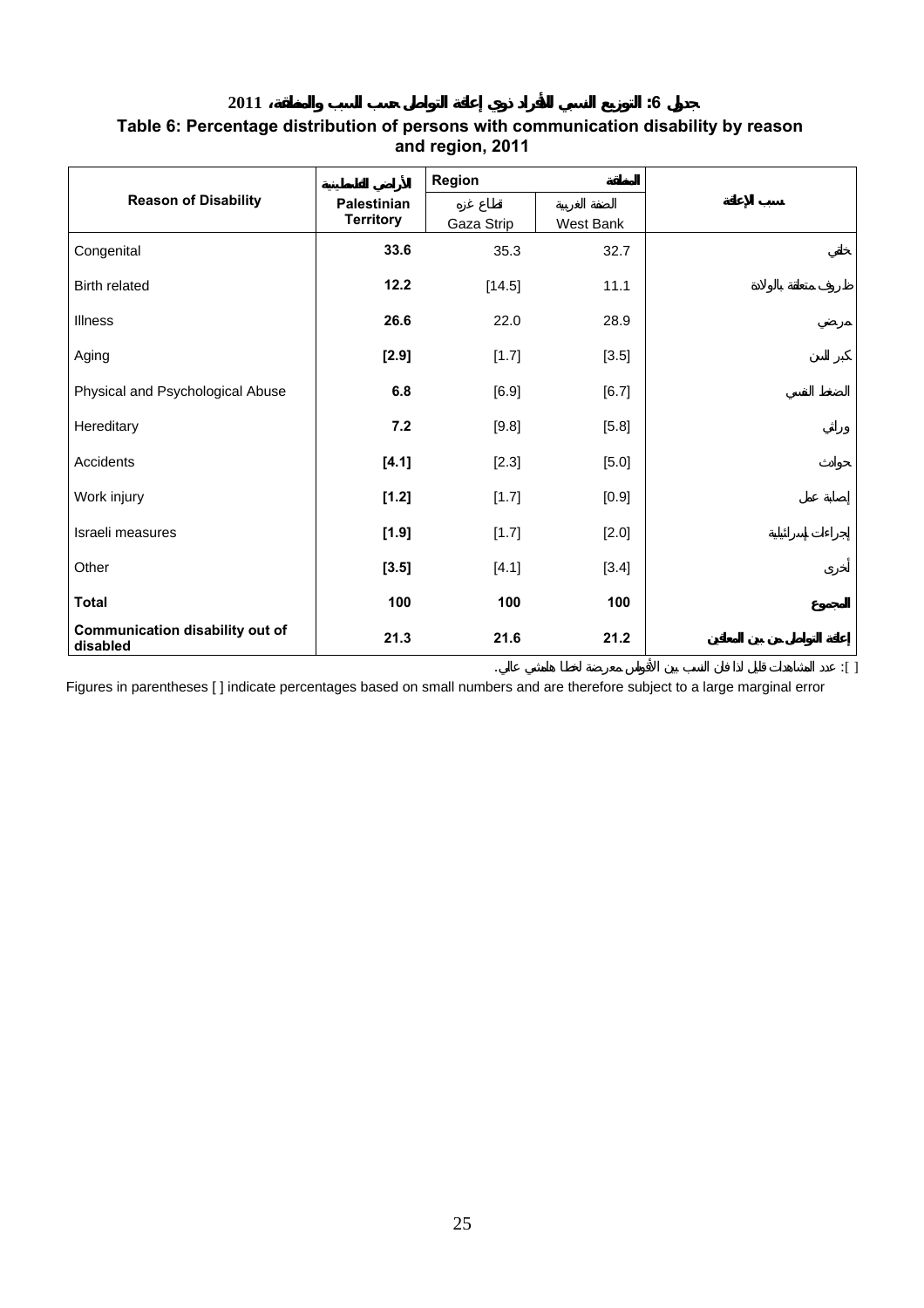**جدول :7 التوزيع النسبي للأفراد ذوي الإعاقة الحركية حسب السبب والمنطقة، 2011** 

#### **Table 7: Percentage distribution of persons with mobility disability by reason and region, 2011**

|                                     |                                        | <b>Region</b> |           |
|-------------------------------------|----------------------------------------|---------------|-----------|
| <b>Reason of Disability</b>         | <b>Palestinian</b><br><b>Territory</b> | Gaza Strip    | West Bank |
| Congenital                          | 10.3                                   | 8.3           | 11.2      |
| <b>Birth related</b>                | 8.0                                    | 7.5           | 8.3       |
| Illness                             | 42.9                                   | 43.0          | 42.8      |
| Aging                               | 14.5                                   | 18.1          | 12.8      |
| Work injury                         | 2.7                                    | [1.8]         | [3.2]     |
| Traffic accident                    | [2.4]                                  | [1.8]         | [2.7]     |
| Other accident                      | 8.0                                    | [6.5]         | $8.8\,$   |
| Israeli measures                    | 4.6                                    | [6.0]         | 4.0       |
| Others                              | 6.6                                    | $7.0\,$       | 6.2       |
| <b>Total</b>                        | 100                                    | 100           | 100       |
| Mobility disability out of disabled | 48.7                                   | 47.2          | 49.5      |

Figures in parentheses [ ] indicate percentages based on small numbers and are therefore subject to a large marginal error

 $\mathbb{C}$  ):  $\mathbb{C}$  behavior for the internal system of  $\mathbb{C}$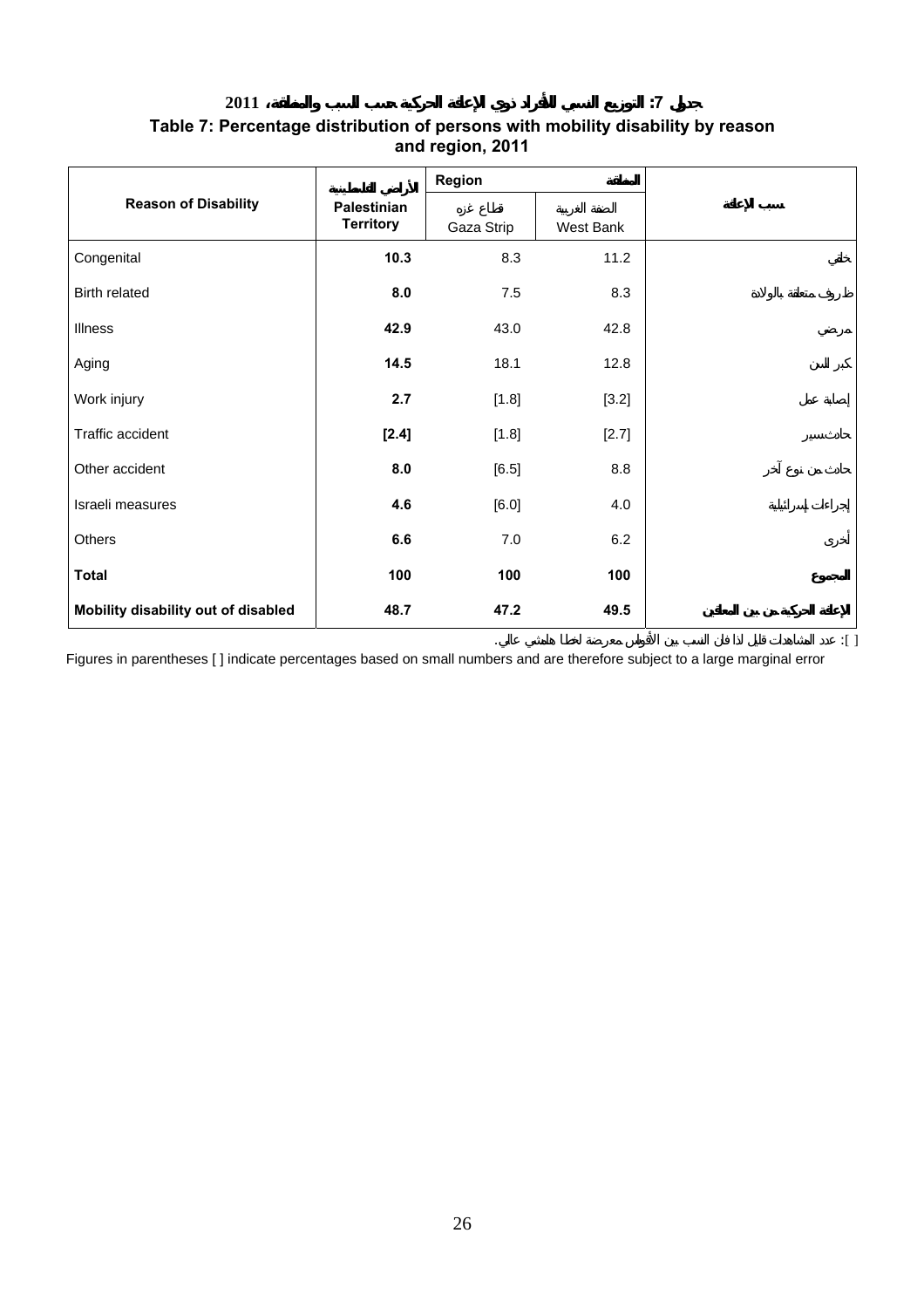#### **Table 8: Percentage distribution of persons with remembering and concentrating disability by reason and region, 2011**

|                                                                    |                                        | <b>Region</b> |           |  |
|--------------------------------------------------------------------|----------------------------------------|---------------|-----------|--|
| <b>Reason of Disability</b>                                        | <b>Palestinian</b><br><b>Territory</b> | Gaza Strip    | West Bank |  |
| Congenital                                                         | 22.4                                   | 22.5          | 22.4      |  |
| <b>Birth related</b>                                               | 10.8                                   | 12.7          | 9.7       |  |
| <b>Illness</b>                                                     | 28.7                                   | 25.5          | 30.6      |  |
| Aging                                                              | 9.9                                    | [7.4]         | 11.4      |  |
| Accidents                                                          | $[5.9]$                                | [4.9]         | [6.5]     |  |
| Work injury                                                        | $[2.0]$                                | [3.4]         | [1.2]     |  |
| <b>Stress</b>                                                      | 8.1                                    | [7.4]         | [8.5]     |  |
| Israeli measures                                                   | $[2.9]$                                | [4.4]         | [2.1]     |  |
| Hereditary                                                         | 5.5                                    | [7.4]         | [4.4]     |  |
| Others                                                             | [3.8]                                  | [4.4]         | [3.2]     |  |
| <b>Total</b>                                                       | 100                                    | 100           | 100       |  |
| <b>Remembering and concentrating</b><br>disability out of disabled | 22.0                                   | 23.7          | 21.1      |  |

Figures in parentheses [ ] indicate percentages based on small numbers and are therefore subject to a large marginal error

 $\mathbb{C}$  ):  $\mathbb{C}$  becomes the internal state between  $\mathbb{C}$  (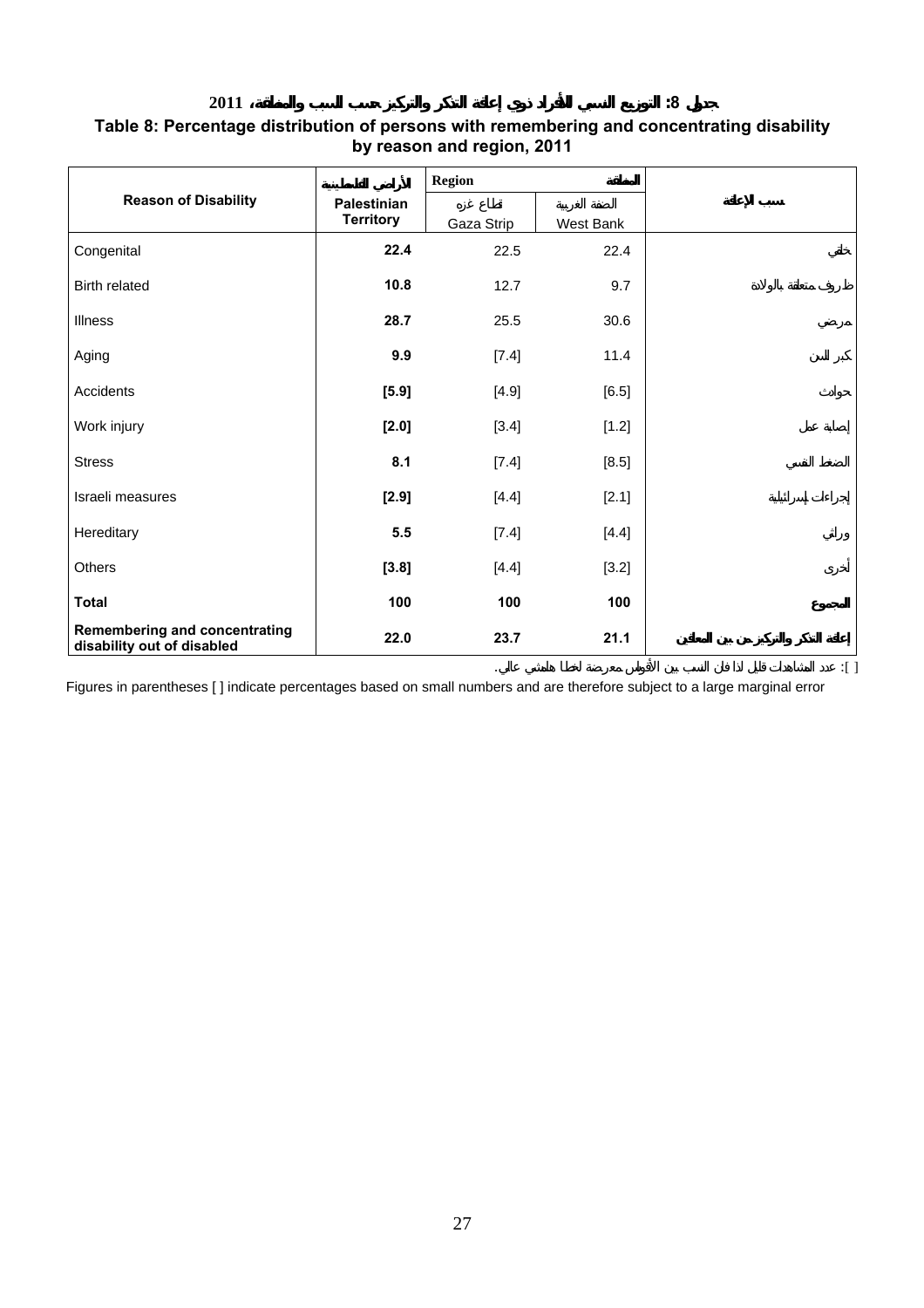**جدول :9 التوزيع النسبي للأفراد ذوي إعاقة بط التعلم حسب السبب والمنطقة، 2011** 

#### **Table 9: Percentage distribution of persons with learning disability by reason and region, 2011**

|                                     |                                 | Region     |           |  |
|-------------------------------------|---------------------------------|------------|-----------|--|
| <b>Reason of Disability</b>         | Palestinian<br><b>Territory</b> | Gaza Strip | West Bank |  |
| Congenital                          | 25.7                            | 26.0       | 25.5      |  |
| Birth related                       | 12.7                            | 15.0       | 11.4      |  |
| <b>Illness</b>                      | 27.6                            | 24.7       | 29.4      |  |
| <b>Stress</b>                       | 8.1                             | [5.7]      | 9.5       |  |
| Accidents                           | $[6.1]$                         | [5.3]      | [6.6]     |  |
| Israeli measures                    | $[2.3]$                         | [4.4]      | [1.0]     |  |
| Hereditary                          | 8.3                             | [8.4]      | 8.2       |  |
| Others                              | 9.2                             | [10.5]     | 8.4       |  |
| <b>Total</b>                        | 100                             | 100        | 100       |  |
| Learning disability out of disabled | 24.7                            | 26.7       | 23.6      |  |

 $\mathbb{C}$  ):  $\mathbb{C}$  behavior in the interval set of the interval  $\mathbb{C}$ 

Figures in parentheses [ ] indicate percentages based on small numbers and are therefore subject to a large marginal error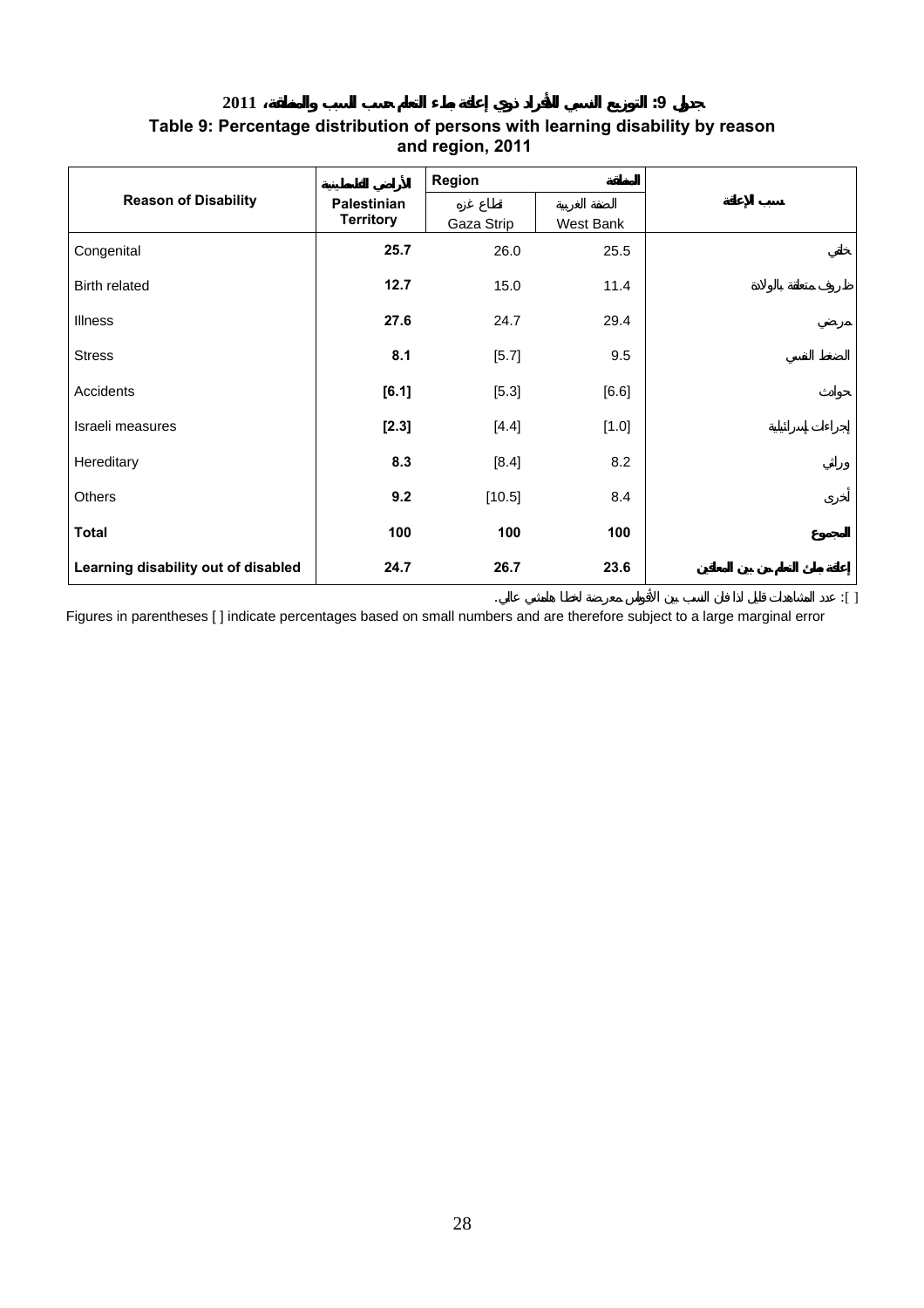**جدول :10 التوزيع النسبي للأفراد ذوي إعاقة الصحة النفسية حسب السبب والمنطقة، 2011** 

#### **Table 10: Percentage distribution of persons with mental health disability by reason and region, 2011**

|                                             |                                        | Region     |           |  |
|---------------------------------------------|----------------------------------------|------------|-----------|--|
| <b>Reason of Disability</b>                 | <b>Palestinian</b><br><b>Territory</b> | Gaza Strip | West Bank |  |
| Congenital                                  | 10.9                                   | [9.8]      | [11.4]    |  |
| <b>Illness</b>                              | 27.2                                   | 28.8       | 26.3      |  |
| <b>Stress</b>                               | 16.8                                   | [16.7]     | 16.9      |  |
| Psychological and physical abuse            | $[4.6]$                                | [8.3]      | [2.5]     |  |
| Aging                                       | $[2.7]$                                | [2.3]      | [3.0]     |  |
| Accidents                                   | $[9.5]$                                | [7.5]      | [10.5]    |  |
| Work injury                                 | [1.9]                                  | [2.3]      | [1.7]     |  |
| Addiction to alcohol or drugs               | $[3.5]$                                | [3.0]      | [3.8]     |  |
| Israeli measures                            | $[7.6]$                                | [7.6]      | [7.6]     |  |
| <b>Others</b>                               | 15.3                                   | [13.7]     | 16.3      |  |
| <b>Total</b>                                | 100                                    | 100        | 100       |  |
| Mental health disability out of<br>disabled | 7.6                                    | 7.3        | 7.7       |  |

Figures in parentheses [ ] indicate percentages based on small numbers and are therefore subject to a large marginal error

 $\mathbb{C}$  ):  $\mathbb{C}$  becomes the internal state between  $\mathbb{C}$  (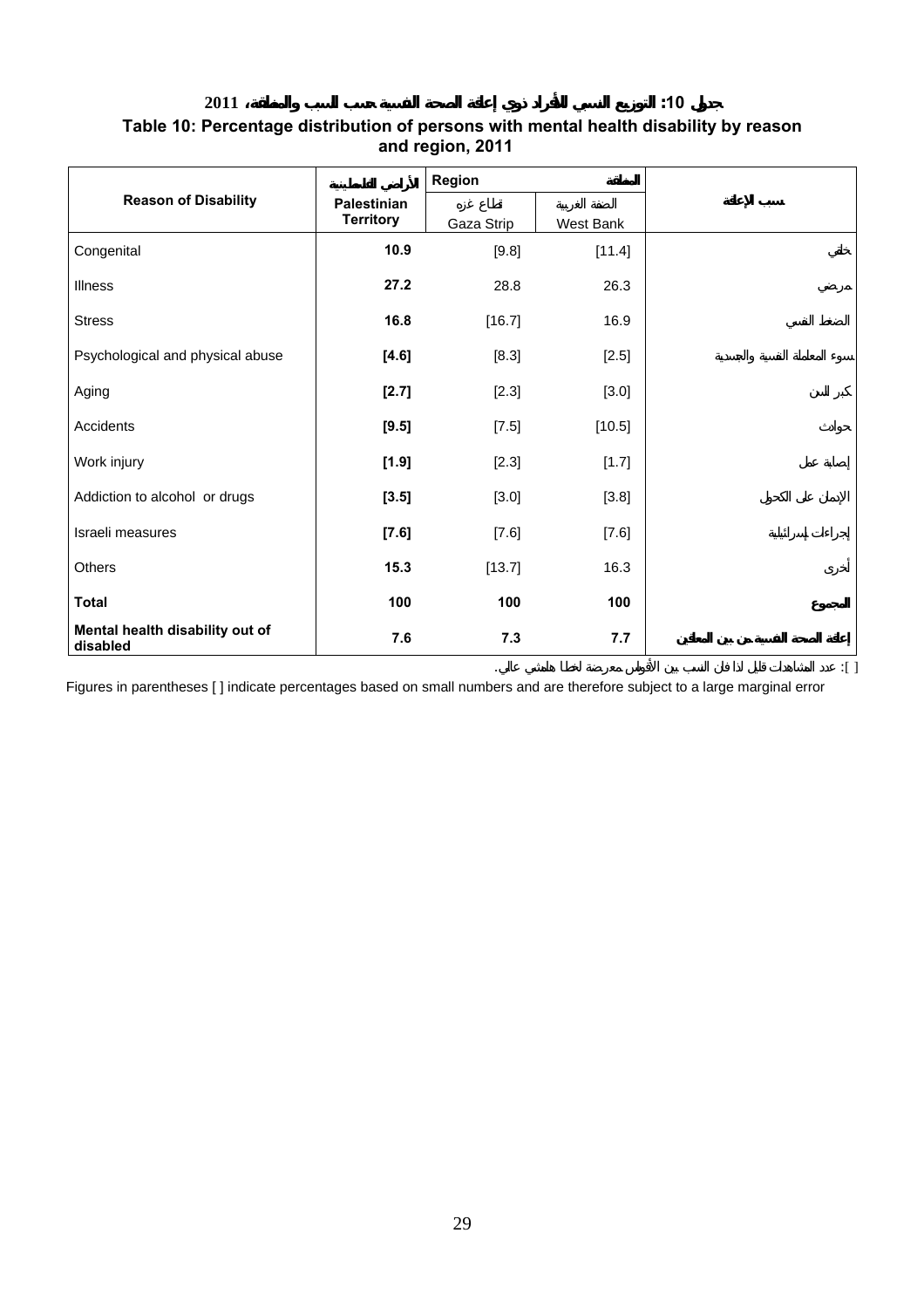## $:11$

## **Table 11: Percentage distribution of persons with vision disability by using aids tools and region , 2011**

|                                     | Region                   |              |                              |           |      |                          |              |            |           |      |                          |              |           |           |      |  |
|-------------------------------------|--------------------------|--------------|------------------------------|-----------|------|--------------------------|--------------|------------|-----------|------|--------------------------|--------------|-----------|-----------|------|--|
|                                     |                          |              | <b>Palestinian Territory</b> |           |      |                          |              | Gaza Strip |           |      |                          |              | West Bank |           |      |  |
| <b>Tools</b>                        |                          |              |                              |           |      |                          |              |            |           |      |                          |              |           |           |      |  |
|                                     | In need but<br>don't use | <b>Total</b> | <b>NA</b>                    | Don't use | Use  | In need but<br>don't use | <b>Total</b> | <b>NA</b>  | Don't use | Use  | In need but<br>don't use | <b>Total</b> | <b>NA</b> | Don't use | Use  |  |
| <b>Tools for Braille</b><br>reading | 5.7                      | 100          | 1.1                          | 94.6      | 4.3  | 5.2                      | 100          | 0.0        | 94.3      | 5.7  | 5.9                      | 100          | 1.7       | 94.7      | 3.6  |  |
| Speaking or<br>touchable devices    | 9.4                      | 100          | 0.9                          | 97.0      | 2.1  | 11.2                     | 100          | 0.6        | 97.7      | 1.7  | 8.6                      | 100          | 1.1       | 96.7      | 2.2  |  |
| Recording devices                   | 9.6                      | 100          | 1.3                          | 97.6      | 1.1  | 10.6                     | 100          | 0.6        | 97.7      | 1.7  | 9.1                      | 100          | 1.7       | 97.5      | 0.8  |  |
| Computer with<br>printer (Luner)    | 12.4                     | 100          | 1.1                          | 95.0      | 3.9  | 12.7                     | 100          | 0.6        | 96.0      | 3.4  | 12.4                     | 100          | 1.4       | 94.4      | 4.2  |  |
| Personal<br>companion               | 13.7                     | 100          | 0.2                          | 75.7      | 24.1 | 9.2                      | 100          | 0.0        | 73.9      | 26.1 | 15.6                     | 100          | 0.2       | 76.7      | 23.1 |  |
| Scanner                             | 4.9                      | 100          | 1.5                          | 97.4      | 1.1  | 5.6                      | 100          | 1.2        | 97.7      | 1.1  | 4.6                      | 100          | 1.7       | 97.2      | 1.1  |  |
| <b>Stick</b>                        | 10.1                     | 100          | 0.5                          | 86.4      | 13.1 | 5.8                      | 100          | 0.6        | 93.7      | 5.7  | 12.3                     | 100          | 0.5       | 82.8      | 16.7 |  |
| Movement guide                      | 8.0                      | 100          | 0.7                          | 95.1      | 4.1  | 4.5                      | 100          | 1.1        | 95.4      | 3.4  | 9.6                      | 100          | 0.6       | 95.0      | 4.4  |  |
| Screen reader                       | 10.9                     | 100          | 1.5                          | 97.6      | 0.9  | 13.9                     | 100          | 0.5        | 98.9      | 0.6  | 9.5                      | 100          | 1.9       | 96.9      | 1.1  |  |
| Magnifiers                          | 18.2                     | 100          | 0.6                          | 92.3      | 7.1  | 20.1                     | 100          | 0.6        | 94.3      | 5.1  | 17.3                     | 100          | 0.6       | 91.4      | 8.1  |  |
| Other                               | 9.7                      | 100          | 0.2                          | 84.1      | 15.7 | 18.6                     | 100          | 0.6        | 67.4      | 32.0 | 6.6                      | 100          | 0.0       | 92.2      | 7.8  |  |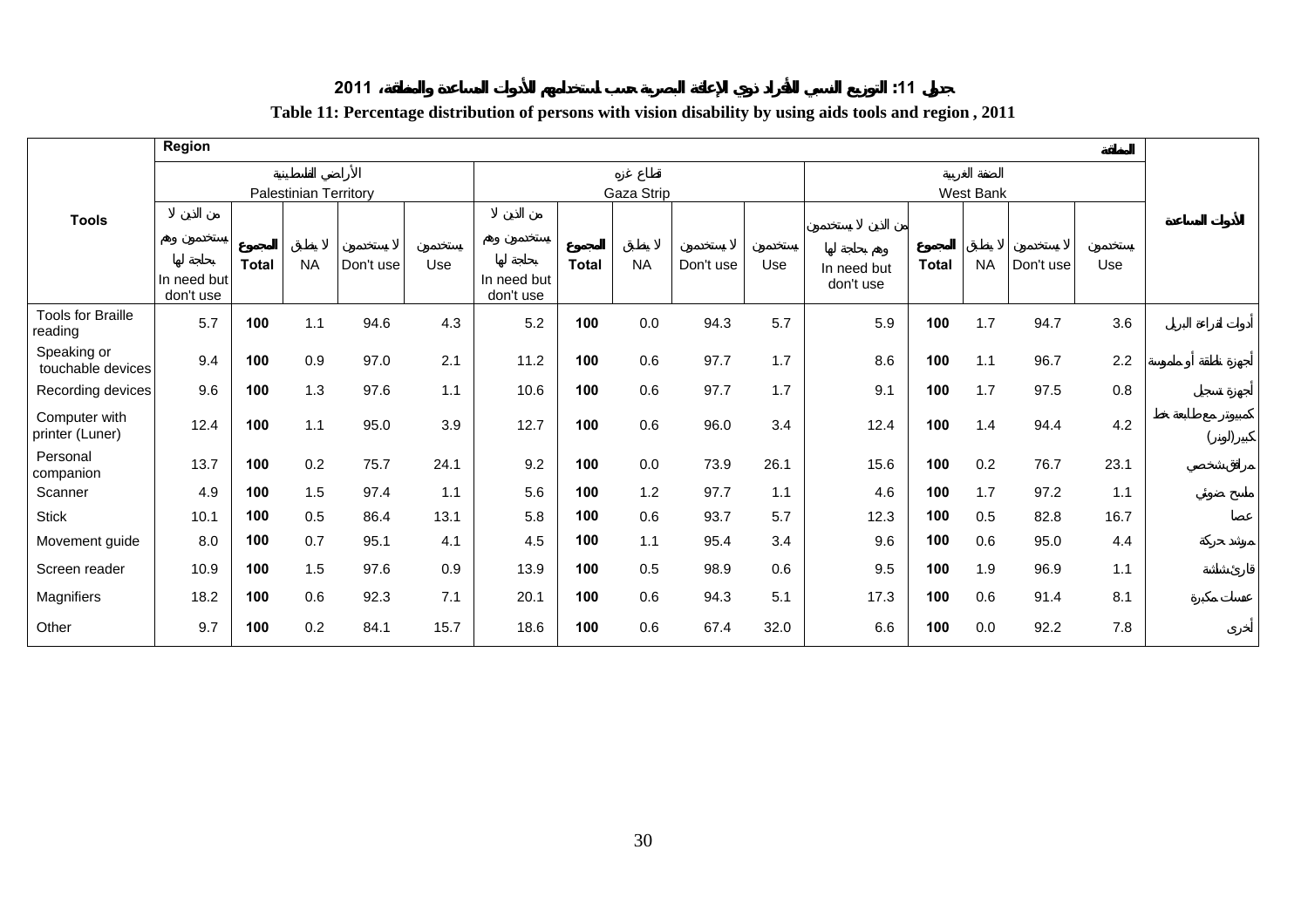| 2011<br>_______ | - -<br>$\overline{a}$ |
|-----------------|-----------------------|
|                 |                       |

| Table 12: Percentage distribution of persons with hearing disability by using aids tools and region, 2011 |  |  |  |
|-----------------------------------------------------------------------------------------------------------|--|--|--|
|                                                                                                           |  |  |  |

|                                                       | Region                   |              |                              |           |         |                          |              |            |           |      | Table 12. I creentage uistribution or persons with nearing uisability by using alus tools and region, 2011 |              |           |           |      |
|-------------------------------------------------------|--------------------------|--------------|------------------------------|-----------|---------|--------------------------|--------------|------------|-----------|------|------------------------------------------------------------------------------------------------------------|--------------|-----------|-----------|------|
|                                                       |                          |              | <b>Palestinian Territory</b> |           |         |                          |              | Gaza Strip |           |      |                                                                                                            |              | West Bank |           |      |
|                                                       |                          |              |                              |           |         |                          |              |            |           |      |                                                                                                            |              |           |           |      |
| <b>Tools</b>                                          | In need but<br>don't use | <b>Total</b> | <b>NA</b>                    | Don't use | Use     | In need but<br>don't use | <b>Total</b> | <b>NA</b>  | Don't use | Use  | In need but<br>don't use                                                                                   | <b>Total</b> | <b>NA</b> | Don't use | Use  |
| Stethoscope without<br>telephone adaptor              | 46.5                     | 100          | 0.0                          | 79.0      | 21.0    | 34.8                     | 100          | 0.0        | 69.5      | 30.5 | 50.2                                                                                                       | 100          | 0.0       | 82.6      | 17.4 |
| Stethoscope with<br>telephone adaptor                 | 44.4                     | 100          | 0.0                          | 91.1      | 8.9     | 33.3                     | 100          | $0.0\,$    | 86.3      | 13.7 | 48.3                                                                                                       | 100          | 0.0       | 92.9      | 7.1  |
| cochlear implants                                     | 14.3                     | 100          | 0.5                          | 96.3      | 3.2     | 15.6                     | 100          | 2.1        | 94.7      | 3.2  | 13.8                                                                                                       | 100          | 0.0       | 96.8      | 3.2  |
| Mobile device for<br>messages                         | 9.7                      | 100          | 1.8                          | 91.6      | 6.6     | 8.6                      | 100          | 3.1        | 85.3      | 11.6 | 10.1                                                                                                       | 100          | 1.2       | 94.0      | 4.8  |
| Fax                                                   | 3.5                      | 100          | 2.3                          | 97.4      | 0.3     | 4.4                      | 100          | 4.3        | 95.7      | 0.0  | 3.2                                                                                                        | 100          | 1.6       | 98.0      | 0.4  |
| Computer to<br>communicate                            | 11.6                     | 100          | 0.9                          | 94.5      | 4.6     | 13.2                     | 100          | $1.1$      | 95.7      | 3.2  | 10.9                                                                                                       | 100          | 0.8       | 94.1      | 5.1  |
| Visual and sensory<br>stimulant                       | 12.5                     | 100          | 2.0                          | 96.6      | 1.4     | 15.7                     | 100          | 1.0        | 93.7      | 5.3  | 11.3                                                                                                       | 100          | 2.4       | 97.6      | 0.0  |
| Sign language                                         | 6.4                      | 100          | 0.6                          | 85.4      | 14.0    | 5.5                      | 100          | 0.0        | 74.7      | 25.3 | 6.6                                                                                                        | 100          | 0.8       | 89.4      | 9.8  |
| Immediate voice<br>translator for writing             | 9.0                      | 100          | 0.6                          | 99.1      | 0.3     | 5.3                      | 100          | $0.0\,$    | 98.9      | 1.1  | 10.4                                                                                                       | 100          | 0.8       | 99.2      | 0.0  |
| <b>Speakers</b>                                       | 16.1                     | 100          | 0.5                          | 96.3      | 3.2     | 6.5                      | 100          | 1.0        | 97.9      | 1.1  | 19.8                                                                                                       | 100          | 0.3       | 95.7      | 4.0  |
| Translation bottom of<br>the TV screen                | 5.1                      | 100          | 1.4                          | 96.3      | 2.3     | 3.2                      | 100          | 1.1        | 98.9      | 0.0  | 5.8                                                                                                        | 100          | 1.5       | 95.3      | 3.2  |
| Organized reception<br>of the sounds from<br>speakers | 10.4                     | 100          | 0.3                          | 99.7      | $0.0\,$ | 8.4                      | 100          | $0.0\,$    | 100.0     | 0.0  | 11.1                                                                                                       | 100          | 0.4       | 99.6      | 0.0  |
| Reading lips and<br>pronunciation<br>treatment        | 8.8                      | 100          | 0.6                          | 91.6      | 7.8     | 7.1                      | 100          | 0.0        | 90.4      | 9.6  | 9.4                                                                                                        | 100          | 0.8       | 92.1      | 7.1  |
| Other                                                 | 4.4                      | 100          | 0.0                          | 98.3      | 1.7     | 4.3                      | 100          | 0.0        | 96.8      | 3.2  | 4.4                                                                                                        | 100          | 0.0       | 98.8      | 1.2  |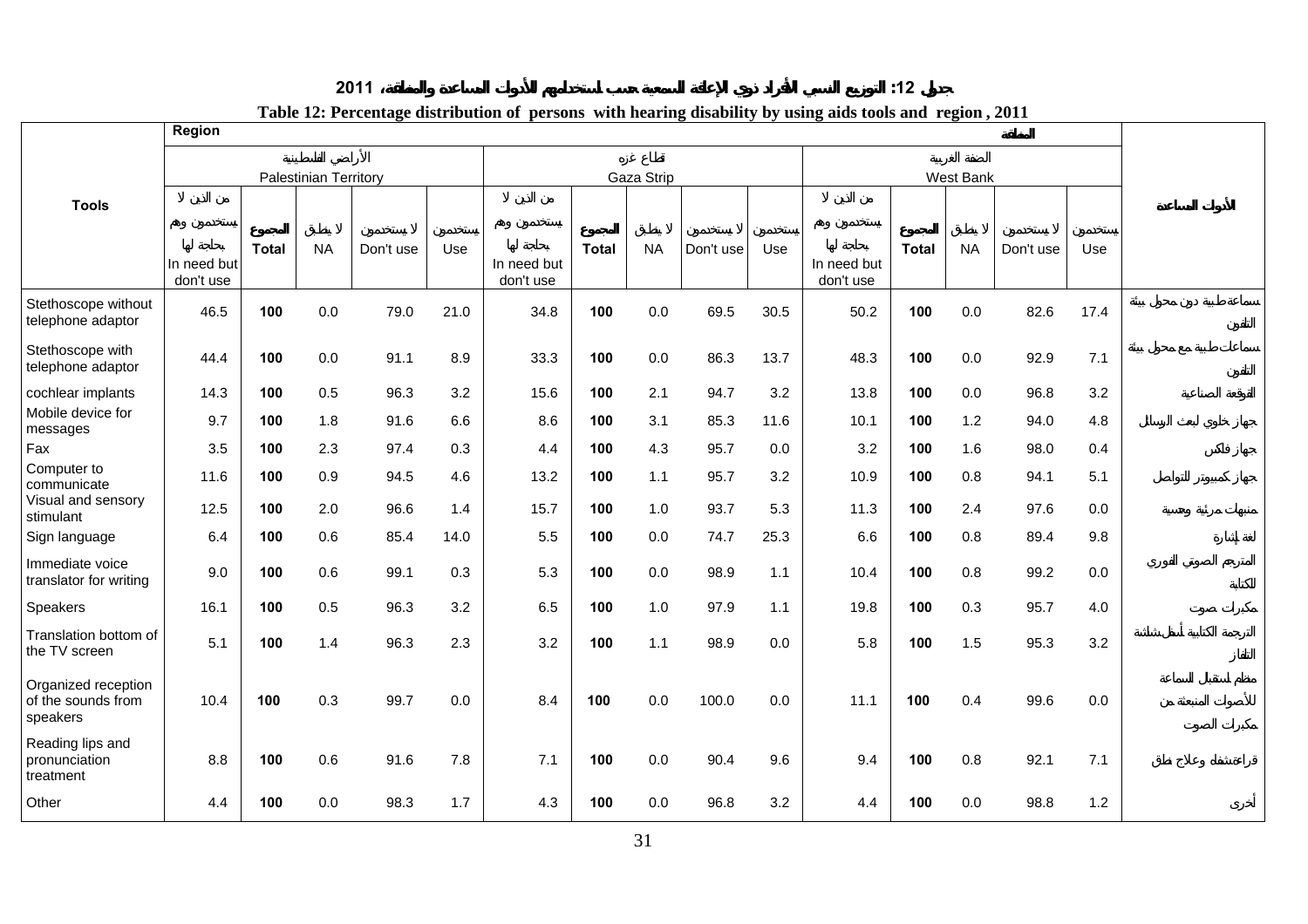$:13$ 

#### **Table 13: Percentage distribution of persons with mobility disability by using aids tools and region , 2011**

|                                | Region                   |                              |           |           |      |                          |              |            |           |      |                          |              |           |              |      |
|--------------------------------|--------------------------|------------------------------|-----------|-----------|------|--------------------------|--------------|------------|-----------|------|--------------------------|--------------|-----------|--------------|------|
|                                |                          | <b>Palestinian Territory</b> |           |           |      |                          |              | Gaza Strip |           |      |                          |              | West Bank |              |      |
| <b>Tools and services</b>      |                          |                              |           |           |      |                          |              |            |           |      |                          |              |           |              |      |
|                                | In need but<br>don't use | <b>Total</b>                 | <b>NA</b> | Don't use | Use  | In need but<br>don't use | <b>Total</b> | <b>NA</b>  | Don't use | Use  | In need but<br>don't use | <b>Total</b> | <b>NA</b> | Don't<br>use | Use  |
| Walker                         | 21.0                     | 100                          | 2.5       | 62.9      | 34.6 | 22.4                     | 100          | 2.3        | 59.7      | 38.0 | 20.5                     | 100          | 2.5       | 64.5         | 33.0 |
| Electric wheel chair           | 23.5                     | 100                          | 2.1       | 96.1      | 1.8  | 20.3                     | 100          | 1.3        | 96.9      | 1.8  | 25.0                     | 100          | 2.5       | 95.8         | 1.7  |
| Ordinal wheel chair            | 20.3                     | 100                          | 2.3       | 78.9      | 18.8 | 18.3                     | 100          | 1.9        | 74.3      | 23.8 | 21.1                     | 100          | 2.5       | 81.1         | 16.4 |
| Elevator, electric<br>stairs   | 11.5                     | 100                          | 3.0       | 95.7      | 1.3  | 8.1                      | 100          | 2.1        | 97.4      | 0.5  | 13.2                     | 100          | 3.4       | 94.9         | 1.7  |
| Special tools for<br>bathrooms | 24.0                     | 100                          | 1.3       | 90.7      | 8.0  | 13.6                     | 100          | 1.5        | 90.1      | 8.4  | 28.9                     | 100          | 1.3       | 90.9         | 7.8  |
| Functional therapy<br>services | 22.7                     | 100                          | 0.7       | 86.2      | 13.1 | 10.6                     | 100          | 0.5        | 86.2      | 13.3 | 28.3                     | 100          | 0.8       | 86.2         | 13.0 |
| Physiotherapy<br>services      | 37.1                     | 100                          | 0.2       | 77.5      | 22.3 | 23.5                     | 100          | 0.0        | 75.5      | 24.5 | 43.2                     | 100          | 0.3       | 78.5         | 21.2 |
| Helping hand tools             | 11.5                     | 100                          | 0.8       | 97.4      | 1.8  | 7.5                      | 100          | 1.3        | 96.6      | 2.1  | 13.4                     | 100          | 0.8       | 97.6         | 1.6  |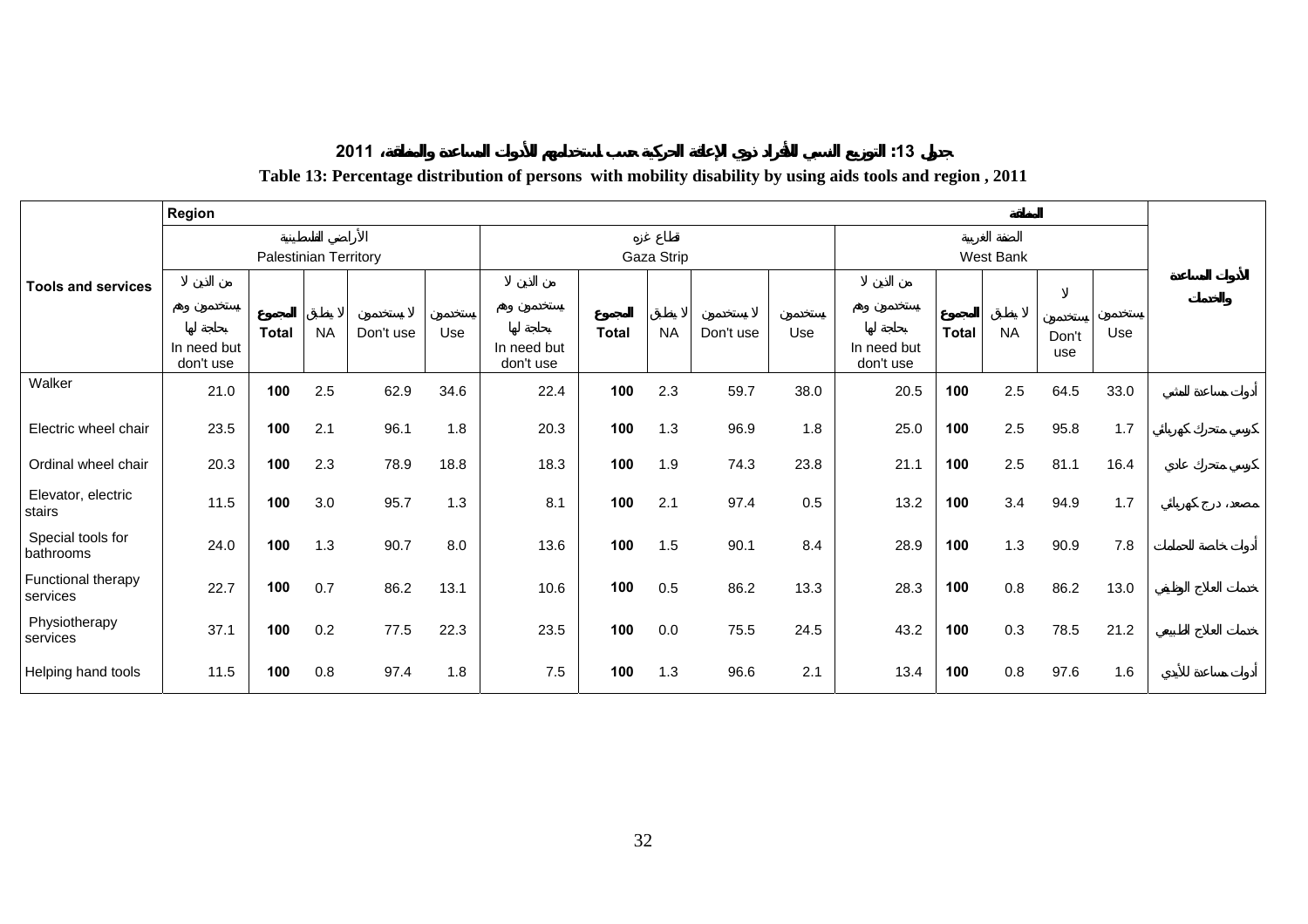#### $:14$

## **Table 14: Percentage distribution of persons with communication disability by using aids tools and region, 2011**

|                                | Region                   |                       |           |           |     |                          |              |            |           |     |                          |              |           |           |     |  |
|--------------------------------|--------------------------|-----------------------|-----------|-----------|-----|--------------------------|--------------|------------|-----------|-----|--------------------------|--------------|-----------|-----------|-----|--|
|                                |                          | Palestinian Territory |           |           |     |                          |              | Gaza Strip |           |     |                          |              | West Bank |           |     |  |
| <b>Tools</b>                   |                          |                       |           |           |     |                          |              |            |           |     |                          |              |           |           |     |  |
|                                | In need but<br>don't use | <b>Total</b>          | <b>NA</b> | Don't use | Use | In need but<br>don't use | <b>Total</b> | <b>NA</b>  | Don't use | Use | In need but<br>don't use | <b>Total</b> | <b>NA</b> | Don't use | Use |  |
| A special device<br>for speech | 32.6                     | 100                   | 1.0       | 98.8      | 0.2 | 29.0                     | 100          | 1.7        | 97.7      | 0.6 | 34.4                     | 100          | 0.6       | 99.4      | 0.0 |  |
| Computer                       | 20.5                     | 100                   | 3.6       | 93.3      | 3.1 | 17.3                     | 100          | 5.2        | 93.1      | 1.7 | 22.1                     | 100          | 2.9       | 93.3      | 3.8 |  |
| Communication<br>board         | 13.7                     | 100                   | 3.1       | 95.9      | 1.0 | 11.4                     | 100          | 4.0        | 96.0      | 0.0 | 14.9                     | 100          | 2.7       | 95.9      | 1.4 |  |
| Speech language<br>therapy     | 38.8                     | 100                   | 0.9       | 89.8      | 9.3 | 34.4                     | 100          | 0.6        | 90.2      | 9.2 | 41.0                     | 100          | 1.1       | 89.6      | 9.3 |  |
| Sign language<br>interpreter   | 12.5                     | 100                   | 2.3       | 94.4      | 3.3 | 10.2                     | 100          | 2.9        | 90.2      | 6.9 | 13.6                     | 100          | 2.1       | 96.5      | 1.4 |  |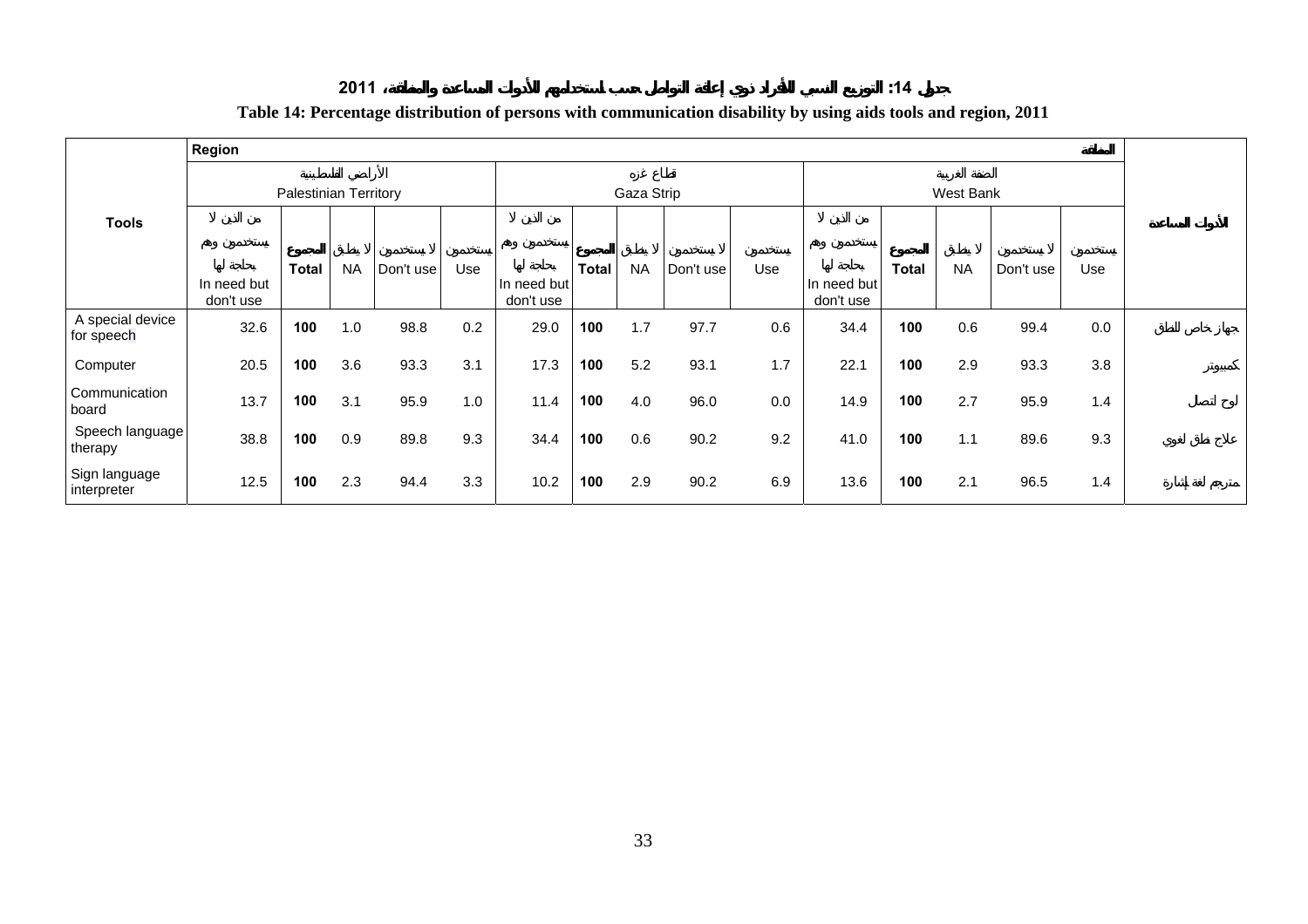$:15$ 

## **Table 15: Percentage distribution of persons with remembering and concentrating disability and by using aids tools and region , 2011**

|                     | Region                   |                              |           |           |      |                          |              |            |           |      |                          |              |           |              |      |  |
|---------------------|--------------------------|------------------------------|-----------|-----------|------|--------------------------|--------------|------------|-----------|------|--------------------------|--------------|-----------|--------------|------|--|
|                     |                          | <b>Palestinian Territory</b> |           |           |      |                          |              | Gaza Strip |           |      |                          |              | West Bank |              |      |  |
| <b>Tools</b>        |                          |                              |           |           |      |                          |              |            |           |      |                          |              |           |              |      |  |
|                     | In need but<br>don't use | <b>Total</b>                 | <b>NA</b> | Don't use | Use  | In need but<br>don't use | <b>Total</b> | <b>NA</b>  | Don't use | Use  | In need but<br>don't use | <b>Total</b> | <b>NA</b> | Don't<br>use | Use  |  |
| Medications         | 32.5                     | 100                          | 0.5       | 62.2      | 37.3 | 29.8                     | 100          | 0.0        | 68.2      | 31.8 | 34.3                     | 100          | 0.8       | 58.8         | 40.4 |  |
| Electronic notebook | 20.4                     | 100                          | 2.5       | 96.8      | 0.7  | 18.6                     | 100          | 2.1        | 97.4      | 0.5  | 21.5                     | 100          | 2.6       | 96.5         | 0.9  |  |
| Identification card | 15.4                     | 100                          | 1.5       | 96.1      | 2.4  | 10.9                     | 100          | 2.6        | 94.8      | 2.6  | 17.8                     | 100          | 0.9       | 96.8         | 2.3  |  |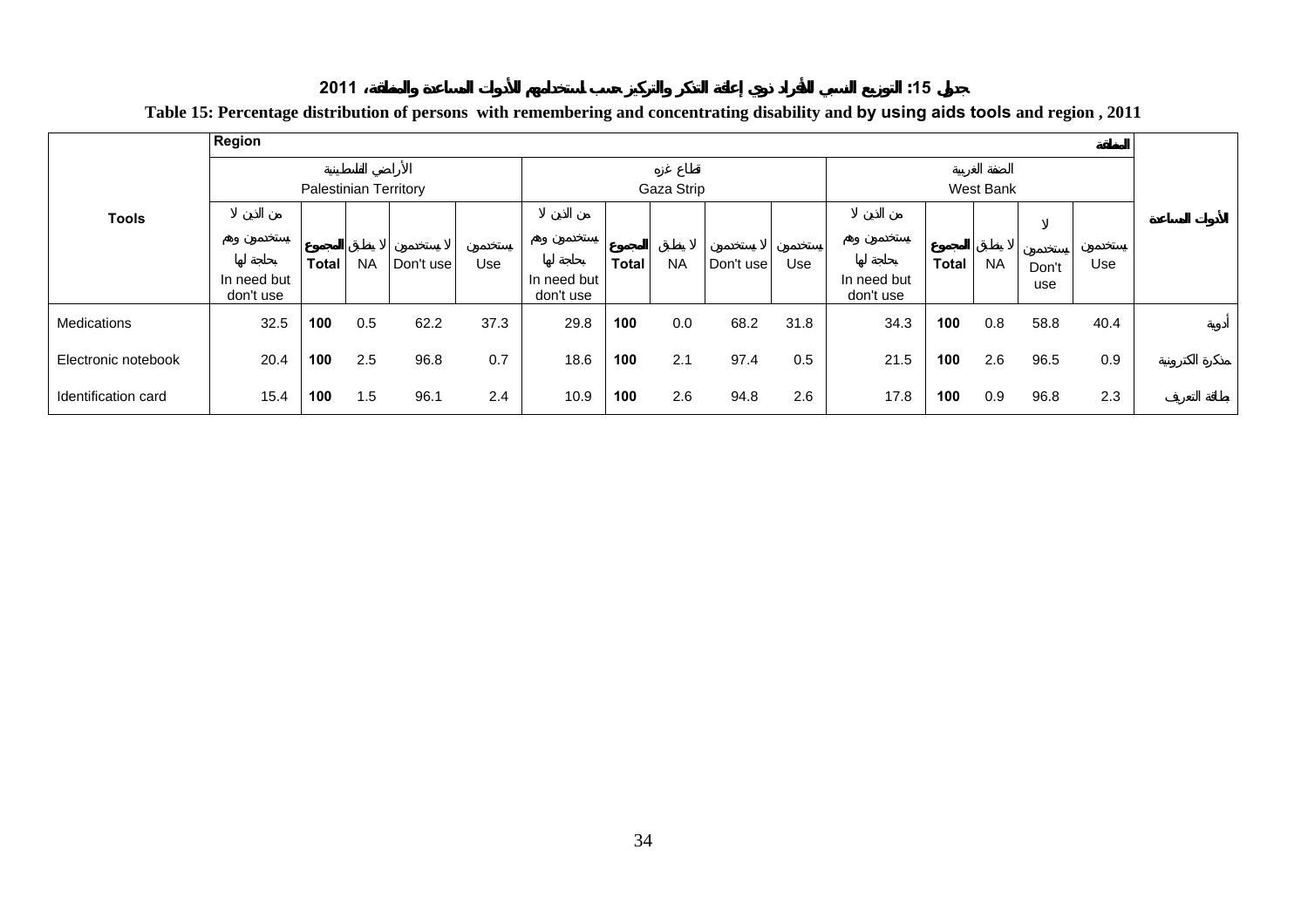**2011 :16**

 $:16$ 

### **Table 16: Percentage distribution of persons with learning disability by using aids tools and region , 2011**

|                                          | Region                   |                              |           |              |      |                          |              |            |           |      |                          |              |           |              |      |  |
|------------------------------------------|--------------------------|------------------------------|-----------|--------------|------|--------------------------|--------------|------------|-----------|------|--------------------------|--------------|-----------|--------------|------|--|
|                                          |                          | <b>Palestinian Territory</b> |           |              |      |                          |              | Gaza Strip |           |      |                          |              | West Bank |              |      |  |
| <b>Tools and services</b>                |                          |                              |           |              |      |                          |              |            |           |      |                          |              |           |              |      |  |
|                                          | In need but<br>don't use | <b>Total</b>                 | <b>NA</b> | Don't<br>use | Use  | In need but<br>don't use | <b>Total</b> | <b>NA</b>  | Don't use | Use  | In need but<br>don't use | <b>Total</b> | <b>NA</b> | Don't<br>use | Use  |  |
| <b>Functional Therapy</b><br>Services    | 35.8                     | 100                          | 1.9       | 85.6         | 12.5 | 21.6                     | 100          | 3.1        | 86.4      | 10.5 | 44.1                     | 100          | 1.1       | 85.2         | 13.7 |  |
| <b>Pronunciation Therapy</b><br>Services | 31.1                     | 100                          | 1.8       | 85.0         | 13.2 | 21.8                     | 100          | 1.8        | 85.9      | 12.3 | 36.5                     | 100          | 1.8       | 84.5         | 13.7 |  |
| <b>Psychological Support</b><br>Services | 39.9                     | 100                          | 1.5       | 80.5         | 18.0 | 33.0                     | 100          | 2.8        | 83.6      | 13.6 | 44.1                     | 100          | 0.8       | 78.7         | 20.5 |  |
| <b>Physiotherapy Services</b>            | 28.5                     | 100                          | 3.1       | 85.3         | 11.6 | 19.3                     | 100          | 4.1        | 87.7      | 8.2  | 34.0                     | 100          | 2.6       | 83.9         | 13.5 |  |
| <b>Reading Screen</b>                    | 16.4                     | 100                          | 7.2       | 91.6         | 1.2  | 13.8                     | 100          | 7.8        | 92.2      | 0.0  | 17.9                     | 100          | 7.0       | 91.2         | 1.8  |  |
| Techniques for learning                  | 27.1                     | 100                          | 5.1       | 88.9         | 6.0  | 25.8                     | 100          | 7.3        | 88.1      | 4.6  | 27.9                     | 100          | 3.9       | 89.4         | 6.7  |  |
| <b>Specialist Education</b><br>Program   | 37.0                     | 100                          | 3.5       | 86.9         | 9.6  | 31.4                     | 100          | 4.1        | 84.9      | 11.0 | 40.0                     | 100          | 3.1       | 88.1         | 8.8  |  |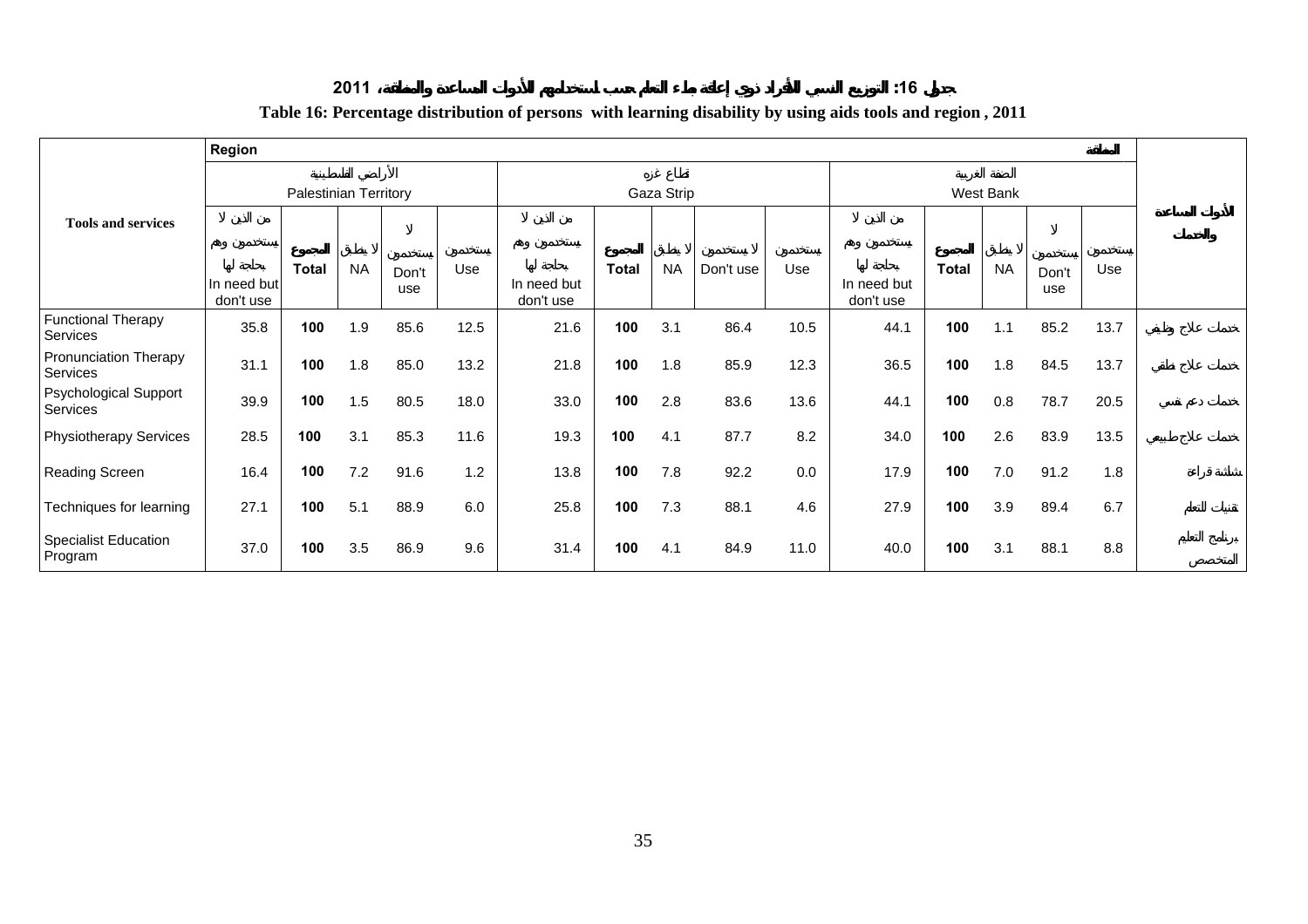#### $:17$

# **Table 17: Percentage distribution of persons with mental health disability by using aids tools and region , 2011**

|                                                       | Region                   |              |                              |           |      |                          |              |            |           |      |                             |              |           |              |      |
|-------------------------------------------------------|--------------------------|--------------|------------------------------|-----------|------|--------------------------|--------------|------------|-----------|------|-----------------------------|--------------|-----------|--------------|------|
|                                                       |                          |              | <b>Palestinian Territory</b> |           |      |                          |              | Gaza Strip |           |      |                             |              | West Bank |              |      |
| <b>Tools and services</b>                             | In need but<br>don't use | <b>Total</b> | <b>NA</b>                    | Don't use | Use  | In need but<br>don't use | <b>Total</b> | <b>NA</b>  | Don't use | Use  | In need<br>but don't<br>use | <b>Total</b> | <b>NA</b> | Don't<br>use | Use  |
| Support and support<br>from the specialized<br>center | 34.7                     | 100          | 0.0                          | 71.3      | 28.7 | 38.5                     | 100          | 0.0        | 65.0      | 35.0 | 32.9                        | 100          | 0.0       | 74.6         | 25.4 |
| Medical services from<br>a doctor or a nurse          | 30.0                     | 100          | 0.0                          | 71.7      | 28.3 | 26.0                     | 100          | 0.0        | 79.3      | 20.7 | 32.5                        | 100          | 0.0       | 67.7         | 32.3 |
| Social services from a<br>social worker or other      | 27.5                     | 100          | 0.0                          | 88.7      | 11.3 | 22.2                     | 100          | 0.0        | 89.3      | 10.7 | 30.2                        | 100          | 0.0       | 88.4         | 11.6 |
| Occupational therapy<br>services                      | 22.1                     | 100          | 0.0                          | 88.6      | 11.4 | 20.4                     | 100          | 0.0        | 90.0      | 10.0 | 23.0                        | 100          | 0.0       | 87.9         | 12.1 |
| Consulting                                            | 26.4                     | 100          | 0.0                          | 73.1      | 26.9 | 18.8                     | 100          | 0.0        | 79.3      | 20.7 | 30.9                        | 100          | 0.0       | 69.8         | 30.2 |
| Services provided by<br>a psychiatrist                | 38.2                     | 100          | 0.0                          | 62.5      | 37.5 | 27.2                     | 100          | $0.0\,$    | 67.5      | 32.5 | 44.6                        | 100          | 0.0       | 59.9         | 40.1 |
| Medications                                           | 30.3                     | 100          | 0.0                          | 34.3      | 65.7 | 18.8                     | 100          | 0.0        | 26.4      | 73.6 | 34.4                        | 100          | 0.0       | 38.4         | 61.6 |
| Physiotherapy<br>services                             | 17.3                     | 100          | 0.0                          | 90.1      | 9.9  | 10.2                     | 100          | 0.0        | 89.2      | 10.8 | 21.0                        | 100          | 0.0       | 90.5         | 9.5  |
| Other                                                 | 2.6                      | 100          | 0.0                          | 98.9      | 1.1  | 1.7                      | 100          | 0.0        | 98.3      | 1.7  | 3.0                         | 100          | 0.0       | 99.1         | 0.9  |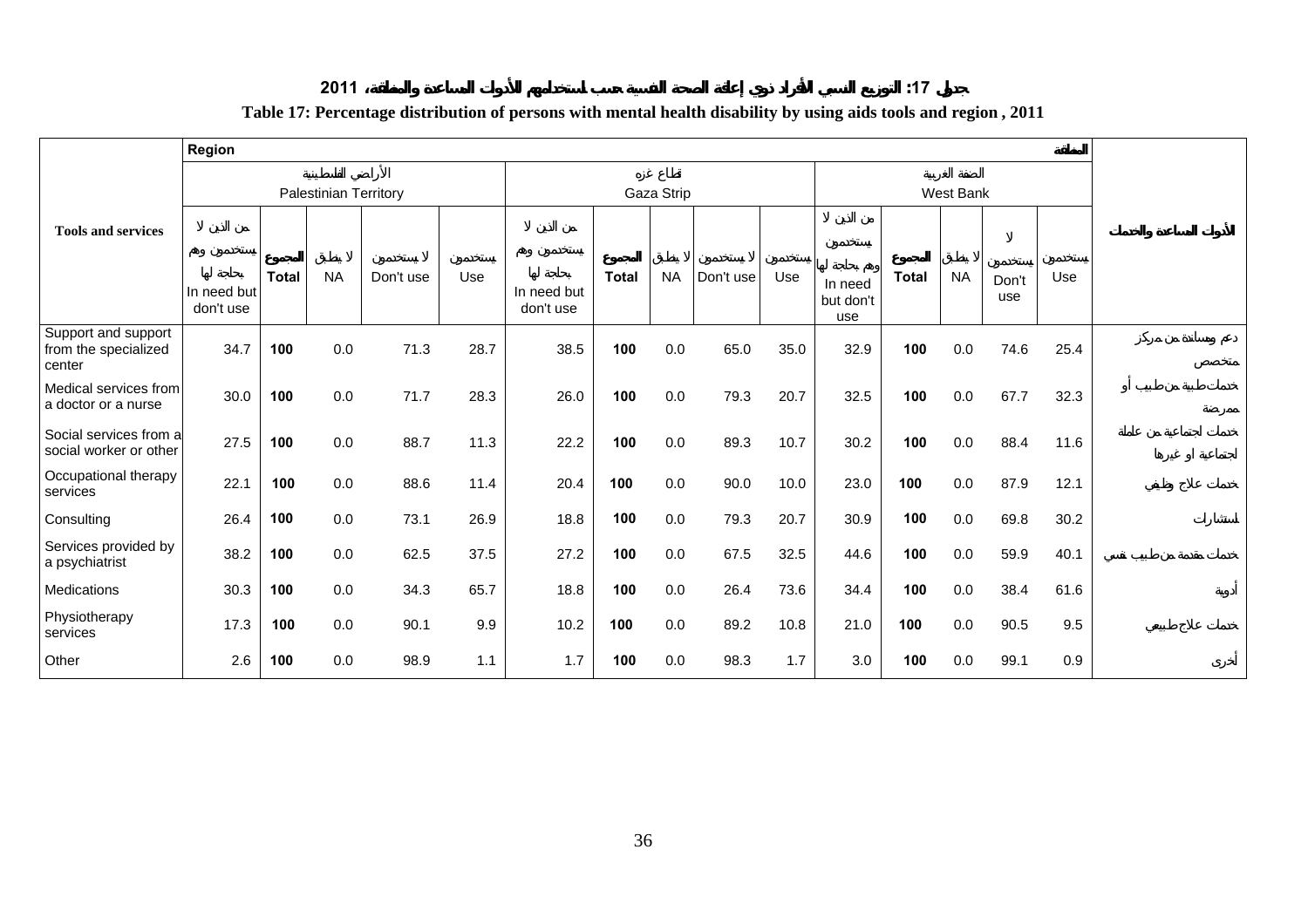#### **( ) 2011 18 :18 Table 18: Impact of main disability on disabled persons 18 years and over by selected variables, 2011 (percent)**

|                                                                     | Region                       |            |           | Sex     |        |
|---------------------------------------------------------------------|------------------------------|------------|-----------|---------|--------|
| <b>Variables</b>                                                    |                              |            |           |         |        |
|                                                                     | <b>Palestinian Territory</b> | Gaza Strip | West Bank | Females | Males  |
| Avoid doing the work as a result of people's<br>perceptions         |                              |            |           |         |        |
| Sometimes                                                           | 27.3                         | 27.9       | 26.8      | 27.6    | 26.9   |
| Frequently                                                          | 6.5                          | 6.4        | 6.6       | 6.0     | 7.5    |
| Always                                                              | 8.7                          | 7.7        | 9.5       | 8.3     | 9.2    |
| Not Using Public Transportation as a result of<br><b>Disability</b> | 76.4                         | 78.1       | 75.5      | 74.3    | 78.5   |
| Not Using private car as a result of disability                     | 29.5                         | 31.1       | 28.1      | 22.8    | 36.0   |
| Have Difficulties in Practicing Daily Activities<br>Inside Home     |                              |            |           |         |        |
| Some Difficulty                                                     | 35.0                         | 34.4       | 35.5      | 26.4    | 37.6   |
| <b>Full Difficulty</b>                                              | 34.2                         | 38.4       | 32.1      | 42.4    | 32.2   |
| Dropped out due to disability                                       | 22.2                         | 19.4       | 23.2      | 22.9    | 21.7   |
| Left work due to disability                                         | $[27.8]$                     | [16.7]     | [31.5]    | $[0.0]$ | [30.0] |

Figures in parentheses [ ] indicate percentages based on small numbers and are therefore subject to a large marginal error. . :[ ]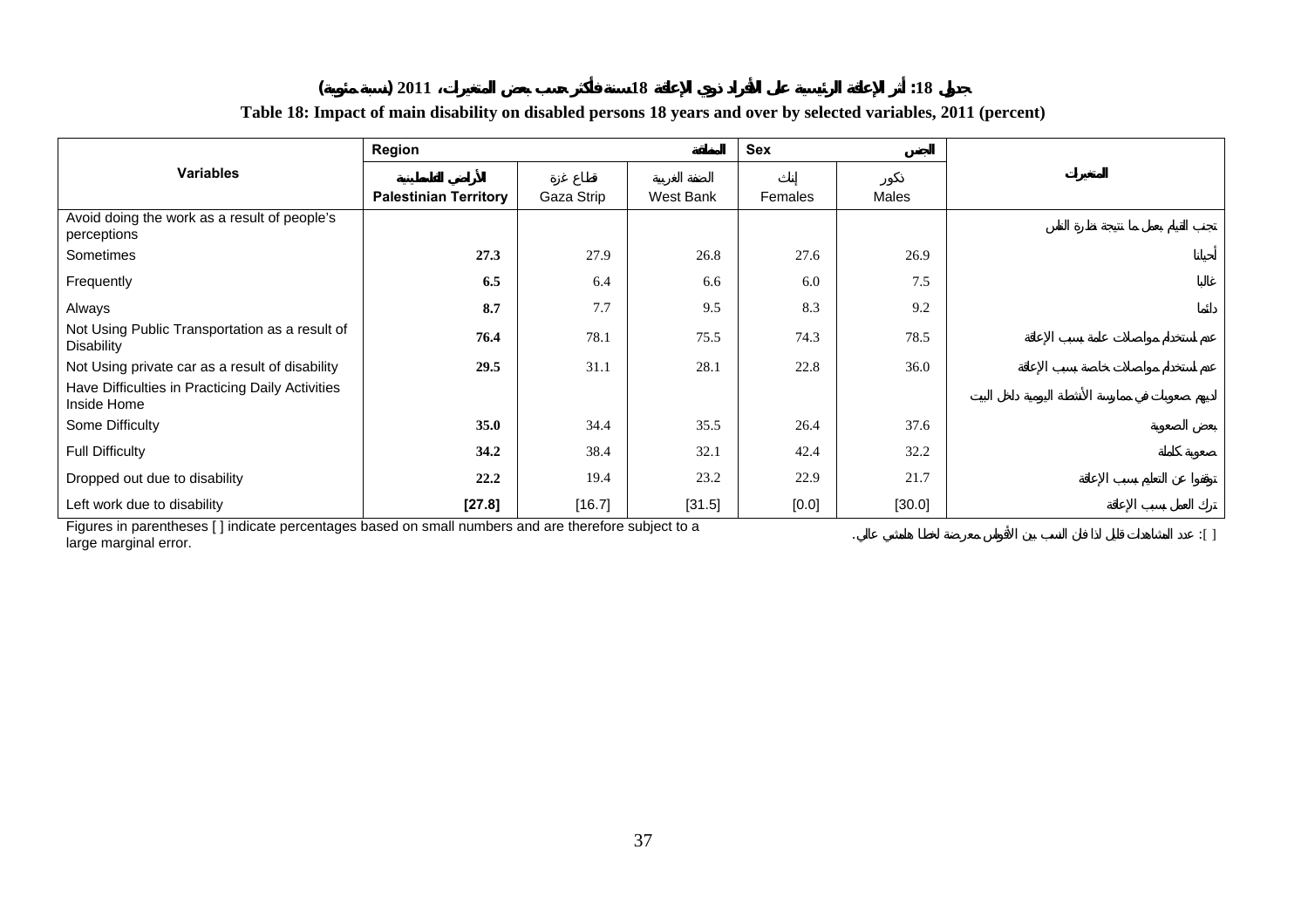| таже тэ: гегсенаде овитюцион оговзолео регвонз адео тоуеату ано оver ехрегичнеео описанием мин еvery оау асиvием бу шаш оважниу, 2011 |                        |          |                                  |          |               |         |        |  |
|---------------------------------------------------------------------------------------------------------------------------------------|------------------------|----------|----------------------------------|----------|---------------|---------|--------|--|
|                                                                                                                                       | <b>Main Disability</b> |          |                                  |          |               |         |        |  |
| <b>Variables</b>                                                                                                                      | Mental health          | Learning | Remembering and<br>concentrating | Mobility | Communication | Hearing | vision |  |
| Taking a bath                                                                                                                         |                        |          |                                  |          |               |         |        |  |
| No difficulty                                                                                                                         | 62.8                   | 58.8     | 53.7                             | 20.2     | 50.0          | 89.1    | 60.9   |  |
| Some difficulty -A lot                                                                                                                | 25.7                   | 24.7     | 26.0                             | 56.5     | 20.3          | 1.2     | 34.7   |  |
| Cannot al all                                                                                                                         | 8.2                    | 16.5     | 19.5                             | 23.3     | 17.2          | 0.0     | 4.4    |  |
| Not applicable                                                                                                                        | 3.3                    | $0.0\,$  | $0.8\,$                          | $0.0\,$  | 12.5          | 9.7     | 0.0    |  |
| <b>Dressing</b>                                                                                                                       |                        |          |                                  |          |               |         |        |  |
| No difficulty                                                                                                                         | 70.5                   | 63.5     | 58.1                             | 25.6     | 53.1          | 88.5    | 62.1   |  |
| Some difficulty -A lot                                                                                                                | 22.4                   | 25.9     | 24.2                             | 54.2     | 18.8          | 1.7     | 34.3   |  |
| Cannot al all                                                                                                                         | 3.8                    | 10.6     | 16.9                             | 20.2     | 15.6          | 0.0     | 3.6    |  |
| Not applicable                                                                                                                        | 3.3                    | $0.0\,$  | 0.8                              | $0.0\,$  | 12.5          | 9.8     | 0.0    |  |
| Feeding                                                                                                                               |                        |          |                                  |          |               |         |        |  |
| No difficulty                                                                                                                         | 82.5                   | 81.2     | 69.1                             | 61.9     | 65.1          | 88.0    | 71.8   |  |
| Some difficulty -A lot                                                                                                                | 12.6                   | 14.1     | 21.1                             | 30.5     | 12.7          | 1.7     | 27.6   |  |
| Cannot al all                                                                                                                         | 2.2                    | 4.7      | 9.0                              | 7.6      | 9.5           | 0.6     | 0.6    |  |
| Not applicable                                                                                                                        | 2.7                    | $0.0\,$  | 0.8                              | $0.0\,$  | 12.7          | 9.7     | 0.0    |  |
| Getting in and out bed                                                                                                                |                        |          |                                  |          |               |         |        |  |
| No difficulty                                                                                                                         | 78.1                   | 72.9     | 70.2                             | 35.7     | 59.4          | 86.3    | 71.5   |  |
| Some difficulty -A lot                                                                                                                | 13.6                   | 22.3     | 16.1                             | 47.2     | 18.8          | 3.4     | 26.1   |  |
| Cannot al all                                                                                                                         | $5.0\,$                | 3.5      | 12.1                             | 16.9     | 9.4           | 0.6     | 2.4    |  |
| Not applicable                                                                                                                        | 3.3                    | 1.3      | 1.6                              | 0.2      | 12.4          | 9.7     | 0.0    |  |
| Going to the toilet                                                                                                                   |                        |          |                                  |          |               |         |        |  |
| No difficulty                                                                                                                         | 77.6                   | 73.8     | 63.7                             | 32.4     | 56.3          | 87.4    | 71.5   |  |
| Some difficulty -A lot                                                                                                                | 16.9                   | 20.2     | 19.4                             | 49.2     | 18.8          | 1.7     | 26.4   |  |
| Cannot al all                                                                                                                         | 3.3                    | $6.0\,$  | 14.5                             | 18.2     | 10.8          | $1.2$   | 2.1    |  |
| Not applicable                                                                                                                        | 2.2                    | $0.0\,$  | 2.4                              | 0.2      | 14.1          | 9.7     | 0.0    |  |
| % with one difficulty at least                                                                                                        | 40.2                   | 46.4     | 48.4                             | 83.6     | 39.1          | 4.1     | 48.3   |  |

#### **2011 18 :19 Table 19: Percentage distribution of disabled persons aged 18years and over experienced difficulties with every day activities by main disability, 2011**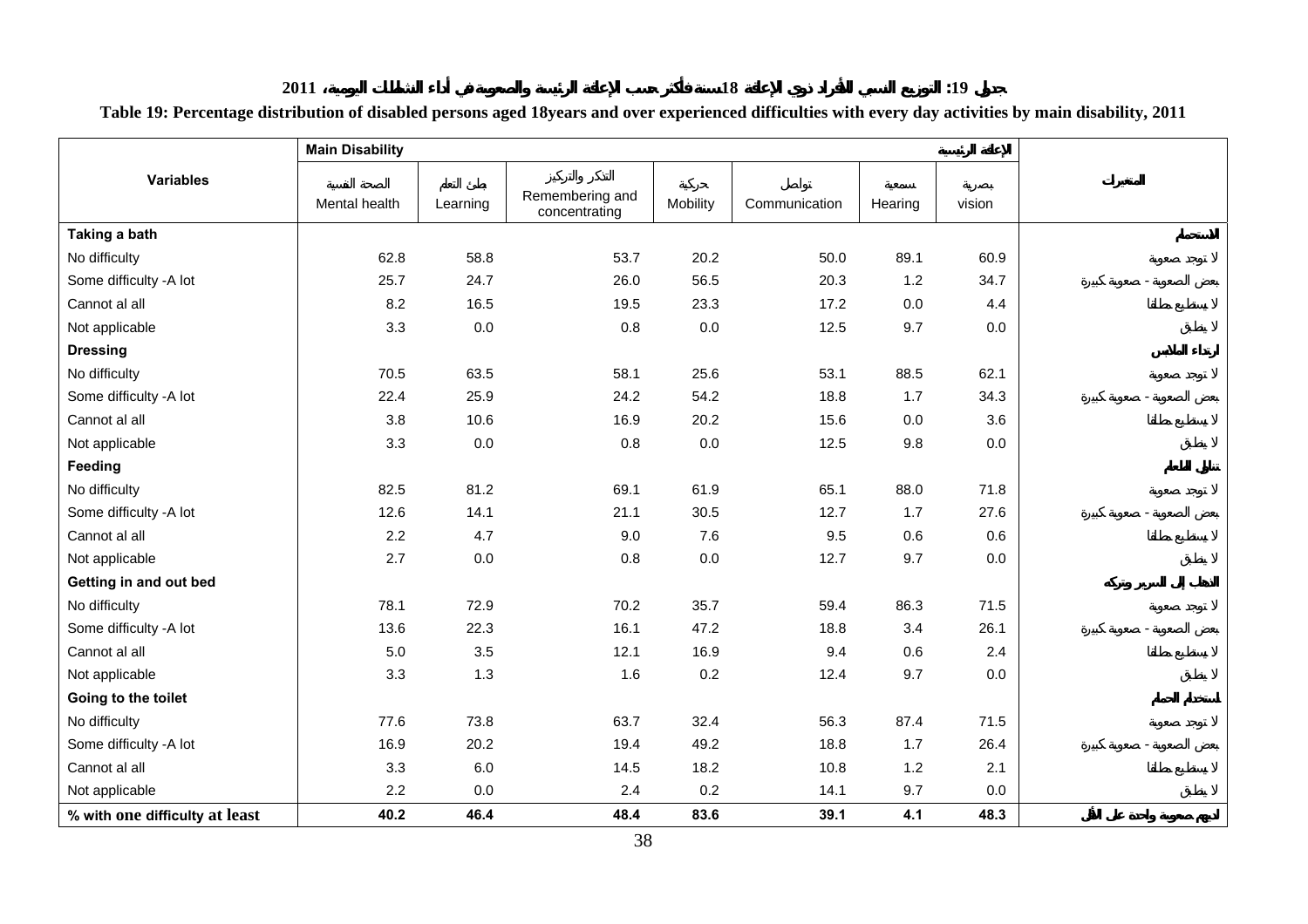| Table 20: Percentage distribution of disabled persons aged 18 years and over by main disability and degree of difficulty in various environments |
|--------------------------------------------------------------------------------------------------------------------------------------------------|
| due to attitudes of other people, 2011                                                                                                           |

|                                  | <b>Main Disability</b> |          |                                  |          |               |         |        |  |
|----------------------------------|------------------------|----------|----------------------------------|----------|---------------|---------|--------|--|
| <b>Variables</b>                 | Mental health          | Learning | Remembering and<br>concentrating | Mobility | Communication | Hearing | vision |  |
| <b>Communicating with people</b> |                        |          |                                  |          |               |         |        |  |
| No difficulty                    | 47.0                   | 62.5     | 55.6                             | 71.6     | 5.9           | 25.0    | 67.5   |  |
| Some difficulty -A lot           | 53.0                   | 37.5     | 44.4                             | 26.8     | 94.1          | 75.0    | 31.6   |  |
| Not applicable                   | 0.0                    | 0.0      | 0.0                              | 1.6      | 0.0           | 0.0     | 0.9    |  |
| Looking for work                 |                        |          |                                  |          |               |         |        |  |
| No difficulty                    | 14.9                   | 0.0      | 11.2                             | 4.3      | 0.0           | $1.3$   | 8.5    |  |
| Some difficulty -A lot           | 28.4                   | 20.8     | 15.5                             | 12.5     | 38.9          | 13.9    | 21.9   |  |
| Not applicable                   | 56.7                   | 79.2     | 73.3                             | 83.2     | 61.1          | 84.8    | 69.6   |  |
| At work                          |                        |          |                                  |          |               |         |        |  |
| No difficulty                    | 3.0                    | 4.3      | 13.3                             | 4.6      | 11.1          | 1.2     | 5.1    |  |
| Some difficulty -A lot           | 9.1                    | 0.0      | 0.0                              | 2.1      | 0.0           | 11.3    | 7.5    |  |
| Not applicable                   | 87.9                   | 95.7     | 86.7                             | 93.3     | 88.9          | 87.5    | 87.4   |  |
| At school\university             |                        |          |                                  |          |               |         |        |  |
| No difficulty                    | 4.5                    | 0.0      | 13.3                             | 2.5      | 5.6           | $0.0\,$ | 2.8    |  |
| Some difficulty -A lot           | $0.0\,$                | 13.0     | 0.0                              | 0.9      | 0.0           | 1.2     | 3.7    |  |
| Not applicable                   | 95.5                   | 87.0     | 86.7                             | 96.6     | 94.4          | 98.8    | 93.5   |  |
| At other places                  |                        |          |                                  |          |               |         |        |  |
| No difficulty                    | 50.0                   | 54.2     | 63.0                             | 52.8     | 33.3          | 27.8    | 54.2   |  |
| Some difficulty -A lot           | 42.4                   | 45.8     | 34.8                             | 39.4     | 66.7          | 63.3    | 38.4   |  |
| Not applicable                   | 7.6                    | 0.0      | 2.2                              | 7.8      | 0.0           | 8.9     | 7.4    |  |
| % with one difficulty at least   | 60.6                   | 58.3     | 55.6                             | 51.9     | 94.1          | 83.8    | 51.6   |  |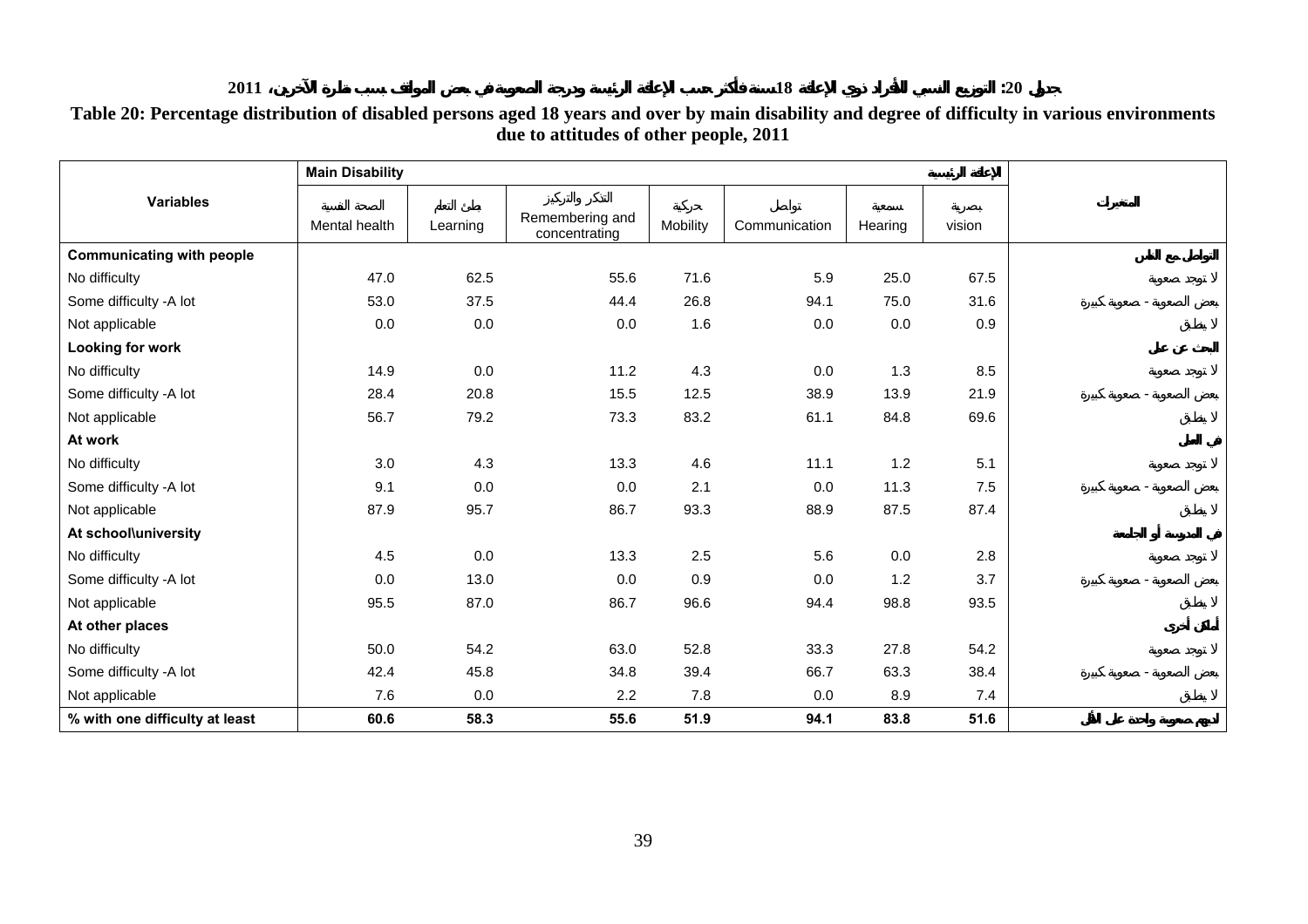| Table 21: Percentage distribution of disabled persons aged 18 years and over by main disability and degree of difficulty in using public |
|------------------------------------------------------------------------------------------------------------------------------------------|
| transportation, 2011                                                                                                                     |

|                                | <b>Main Disability</b> |          |                                  |          |               |         |        |  |  |  |  |
|--------------------------------|------------------------|----------|----------------------------------|----------|---------------|---------|--------|--|--|--|--|
| Means of transport and usage   | Mental health          | Learning | Remembering and<br>concentrating | Mobility | Communication | Hearing | vision |  |  |  |  |
| <b>Buses</b>                   |                        |          |                                  |          |               |         |        |  |  |  |  |
| Don't use                      | 40.1                   | 38.4     | 43.4                             | 55.3     | 27.0          | 33.1    | 32.6   |  |  |  |  |
| Use without difficulty         | 43.5                   | 38.4     | 36.9                             | 12.2     | 44.4          | 48.7    | 41.8   |  |  |  |  |
| Use with some difficulty       | 9.3                    | 11.6     | 6.6                              | 14.0     | 15.9          | 9.1     | 19.6   |  |  |  |  |
| Use with a lot difficulty      | 7.1                    | 11.6     | 13.1                             | 18.5     | 12.7          | 9.1     | 6.0    |  |  |  |  |
| Taxi                           |                        |          |                                  |          |               |         |        |  |  |  |  |
| Don't use                      | 24.0                   | 27.1     | 30.1                             | 22.8     | 26.2          | 13.2    | 13.4   |  |  |  |  |
| Use without difficulty         | 54.6                   | 45.9     | 43.1                             | 21.8     | 40.0          | 57.5    | 52.2   |  |  |  |  |
| Use with some difficulty       | 12.7                   | 15.2     | 9.8                              | 26.0     | 18.5          | 20.1    | 26.4   |  |  |  |  |
| Use with a lot difficulty      | 8.7                    | 11.8     | 17.0                             | 29.4     | 15.3          | 9.2     | 8.0    |  |  |  |  |
| <b>Public service</b>          |                        |          |                                  |          |               |         |        |  |  |  |  |
| Don't use                      | 30.6                   | 34.1     | 37.4                             | 39.8     | 31.7          | 19.0    | 22.8   |  |  |  |  |
| Use without difficulty         | 48.6                   | 41.2     | 39.0                             | 17.5     | 44.4          | 55.7    | 45.7   |  |  |  |  |
| Use with some difficulty       | 12.6                   | 12.9     | 9.0                              | 19.9     | 12.7          | 16.1    | 24.5   |  |  |  |  |
| Use with a lot difficulty      | 8.2                    | 11.8     | 14.6                             | 22.8     | 11.2          | 9.2     | 7.0    |  |  |  |  |
| % with one difficulty at least | 22.4                   | 32.6     | 28.2                             | 62.7     | 35.9          | 31.6    | 38.9   |  |  |  |  |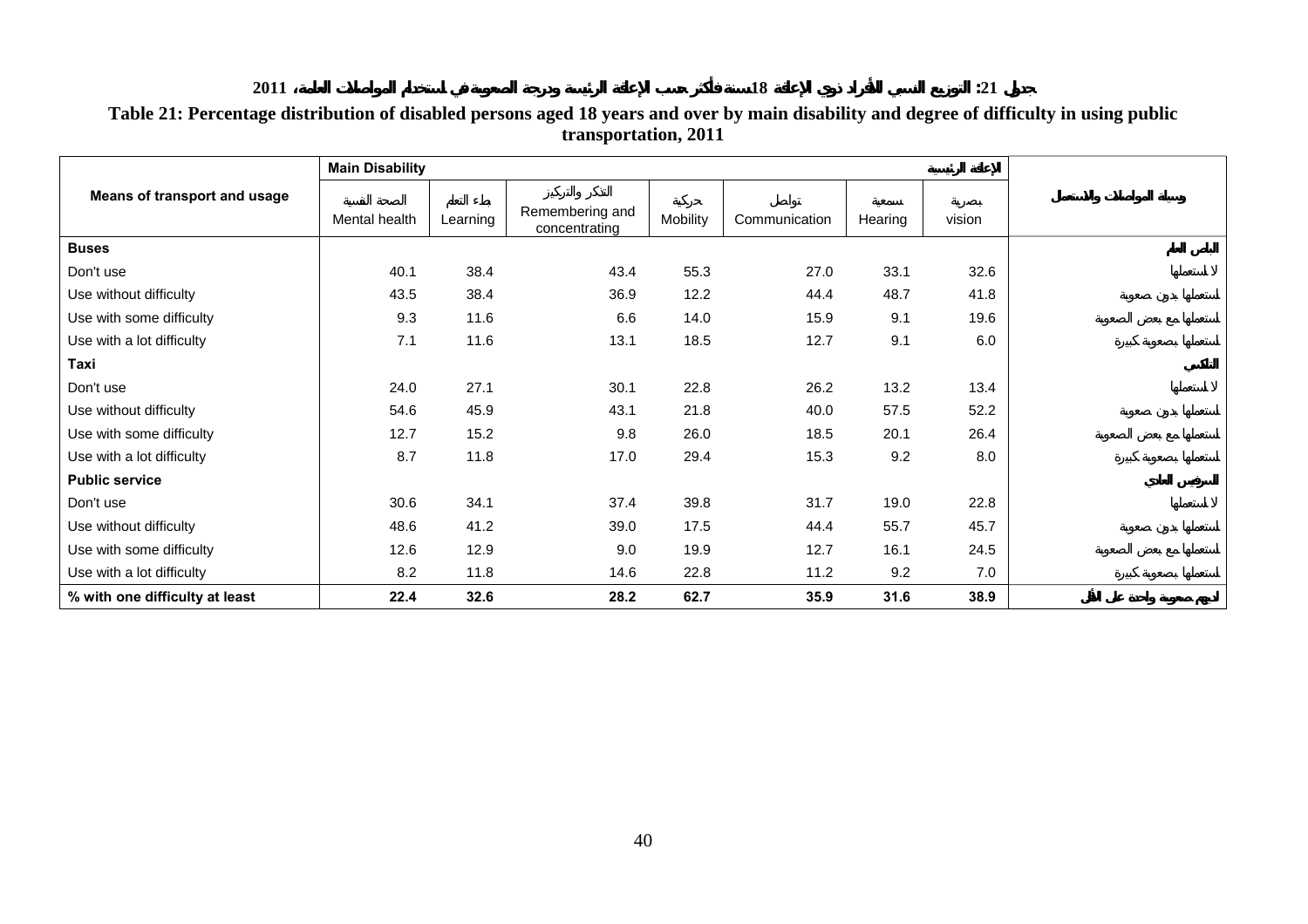#### **2011 18 :22 Table 22: Percentage of disabled persons aged 18 years and over not using public transport by main disability and reason, 2011**

|                                                     | <b>Main Disability</b> |          |                                     |          |               |         |        |  |
|-----------------------------------------------------|------------------------|----------|-------------------------------------|----------|---------------|---------|--------|--|
| <b>Reason behind difficulty</b>                     | Mental health          | Learning | Remembering<br>and<br>concentrating | Mobility | Communication | Hearing | vision |  |
| Lack of information about the service               | 9.1                    | 29.9     | 11.1                                | 9.6      | 26.9          | 10.3    | 12.2   |  |
| Lack of information on accessibility                | 9.7                    | 32.8     | 16.5                                | 10.9     | 23.1          | 12.3    | 13.2   |  |
| Seeing or understanding signs or notices            | 8.5                    | 33.3     | 16.7                                | 7.8      | 37.3          | 14.2    | 61.9   |  |
| Hearing or understanding<br>announcements           | 7.7                    | 31.8     | 13.3                                | 6.5      | 32.7          | 69.0    | 12.9   |  |
| Overcrowding                                        | 19.6                   | 28.8     | 17.8                                | 31.3     | 17.6          | 22.6    | 32.3   |  |
| Attitudes of people                                 | 13.4                   | 40.9     | 16.7                                | 20.2     | 47.1          | 21.9    | 21.1   |  |
| Need someone to accompany                           | 40.6                   | 63.6     | 58.9                                | 70.7     | 65.4          | 51.0    | 52.3   |  |
| High cost                                           | 31.5                   | 39.4     | 31.1                                | 41.5     | 31.4          | 33.5    | 39.6   |  |
| % who not use public transport due to<br>disability | 90.2                   | 89.5     | 79.4                                | 79.1     | 75.0          | 35.0    | 64.7   |  |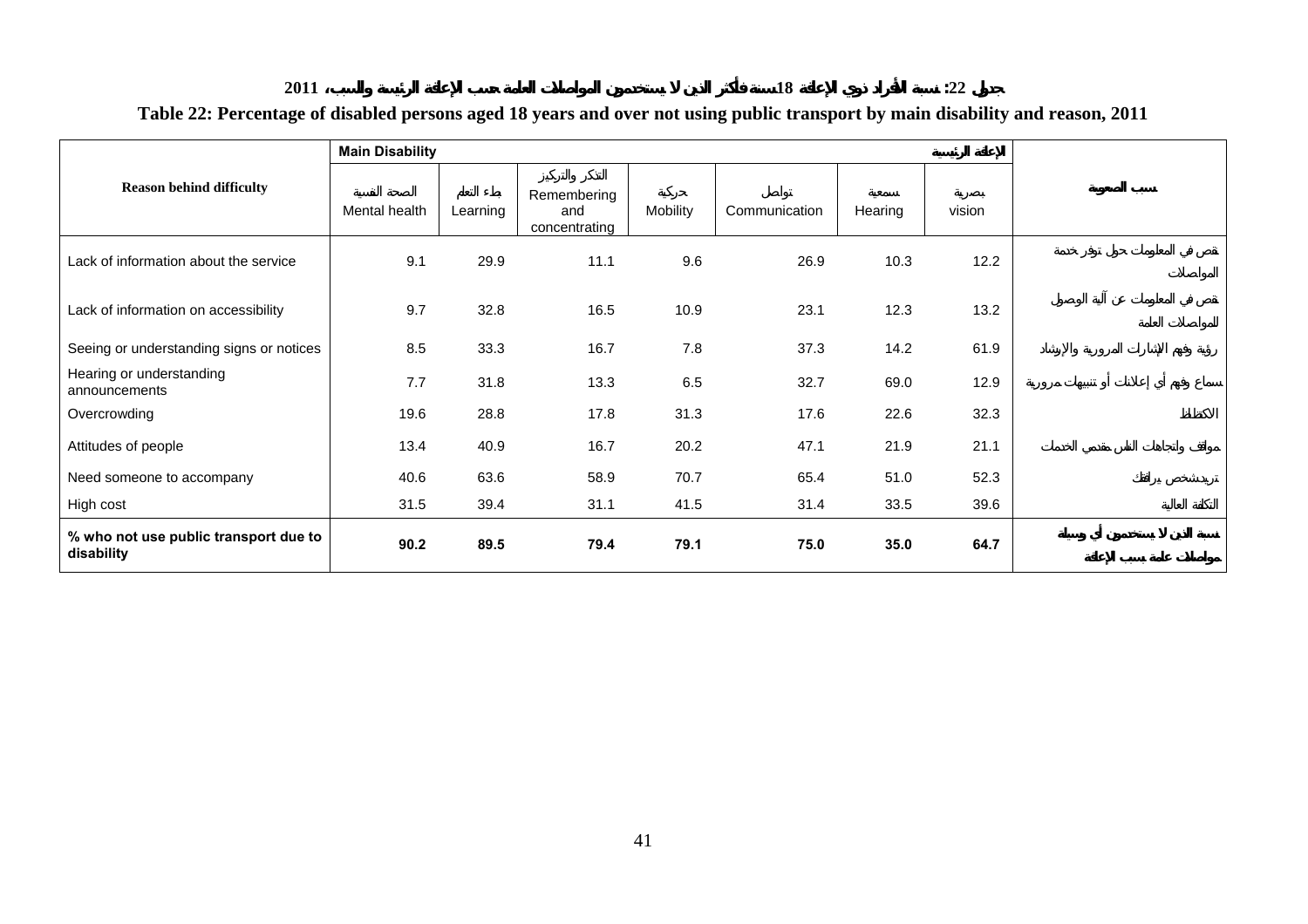#### **2011 18 :23 Table 23: Percentage of disabled persons aged 18 years and over needing specialized features in and around their home by sex and region, 2011**

|                     | Region                       |            |           | Sex     |       |  |
|---------------------|------------------------------|------------|-----------|---------|-------|--|
| <b>Variables</b>    | <b>Palestinian Territory</b> | Gaza Strip | West Bank | Females | Males |  |
| Ramps               | 24.6                         | 16.2       | 28.3      | 28.2    | 20.6  |  |
| Bathroom adaptation | 33.7                         | 28.8       | 35.8      | 36.8    | 30.4  |  |
| Kitchen adaptation  | 19.6                         | 15.4       | 21.4      | 24.4    | 15.4  |  |
| Lift                | 15.0                         | 15.5       | 14.7      | 15.2    | 14.7  |  |
| Visual alert        | 7.8                          | 9.3        | 7.3       | 7.1     | 8.4   |  |

**2011**

**18 :24**

#### **Table 24: Percentage of disabled persons aged 18 years and over needing specialized features in and around their home by main disability, 2011**

|                     | <b>Main Disability</b> |          |                                  |          |               |         |        |
|---------------------|------------------------|----------|----------------------------------|----------|---------------|---------|--------|
| <b>Variables</b>    | Mental health          | Learning | Remembering and<br>concentrating | Mobility | Communication | Hearing | vision |
| Ramps               | 2.5                    | 0.0      | 15.2                             | 30.5     | 25.0          | 4.3     | 14.4   |
| Bathroom adaptation | 4.8                    | 11.8     | 21.2                             | 42.0     | 26.7          | 7.5     | 22.3   |
| Kitchen adaptation  | 2.5                    | 12.5     | 16.0                             | 23.9     | 14.3          | 3.6     | 12.7   |
| Lift                | $0.0\,$                | 0.0      | 11.9                             | 18.9     | 26.7          | 0.0     | 6.3    |
| Visual alert        | 5.6                    | 5.9      | 2.6                              | 4.0      | 5.6           | 32.0    | 1.2    |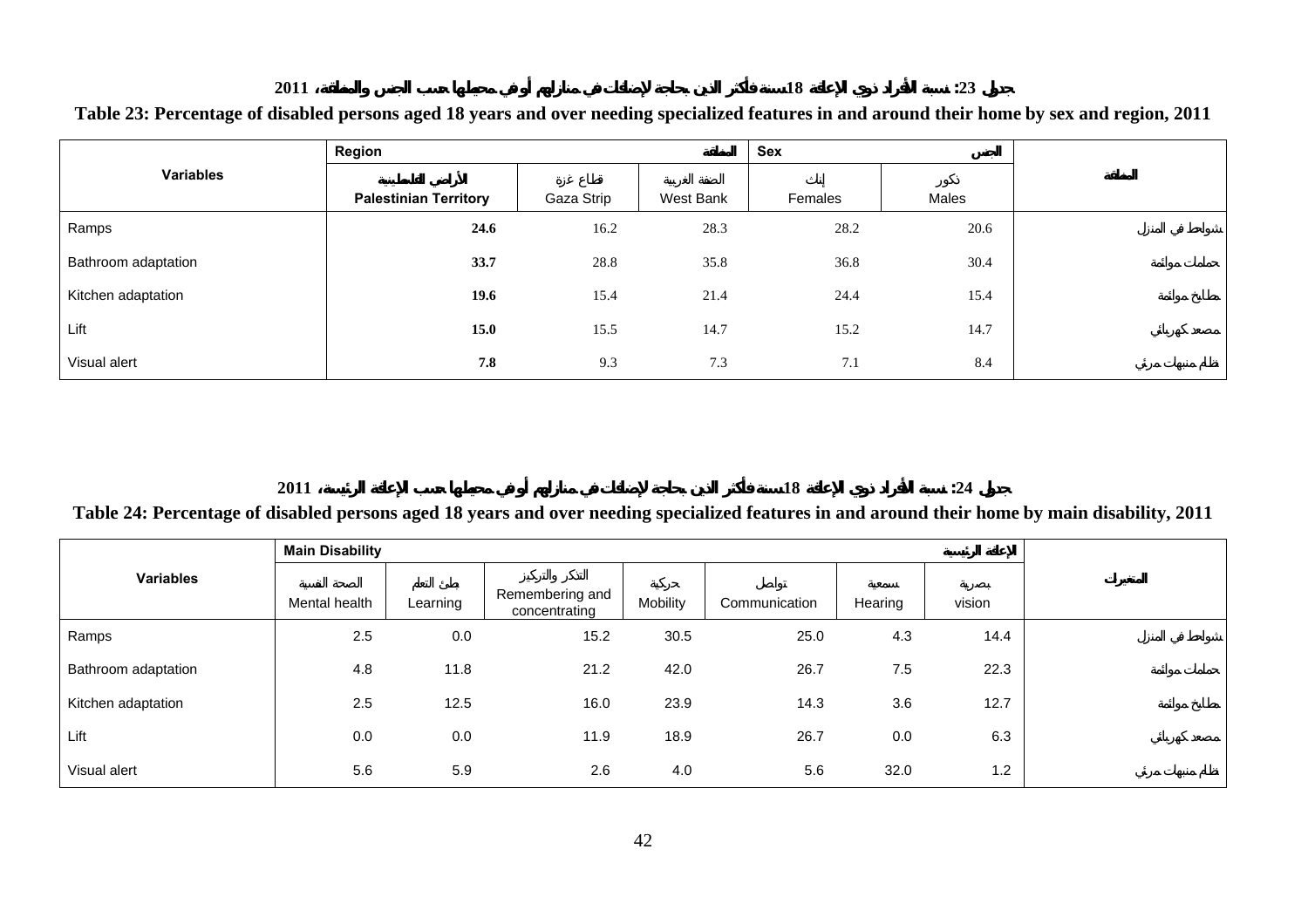#### **2011 \* 18 :25 Table 25: Percentage of disabled persons aged 18 years who experienced accessibility difficulties\* outside the home by activity and main disability, 2011**

|                              | <b>Main Disability</b> |          |                                  |          |               |         |        |  |
|------------------------------|------------------------|----------|----------------------------------|----------|---------------|---------|--------|--|
| <b>Activities</b>            | Mental health          | Learning | Remembering and<br>concentrating | Mobility | Communication | Hearing | vision |  |
| Visiting friend/family       | 61.5                   | 58.2     | 58.6                             | 83.9     | 57.8          | 45.1    | 59.5   |  |
| Difficulty in socialization  | 66.3                   | 67.1     | 65.6                             | 84.9     | 63.5          | 51.2    | 60.8   |  |
| Moving out/local area        | 56.9                   | 58.8     | 58.0                             | 85.3     | 59.4          | 50.0    | 61.8   |  |
| Availing of general services | 49.4                   | 58.8     | 61.8                             | 74.4     | 67.2          | 52.6    | 62.5   |  |
| Availing of bank service     | 17.0                   | 17.5     | 17.1                             | 26.9     | 25.0          | 22.9    | 24.5   |  |
| Availing of medical service  | 55.5                   | 64.7     | 59.7                             | 79.4     | 65.6          | 58.1    | 58.8   |  |
| Access to work               | 7.1                    | 8.2      | 4.8                              | 7.6      | 6.4           | 9.7     | 13.0   |  |

\*: Includes some and a lot difficulties : \*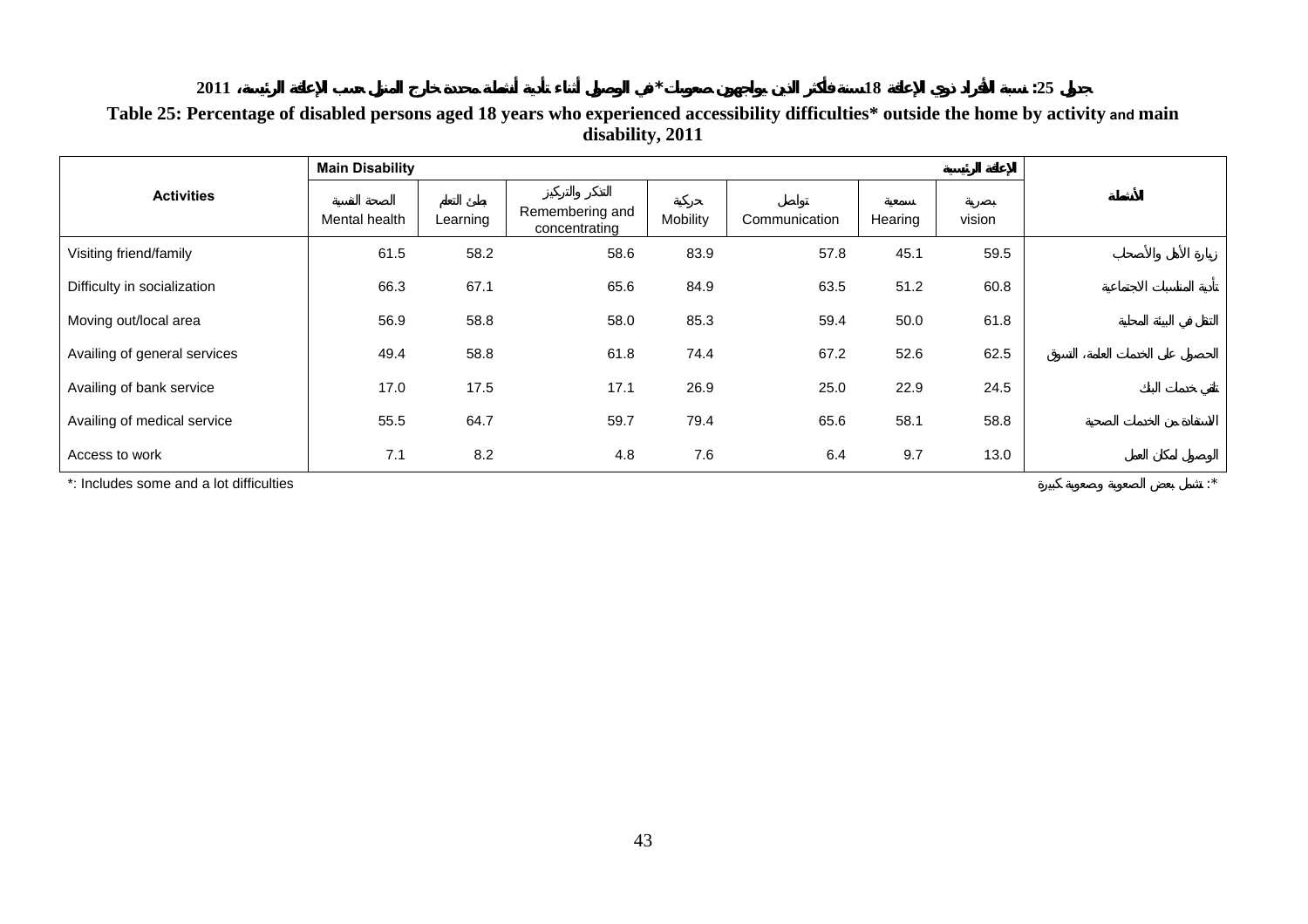|                               | <b>Main Disability</b> |          |                                  |          |               |         |        |
|-------------------------------|------------------------|----------|----------------------------------|----------|---------------|---------|--------|
| <b>Variables</b>              |                        |          |                                  |          |               |         |        |
|                               | Mental health          | Learning | Remembering and<br>concentrating | Mobility | Communication | Hearing | vision |
| Footpaths design and surfaces |                        |          |                                  |          |               |         |        |
| No difficulty                 | 81.4                   | 72.1     | 63.4                             | 21.7     | 76.6          | 81.0    | 47.8   |
| Some difficulty               | 9.3                    | 12.8     | 12.2                             | 24.5     | 6.3           | 11.0    | 25.2   |
| A lot                         | 9.3                    | 15.1     | 24.4                             | 53.8     | 17.1          | $8.0\,$ | 27.0   |
| <b>Street crossing</b>        |                        |          |                                  |          |               |         |        |
| No difficulty                 | 74.3                   | 55.3     | 55.6                             | 22.2     | 64.1          | 69.4    | 35.3   |
| Some difficulty               | 12.0                   | 17.6     | 15.3                             | 21.5     | 12.5          | 16.2    | 29.4   |
| A lot                         | 13.7                   | 27.1     | 29.1                             | 56.3     | 23.4          | 14.4    | 35.3   |
| <b>Signs</b>                  |                        |          |                                  |          |               |         |        |
| No difficulty                 | 79.8                   | 63.5     | 57.7                             | 64.0     | 64.1          | 75.7    | 27.9   |
| Some difficulty               | 8.2                    | 15.3     | 13.0                             | 12.2     | 10.9          | 15.0    | 29.7   |
| A lot                         | 12.0                   | 21.2     | 29.3                             | 23.8     | 25.0          | 9.3     | 42.4   |
| Access to recreational areas  |                        |          |                                  |          |               |         |        |
| No difficulty                 | 67.4                   | 54.1     | 62.9                             | 50.1     | 74.6          | 78.0    | 54.0   |
| Some difficulty               | 14.7                   | 23.5     | 10.5                             | 16.0     | 6.3           | 12.0    | 19.6   |
| A lot                         | 17.9                   | 22.4     | 26.6                             | 33.9     | 19.1          | 10.0    | 26.4   |
| <b>Car parking</b>            |                        |          |                                  |          |               |         |        |
| No difficulty                 | 79.2                   | 64.0     | 61.0                             | 36.3     | 73.4          | 81.0    | 49.9   |
| Some difficulty               | 8.7                    | 19.8     | 11.4                             | 18.3     | 7.8           | 10.3    | 25.2   |
| A lot                         | 12.1                   | 16.2     | 27.6                             | 45.4     | 18.8          | 8.7     | 24.9   |

#### **Table 26: Percentage of disabled persons aged 18 years who experienced accessibility difficulties outside the home by feature in community area and main disability, 2011**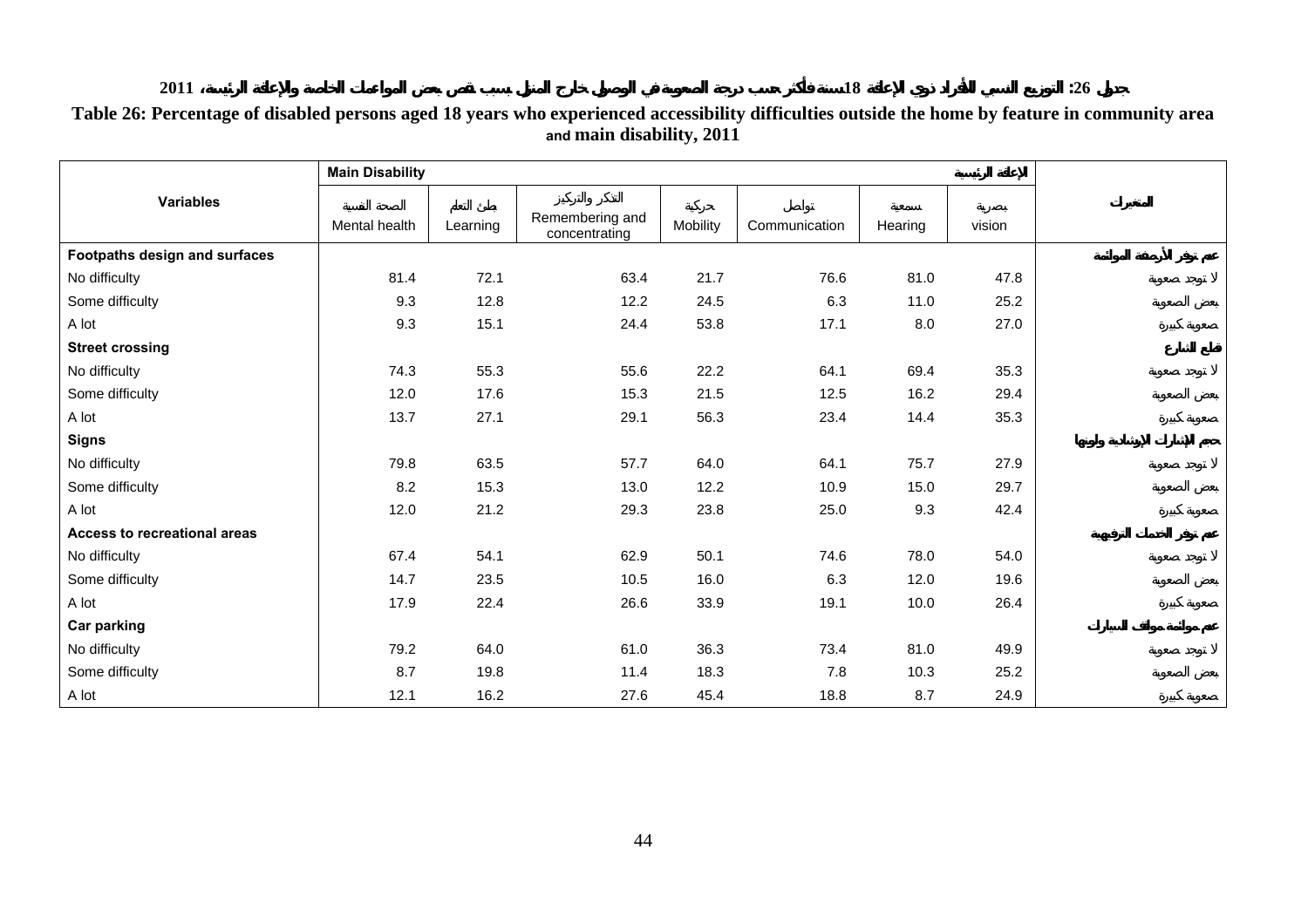### **17-10 :27**

#### **Table 27: Percentage of disabled persons aged 10-17 years needing modified features to continue education by main disability, 2011**

|                           | <b>Main Disability</b> |          |                                     |          |               |         |        |  |
|---------------------------|------------------------|----------|-------------------------------------|----------|---------------|---------|--------|--|
| <b>Variables</b>          | Mental health          | Learning | Remembering<br>and<br>concentrating | Mobility | Communication | Hearing | vision |  |
| Accessible transportation | 0.0                    | 3.8      | 25.0                                | 50.0     | 12.5          | 15.2    | 24.5   |  |
| Adjusted building         | 0.0                    | 1.9      | 20.0                                | 46.3     | 6.3           | 12.5    | 25.0   |  |
| Adjusted classrooms       | 0.0                    | 5.8      | 21.1                                | 50.0     | 12.5          | 24.2    | 38.5   |  |
| Adjusted bathrooms        | 0.0                    | 1.9      | 10.5                                | 52.8     | 12.5          | 3.1     | 11.5   |  |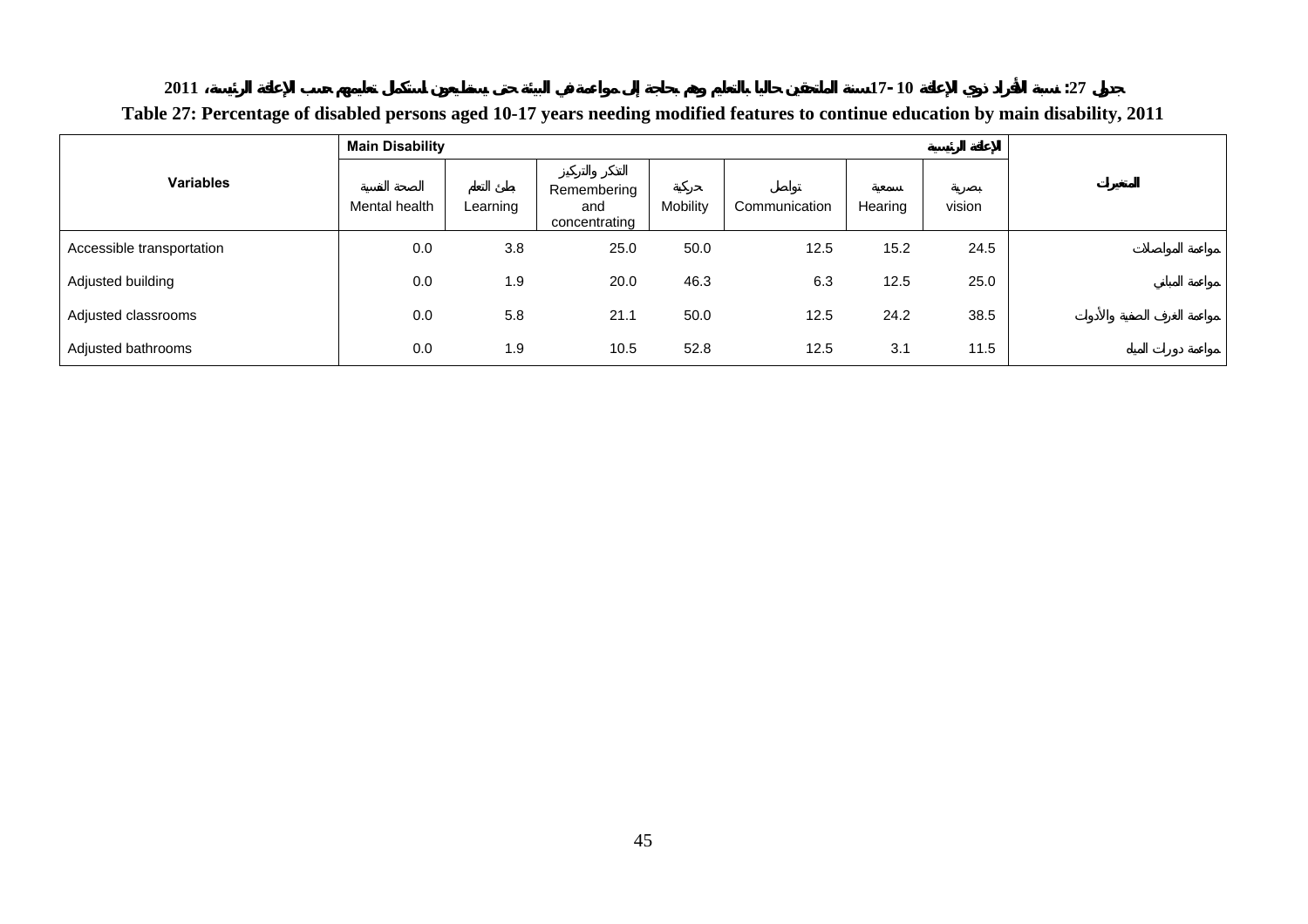#### **18 :28**

|                           | <b>Main Disability</b> |          |                                  |          |               |         |        |
|---------------------------|------------------------|----------|----------------------------------|----------|---------------|---------|--------|
| <b>Variables</b>          | Mental health          | Learning | Remembering and<br>concentrating | Mobility | Communication | Hearing | vision |
| Accessible transport      | 20.0                   | $0.0\,$  | $0.0\,$                          | 34.7     | 12.5          | 17.6    | 31.7   |
| Car parking               | 6.7                    | $0.0\,$  | 0.0                              | 24.7     | $0.0\,$       | 5.9     | 17.5   |
| Ramps                     | $0.0\,$                | $0.0\,$  | 0.0                              | 27.8     | $0.0\,$       | 0.0     | 9.7    |
| Lift                      | $0.0\,$                | $0.0\,$  | 9.1                              | 41.7     | $0.0\,$       | 8.8     | 17.7   |
| Adapted bathrooms         | 6.7                    | $0.0\,$  | 9.1                              | 26.4     | $0.0\,$       | 5.9     | 16.1   |
| Human support             | 6.9                    | $0.0\,$  | $0.0\,$                          | 4.2      | 50.0          | 44.1    | 20.6   |
| Technical aids            | 0.0                    | $0.0\,$  | $0.0\,$                          | 1.4      | 44.4          | 26.5    | 22.6   |
| Communication aids        | $0.0\,$                | $0.0\,$  | 0.0                              | $0.0\,$  | 12.5          | 5.9     | 31.7   |
| Modified work hours       | 13.3                   | 40.0     | 9.1                              | 37.5     | 22.2          | 26.5    | 42.9   |
| Modified work environment | 16.7                   | 36.4     | $0.0\,$                          | 28.8     | $0.0\,$       | 20.6    | 25.8   |
| Modified work tasks       | 16.7                   | 27.3     | 0.0                              | 51.4     | 37.5          | 35.3    | 33.3   |

#### **Table 28: Percentage of disabled persons aged 18 years and over willing to work by aid/features required to work and main disability, 2011**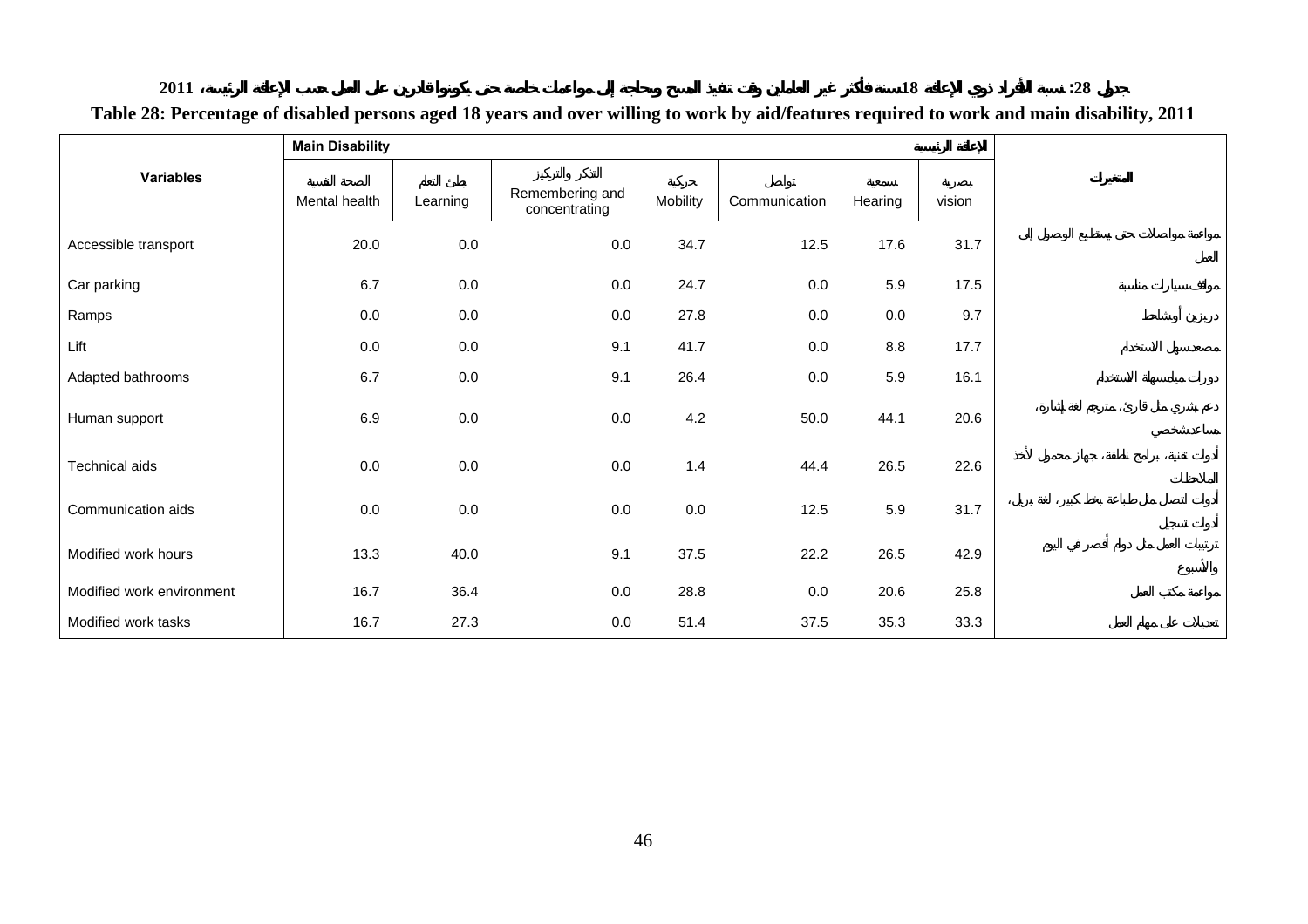| 2011<br>Table 29: Percentage of disabled persons aged 18 years who experiencing difficulty in participation in social activities by main disability, 2011 |                        |          |                                  |          |               |         | :29    |  |
|-----------------------------------------------------------------------------------------------------------------------------------------------------------|------------------------|----------|----------------------------------|----------|---------------|---------|--------|--|
|                                                                                                                                                           | <b>Main Disability</b> |          |                                  |          |               |         |        |  |
| <b>Activities</b>                                                                                                                                         | Mental health          | Learning | Remembering and<br>concentrating | Mobility | Communication | Hearing | vision |  |
| <b>Shopping</b>                                                                                                                                           |                        |          |                                  |          |               |         |        |  |
| No difficulty                                                                                                                                             | 32.8                   | 23.5     | 24.2                             | 7.8      | 29.2          | 38.5    | 27.0   |  |
| Some difficulty, A lot                                                                                                                                    | 35.0                   | 44.7     | 41.1                             | 46.5     | 35.4          | 48.3    | 49.8   |  |

23.2

30.3

11.9

Cannot at all 32.2 31.8 34.7 45.7 35.4 13.2 23.2

No difficulty 24.6 17.4 22.0 8.5 28.1 32.8 26.4

Some difficulty, A lot **198.8** 40.7 33.3 42.0 21.9 40.8 43.3

Cannot at all 36.6 41.9 44.7 49.5 50.0 26.4 30.3

No difficulty | 33.2 36.5 32.5 14.5 36.9 53.1 36.2 Some difficulty, A lot **45.9** 45.9 42.3 59.2 46.2 40.5 51.9

Cannot at all 22.3 17.6 25.2 26.3 16.9 6.4 11.9

No difficulty 54.9 64.0 55.6 68.2 53.1 69.6 72.5 Some difficulty, A lot **27.2** 24.4 27.5 20.6 32.8 25.8 22.8

Cannot at all | 17.9 11.6 16.9 11.2 14.1 4.6 4.7

**Traveling** 

**Visiting friends** 

**Hosting guests** 

|                | <b>2011</b>                                                                                                                                                                                                                                                                                                                                                                          | 18 | 20                                                                                                                                                                                                                                                                                                                                                                                                                                                                                    |
|----------------|--------------------------------------------------------------------------------------------------------------------------------------------------------------------------------------------------------------------------------------------------------------------------------------------------------------------------------------------------------------------------------------|----|---------------------------------------------------------------------------------------------------------------------------------------------------------------------------------------------------------------------------------------------------------------------------------------------------------------------------------------------------------------------------------------------------------------------------------------------------------------------------------------|
| <u>ת המיוח</u> | $\overline{1}$ $\overline{1}$ $\overline{1}$ $\overline{1}$ $\overline{1}$ $\overline{1}$ $\overline{1}$ $\overline{1}$ $\overline{1}$ $\overline{1}$ $\overline{1}$ $\overline{1}$ $\overline{1}$ $\overline{1}$ $\overline{1}$ $\overline{1}$ $\overline{1}$ $\overline{1}$ $\overline{1}$ $\overline{1}$ $\overline{1}$ $\overline{1}$ $\overline{1}$ $\overline{1}$ $\overline{$ |    | $\mathbf{A} \cdot \mathbf{A} \cdot \mathbf{A} \cdot \mathbf{A} \cdot \mathbf{A} \cdot \mathbf{A} \cdot \mathbf{A} \cdot \mathbf{A} \cdot \mathbf{A} \cdot \mathbf{A} \cdot \mathbf{A} \cdot \mathbf{A} \cdot \mathbf{A} \cdot \mathbf{A} \cdot \mathbf{A} \cdot \mathbf{A} \cdot \mathbf{A} \cdot \mathbf{A} \cdot \mathbf{A} \cdot \mathbf{A} \cdot \mathbf{A} \cdot \mathbf{A} \cdot \mathbf{A} \cdot \mathbf{A} \cdot \mathbf{A} \cdot \mathbf{A} \cdot \mathbf{A} \cdot \mathbf{$ |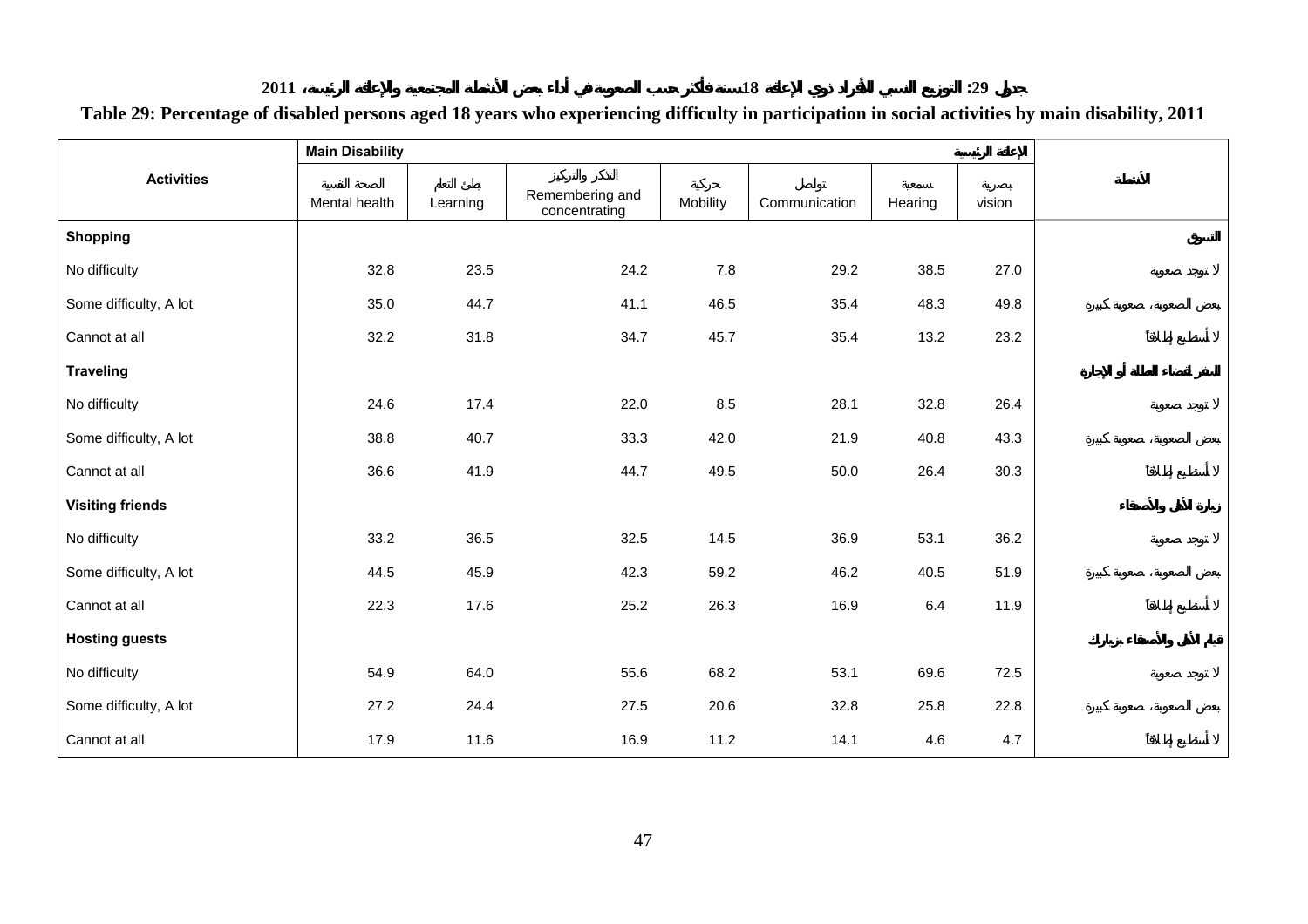#### **18 :( ) 29**

#### **Table 29 (cont.): Percentage of disabled persons aged 18 years who experiencing difficulty in participation in social activities by main disability, 2011**

|                                        | <b>Main Disability</b> |          |                                  |          |               |         |        |  |
|----------------------------------------|------------------------|----------|----------------------------------|----------|---------------|---------|--------|--|
| <b>Activities</b>                      | Mental health          | Learning | Remembering and<br>concentrating | Mobility | Communication | Hearing | vision |  |
| Go to public places                    |                        |          |                                  |          |               |         |        |  |
| No difficulty                          | 31.7                   | 25.6     | 29.0                             | 10.7     | 31.2          | 37.3    | 31.5   |  |
| Some difficulty, A lot                 | 40.4                   | 45.3     | 37.1                             | 46.2     | 39.1          | 46.0    | 47.4   |  |
| Cannot at all                          | 27.9                   | 29.1     | 33.9                             | 43.1     | 29.7          | 16.7    | 21.1   |  |
| <b>Practicing religious ceremonies</b> |                        |          |                                  |          |               |         |        |  |
| No difficulty                          | 45.1                   | 25.9     | 30.1                             | 14.0     | 39.7          | 56.3    | 45.3   |  |
| Some difficulty, A lot                 | 28.8                   | 45.9     | 37.4                             | 61.8     | 28.6          | 35.7    | 44.3   |  |
| Cannot at all                          | 26.1                   | 28.2     | 32.5                             | 24.2     | 31.7          | 8.0     | 10.4   |  |
| Voting                                 |                        |          |                                  |          |               |         |        |  |
| No difficulty                          | 37.2                   | 17.4     | 28.4                             | 17.3     | 33.3          | 46.2    | 36.4   |  |
| Some difficulty, A lot                 | 28.5                   | 38.4     | 30.9                             | 41.2     | 27.0          | 37.6    | 42.6   |  |
| Cannot at all                          | 34.3                   | 44.2     | 40.7                             | 41.5     | 39.7          | 16.2    | 21.0   |  |
| Participating in social works          |                        |          |                                  |          |               |         |        |  |
| No difficulty                          | 24.6                   | 15.3     | 23.4                             | 9.2      | 21.5          | 31.1    | 26.7   |  |
| Some difficulty, A lot                 | 34.9                   | 34.1     | 29.8                             | 33.9     | 35.4          | 41.9    | 39.2   |  |
| Cannot at all                          | 40.5                   | 50.6     | 46.8                             | 56.9     | 43.1          | 27.0    | 34.1   |  |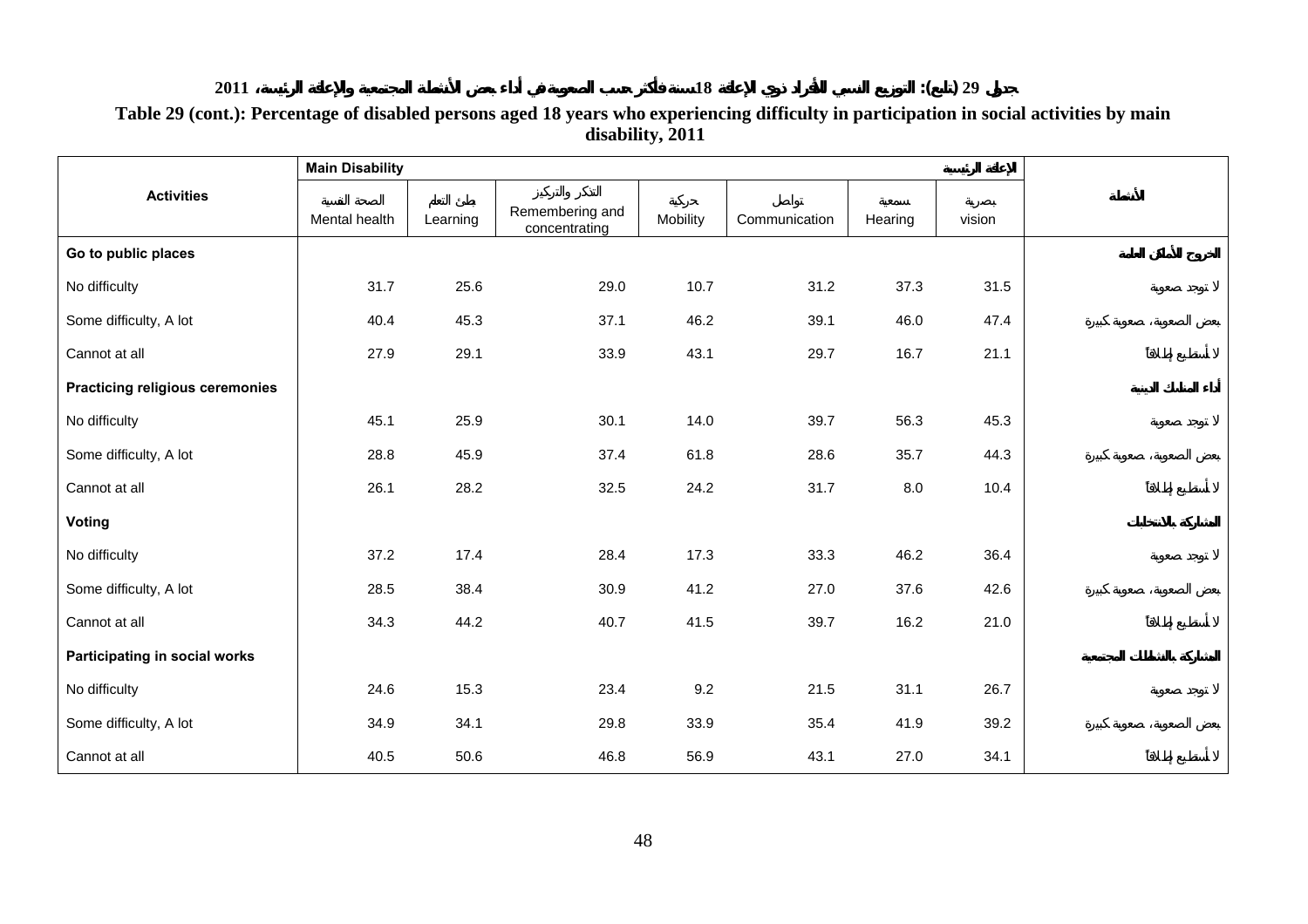#### **18 :30**

**Table 30: Percentage of disabled persons aged 18 years and over who not practice any kind of sports by main disability and reason, 2011** 

|                                        | <b>Main Disability</b> |          |                                  |          |               |         |        |  |
|----------------------------------------|------------------------|----------|----------------------------------|----------|---------------|---------|--------|--|
| Reason                                 | Mental health          | Learning | Remembering and<br>concentrating | Mobility | Communication | Hearing | vision |  |
| Self conscious of your disability      | 26.4                   | 34.5     | 18.5                             | 16.4     | 33.3          | 16.9    | 20.3   |  |
| Lack of equipments                     | 12.0                   | 29.8     | 27.6                             | 25.1     | 15.9          | 30.2    | 18.5   |  |
| Need of someone's assistance           | 20.8                   | 39.8     | 32.5                             | 34.0     | 31.3          | 29.1    | 27.2   |  |
| Inadequate and not adapted transport   | 8.7                    | 16.7     | 14.5                             | 21.6     | 19.0          | 14.0    | 15.2   |  |
| Not adjusted sport places              | 14.8                   | 20.2     | 13.7                             | 19.5     | 25.0          | 23.8    | 18.8   |  |
| Inadequate of local places             | 14.2                   | 25.0     | 14.6                             | 18.0     | 25.4          | 23.8    | 17.0   |  |
| Bad reactions from people              | 20.2                   | 25.0     | 20.3                             | 14.1     | 22.2          | 19.2    | 14.6   |  |
| Israeli measures                       | 2.7                    | 13.1     | 3.2                              | 5.6      | 7.9           | 4.7     | 7.8    |  |
| Family attitudes                       | 15.8                   | 13.1     | 8.9                              | 8.8      | 11.1          | $7.0\,$ | 7.5    |  |
| High cost                              | 20.9                   | 28.6     | 19.5                             | 21.9     | 17.5          | 22.7    | 23.6   |  |
| Lack of fund for disabled sports union | 12.6                   | 23.8     | 12.1                             | 14.5     | 25.4          | 21.5    | 16.2   |  |
| Other                                  | 21.3                   | 17.9     | 16.3                             | 22.4     | 17.5          | 13.4    | 18.9   |  |